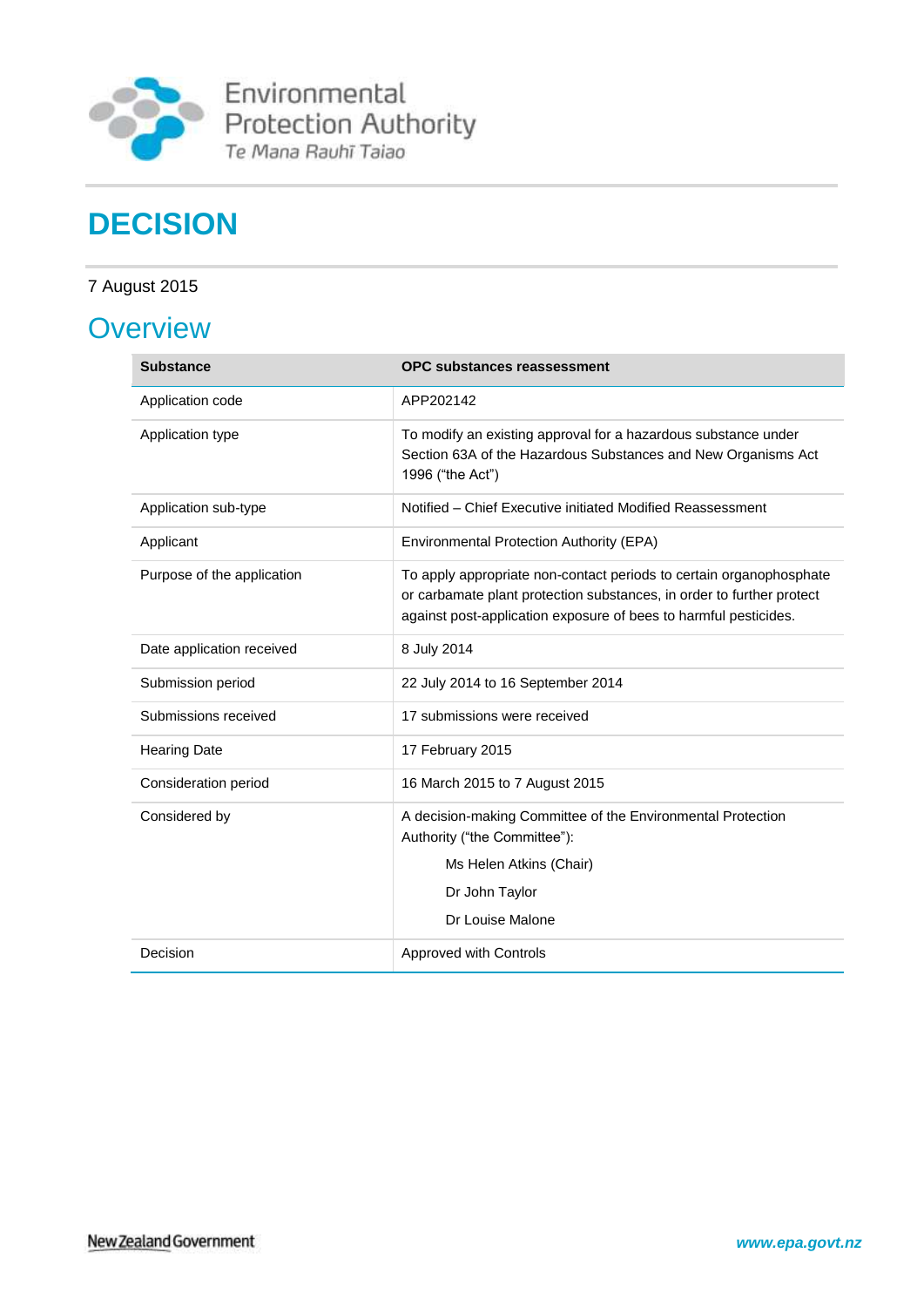## <span id="page-1-0"></span>1. Executive summary

- 1.1. The Chief Executive of the EPA applied for a modified reassessment of 15 approvals for plant protection products containing acephate, dimethoate, methamidophos, methomyl and oxamyl. The purpose of the application was to review the need to set non-contact periods under Regulation 49 of the Hazardous Substances (Classes 6, 8 and 9 Controls) Regulations and apply corresponding labelling controls.
- 1.2. A non-contact period is the time that must elapse between when the pesticide is last applied and when the plants are expected to flower. Non-contact periods are set to prevent bees from being exposed to pesticide residues that may remain at toxic levels for several days after they are applied.
- 1.3. Non-contact periods were applied to the substances covered by this reassessment until June 2013 when they were removed during the full reassessment of 28 organophosphate and carbamate (OPCs) plant protection products (APP201045); this application seeks to re-instate them.
- 1.4. Seventeen submissions were received from individuals, community and iwi groups, beekeepers, manufacturers and horticultural industry groups. The submissions presented a range of perspectives on the application from the perceived inability of the proposed controls to protect bees to the potential economic impact that not being able to use the substances during the non-contact periods would have on various horticultural industries. The submitters also raised questions about which bee species would be covered by the control, the application of the precautionary principle, and whether the grounds for reassessment were sufficient. These matters are addressed in detail in this decision.
- 1.5. The EPA staff prepared an Evaluation and Review (E&R) report which summarised the submissions and the scientific studies used to determine the proposed non-contact periods, and the staff's assessment of the available information. On the basis of the risk assessment the staff recommended applying a non-contact period for each active and corresponding labelling controls to inform users of the requirements.
- 1.6. After carefully considering all relevant information, the Committee decided that it had sufficient information to make a decision on this application.
- 1.7. The Committee considered that it was important to balance the environmental risks of not having non-contact periods with the economic risks to growers not being able to use particular pest control tools at key times. As a result the Committee has accepted the non-contact periods proposed by the staff but has applied specific crop-based exemptions to some active ingredients to manage the economic risks. The Committee have also decided to phase in the new requirements to accommodate the necessary changes to product labels.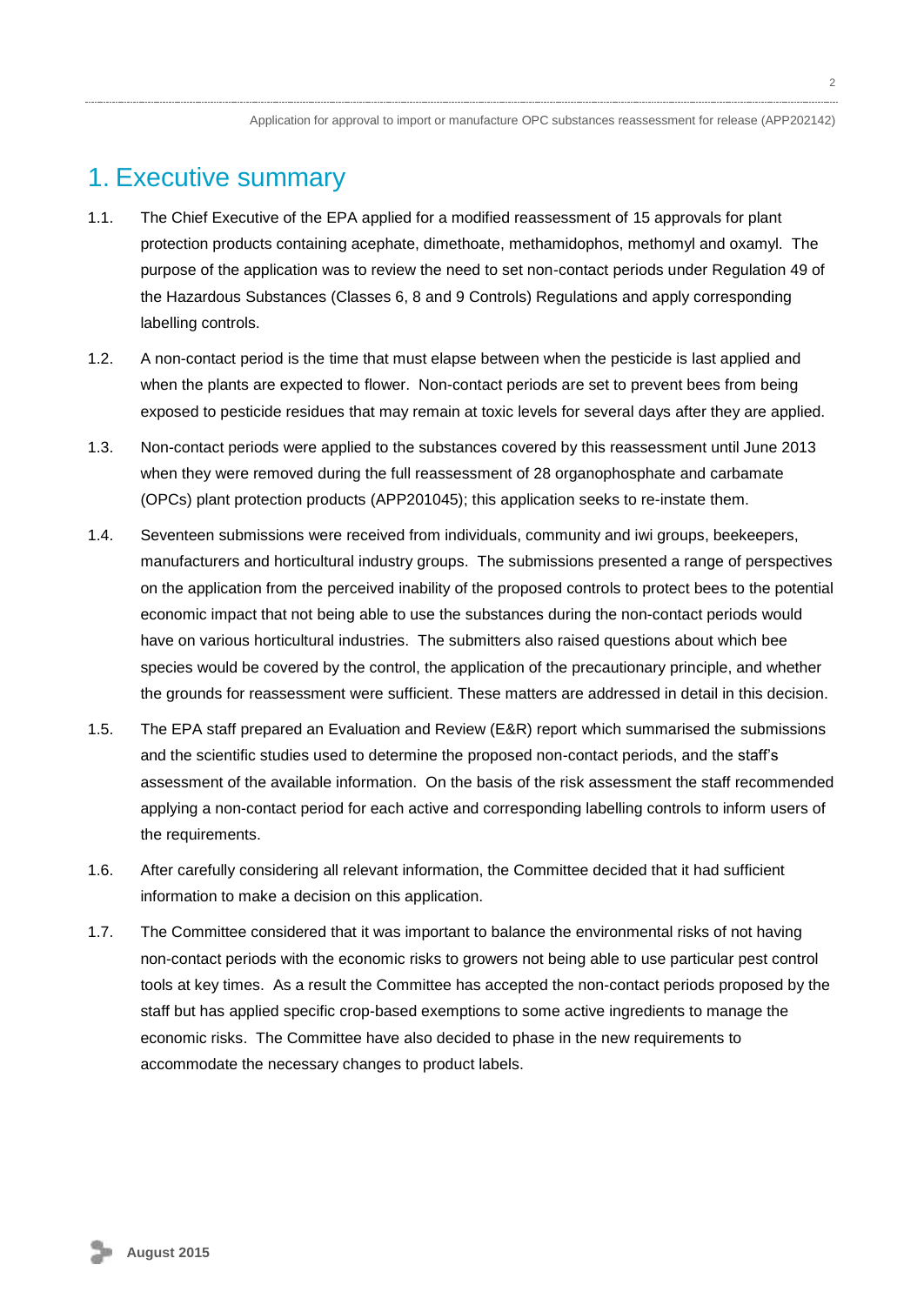# **Table of Contents**

| 1.              |                                                                                                 |
|-----------------|-------------------------------------------------------------------------------------------------|
| 2.              |                                                                                                 |
| 3.              |                                                                                                 |
| 4.              |                                                                                                 |
| 5.              |                                                                                                 |
| 6.              |                                                                                                 |
|                 |                                                                                                 |
|                 |                                                                                                 |
|                 |                                                                                                 |
|                 |                                                                                                 |
| 7.              |                                                                                                 |
| 8.              |                                                                                                 |
| 9.              |                                                                                                 |
|                 |                                                                                                 |
|                 |                                                                                                 |
|                 |                                                                                                 |
|                 |                                                                                                 |
|                 |                                                                                                 |
| 10 <sub>1</sub> |                                                                                                 |
|                 |                                                                                                 |
|                 |                                                                                                 |
|                 |                                                                                                 |
|                 |                                                                                                 |
|                 |                                                                                                 |
| 11.             |                                                                                                 |
|                 |                                                                                                 |
|                 | The effects of the Committees recommendation on the relationship of Māori to the Environment 37 |
|                 |                                                                                                 |
| 12.             |                                                                                                 |
| 13.             |                                                                                                 |
| 14.             | <b>Decision</b>                                                                                 |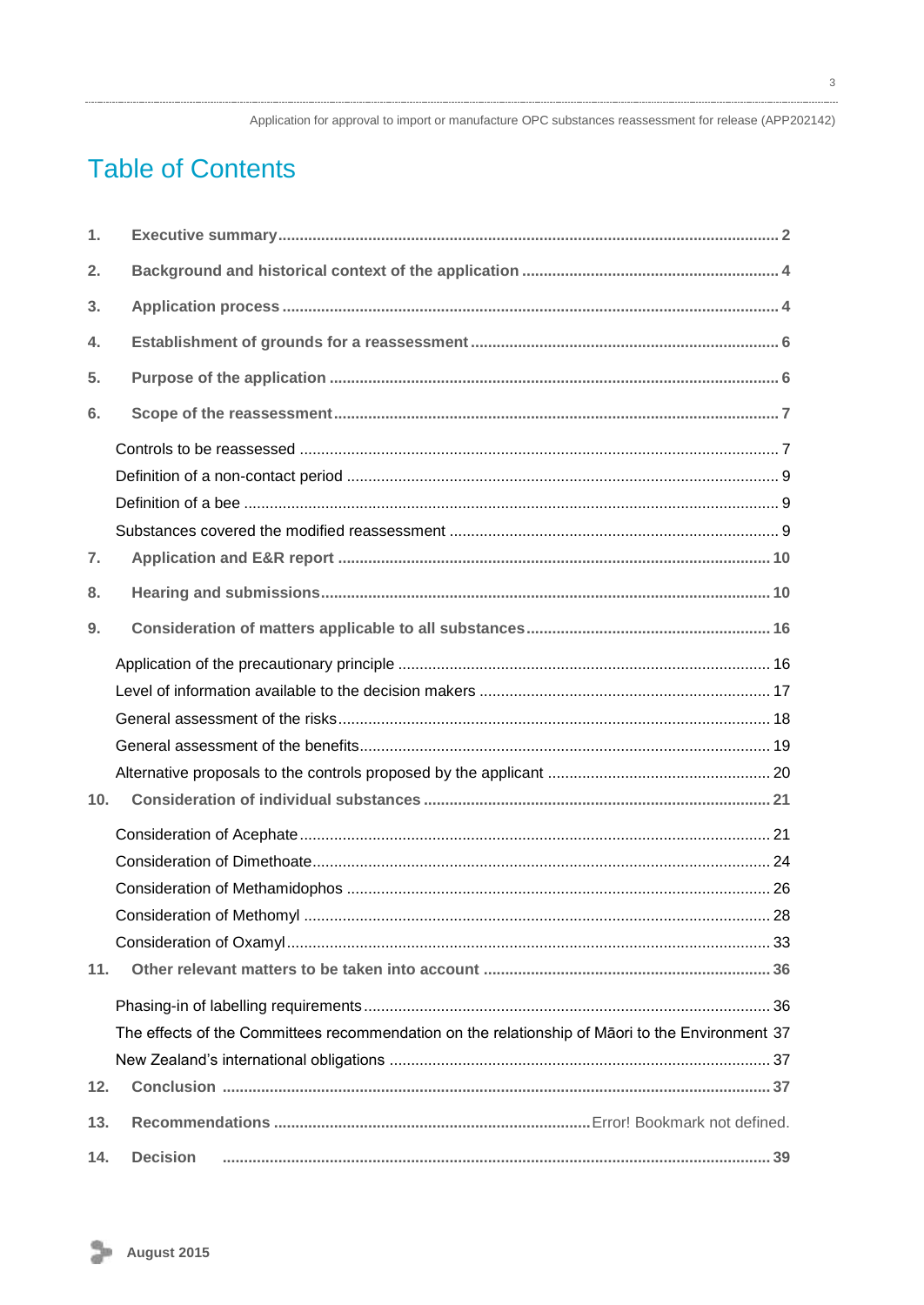# <span id="page-3-0"></span>2. Background and historical context of the application

- 2.1. The EPA completed a reassessment of organophosphate and carbamate plant protection products (APP201045) in 2013. This was a full reassessment of 88 approvals.
- 2.2. During this reassessment the requirement for non-contact periods (i.e. a period of time in advance of a plant or tree flowering during which no application of the substance may occur) was removed from several substances because information provided to the Decision-Making Committee suggested that the risks to bees were posed only by direct exposure to the pesticide and not exposure to dried chemical residue on sprayed plants. This change to the controls is due to come into effect in July 2015.
- 2.3. Prior to the reassessment, the controls on the affected approvals had non-contact periods of up to 10 days, depending on the substance. Those controls dated back to previous legislative regimes and continued under the Hazardous Substances and New Organisms Act 1996 ("the Act") by virtue of the transfer period from the old regimes to the HSNO regime.
- 2.4. Shortly after the decision on APP201045 was publicly notified the National Beekeepers Association (NBA) raised concerns about the risks that dimethoate-containing substances could pose to bees after the substances were applied to plants.
- 2.5. The NBA's key concern was that pesticide residues could remain on the plants at levels that are toxic to bees for several days after the spray is applied, and bees could subsequently be affected by the pesticide even if the spray was applied in accordance with the current controls (i.e. no non-contact periods).
- 2.6. Subsequent investigation by the EPA staff ("the staff") showed that substances containing acephate, methamidophos, methomyl and oxamyl posed similar risks and that a modified reassessment should be completed to consider whether to re-instate non-contact periods for these substances.

# <span id="page-3-1"></span>3. Application process

- 3.1. The application was lodged pursuant to Section 63A of the Act.
- 3.2. At the time this application was formally received, there were 15 approvals for substances containing either: acephate, dimethoate, methamidophos, methomyl or oxamyl. Several commercial products can be covered by a single approval and it is often the case that some approvals are not actively used.
- 3.3. The application was publicly notified in accordance with Sections 63A and 53A of the Act.
- 3.4. The submission period was from 22 July 2014 to 16 September 2014. Seventeen submissions were received, including a group submission by Market Access Solutionz on behalf of several horticultural industry producer groups. Nine submitters requested to be heard at the hearing.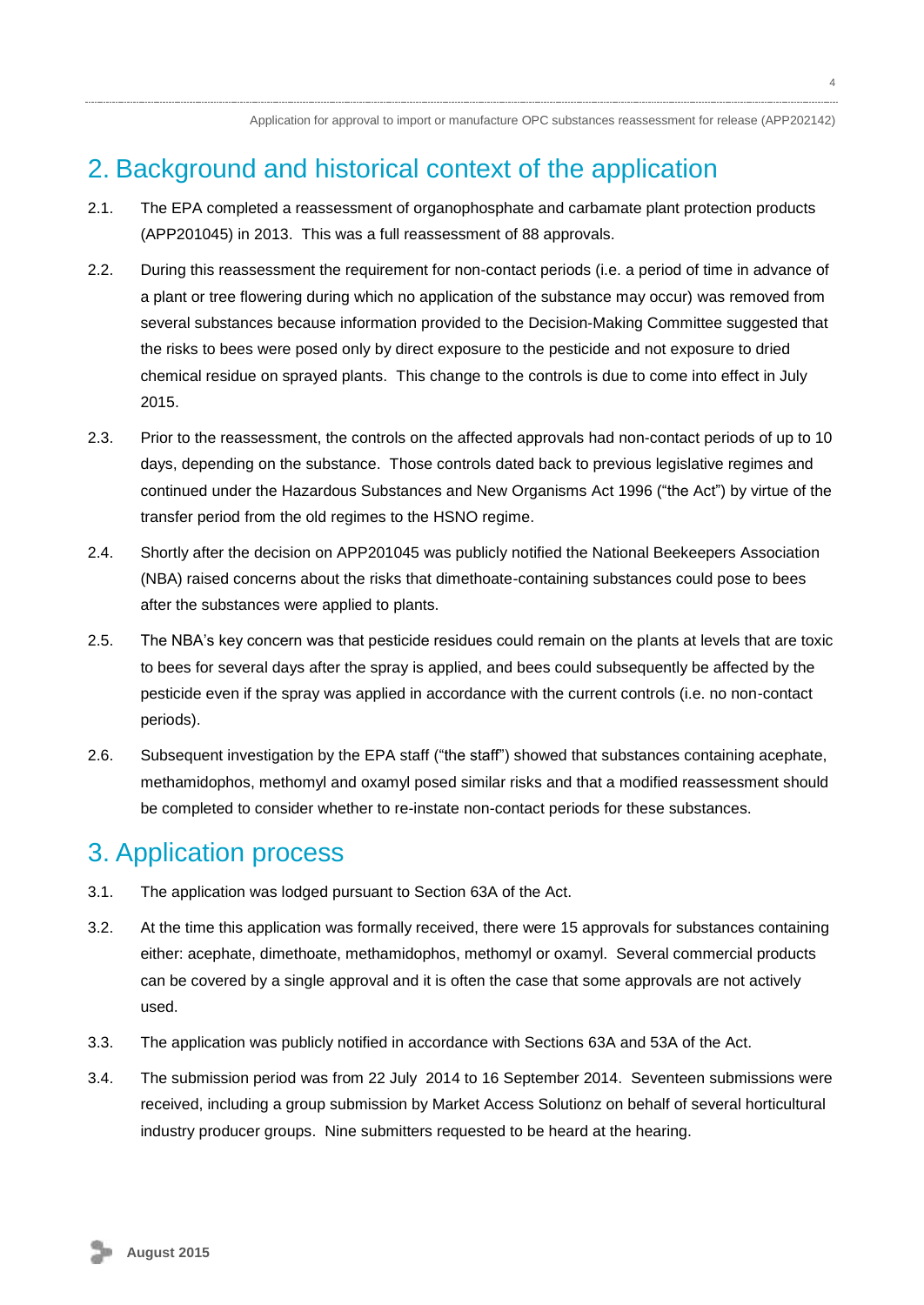- 3.5. The Ministry for the Environment, WorkSafe New Zealand, the Agricultural Compounds and Veterinary Medicines (ACVM) Group of the Ministry for Primary Industries (MPI), the Ministry of Health and the Department of Conservation (DOC) were advised of the application. No comments or submissions were received.
- 3.6. The submission received from Market Access Solutionz indicated that Arystra Life Sciences was undertaking further studies on acephate to support the submission. The report from this study was formally requested from Arysta Life Sciences in accordance with section 58 of the Act. Consequently the timeframe for commencement of a hearing was waived under section 59 of the Act, to allow time for this information to be received.
- 3.7. On 17 February 2015, a hearing was held at The Bay Plaza Hotel, Wellington. The staff presented the application and the EPA staff Evaluation and Review report (E&R). Nikki Johnson (Market Access Solutionz and Vegetables NZ), Rick Curtis (NZ Citrus Growers), Geoff Langford and Peter McIntyre (Strawberry Growers NZ), Ben Smith (Tomatoes NZ), Oliver Sutherland (Te Rūnanga o Ngāi Tahu), Malibu Hamilton (Clean Earth), Vera and Nora Van der Voorden, Paul and Joan Havemann, and Don MacLeod (NBA) spoke to their submissions.
- 3.8. The following information was considered by the Committee:
	- the application
	- the submissions
	- the evaluation and review (E&R) report
	- information presented at the hearing by the EPA staff (as the applicant), the submitters, and Ngā Kaihautū
	- information and responses provided by the submitters at the Committee's request, which included:
		- an opinion from the EPA legal team on the definition of bees and the status of the grounds for reassessment
		- additional written comments from the NBA on the Market Access Solutionz submission
		- additional written comments from Arystra Life Sciences about the EPA staff's review of their study report.
		- A memo from the staff project team regarding legal advice on setting crop-specific controls, which had been provided to the Decision-Making Committee in relation to the original reassessment application in 2013 (APP201045).
- <span id="page-4-0"></span>3.9. The Committee considered that it had received sufficient information to proceed with its consideration of the application. Further comments on different aspects of this information can be found in the sections following.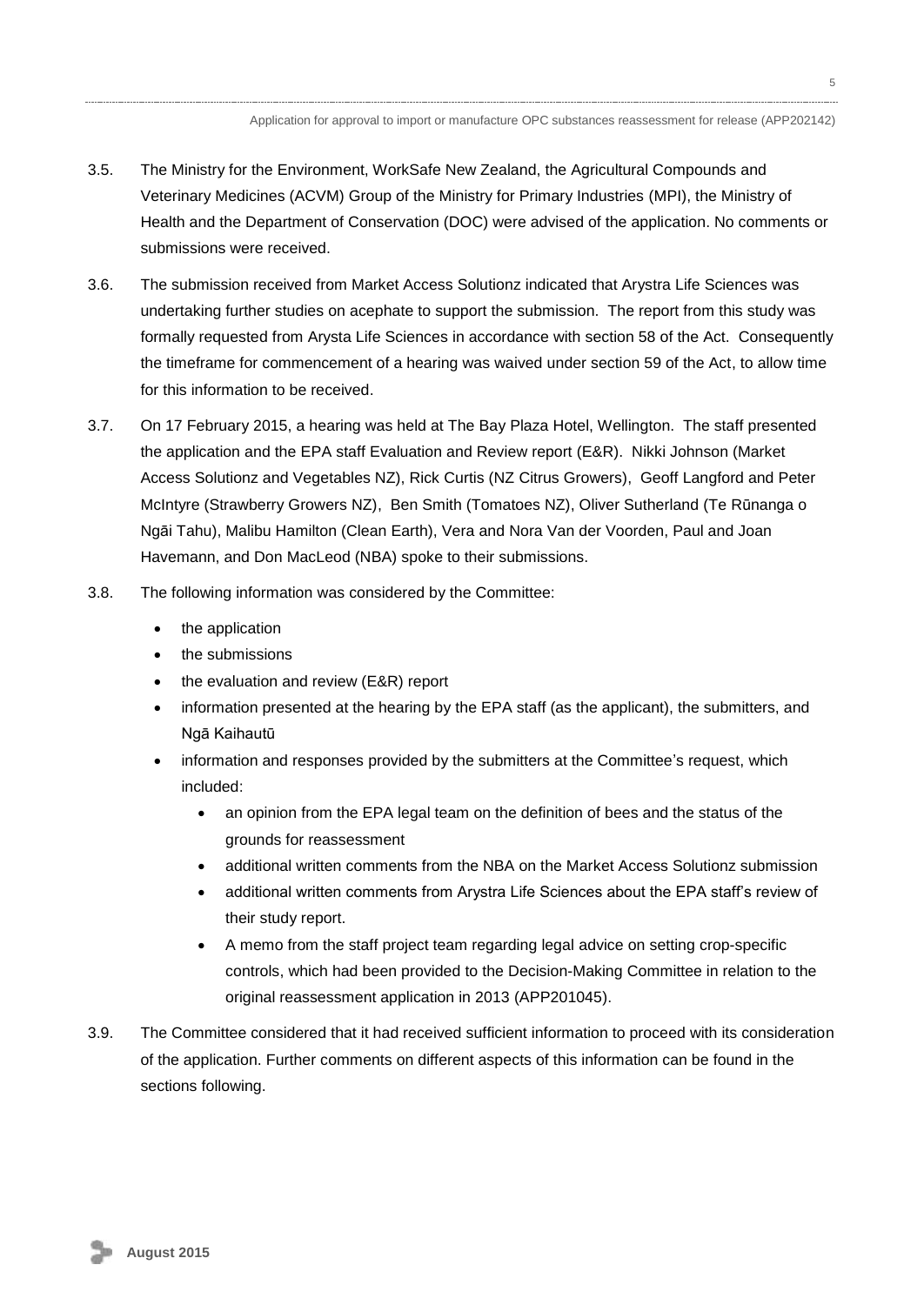# 4. Establishment of grounds for a reassessment

- 4.1. The reassessment (full or modified) of a substance is a two-stage process. The first stage is an application to establish grounds for reassessment under section 62 of the Act and the second stage is the application to reassess the substance under sections 63 or 63A of the Act.
- 4.2. An application for grounds for a modified reassessment is decided by a Decision-Making Committee of the EPA which for the avoidance of doubt in this case was not this Committee.
- 4.3. On 17 March 2014 the Chief Executive of the EPA applied to the EPA (Application APP202033) to determine whether grounds existed to undertake a modified reassessment to determine appropriate non-contact periods for plant protection products containing acephate, dimethoate, methamidophos, methomyl and oxamyl.
- 4.4. The application for grounds showed that there was relevant information on the persistence of these substances and their toxicity to bees which was not taken into account by the staff when they were developing the staff proposals for APP201045, nor was it put before the decision makers for consideration of that application. The Committee considering the grounds application therefore considered this significant new information and grounds for a modified reassessment were established.
- 4.5. The decision that grounds were established was made on 11 April 2014.
- 4.6. In their written and oral submissions on this application, Market Access Solutionz questioned the fairness of reassessing these controls within 18 months of the last reassessment, and challenged whether the information used to obtain grounds was indeed 'new'.
- 4.7. The Committee sought legal advice as to whether or not it was at liberty to revisit the grounds decision.
- 4.8. The legal advice was that a reassessment comprises two separate and distinct steps, the grounds and the application for reassessment. Further, it was not within the scope of the delegation for this Decision-Making Committee to revisit the grounds decision which had been determined by a different Decision-Making Committee.
- 4.9. On the basis of this advice the Committee proceeded to assess this application in accordance with section 63A.

# <span id="page-5-0"></span>5. Purpose of the application

5.1. An application was made by the Chief Executive of the EPA, to determine the post-application risks to bees posed by plant protection products containing acephate, dimethoate, methamidophos, methomyl or oxamyl (specified in Table 1), and to apply appropriate non-contact periods where the risk assessment indicates that additional risk mitigation is required.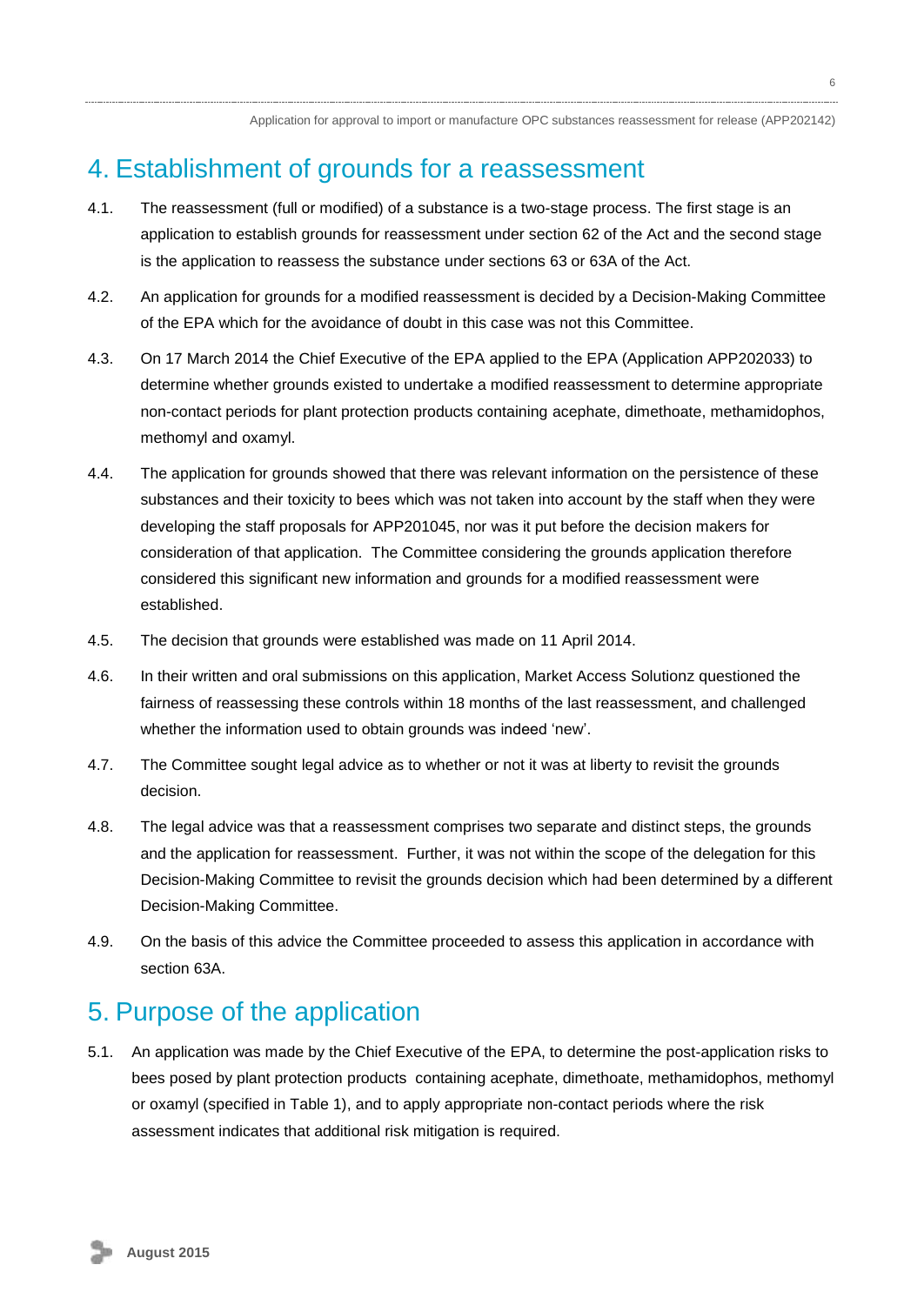5.2. The current controls on these substances already prohibit substances containing these active ingredients being applied when bees are foraging. The control states that *"A person must not apply a class 9.4 substance in an application area if bees are foraging in the area and the substance is in a form in which bees are likely to be exposed to it" (s.49(1)(a)) or "to any plant or tree that is likely to be visited by bees if the plant or tree is in open flower or part bloom" (s.49(1)(b)(i)).* There is no proposal to change this aspect of the control.

# <span id="page-6-0"></span>6. Scope of the reassessment

- 6.1. Under section 63A(2) of the Act, the Committee may decide to vary the controls of any of the substances covered by a modified reassessment application but it cannot revoke an approval. As such, the Committee can only make decisions on matters that are within the scope of the application and which apply to the substance covered by the application. The Committee can make recommendations about additional matters such as EPA process or future reassessment work.
- 6.2. The Committee notes that some actions or changes requested by submitters are beyond the scope of this application, namely, requests to ban pesticides containing these active ingredients and issues relating to neonicotinoid pesticides.
- 6.3. Subject to the scope of the application, the Committee can vary the controls or proposed controls under section 63A(2)(a) of the Act to manage the risks identified during the reassessment process and it is not bound to simply granting or refusing the application made.

## Controls to be reassessed

6.4. This application for a modified reassessment seeks to vary the control set by regulation 49 of the Hazardous Substances (Classes 6, 8 and 9 Controls) Regulations (2001) by adding non-contact periods under regulation 49(1)(b)(ii) of that regulation. The associated label statement controls will need to be varied to reflect the changes to the control made under this modified reassessment. Regulation 49 of the Hazardous Substance (Classes 6,8 and 9) Regulations 2001

#### *49 Use of substances ecotoxic to terrestrial invertebrates*

*(1) A person must not apply a class 9.4 substance in an application area—*

<span id="page-6-1"></span>*(a) if bees are foraging in the area and the substance is in a form in which bees are likely to be exposed to it; or*

- *(b) to any plant or tree that is likely to be visited by bees if—*
	- *(i) the plant or tree is in open flower or part bloom; or*
	- *(ii) the plant or tree is likely to flower after application of the substance within a period specified by the Authority.*
- *(2) The period specified by the Authority must not be longer than 10 days.*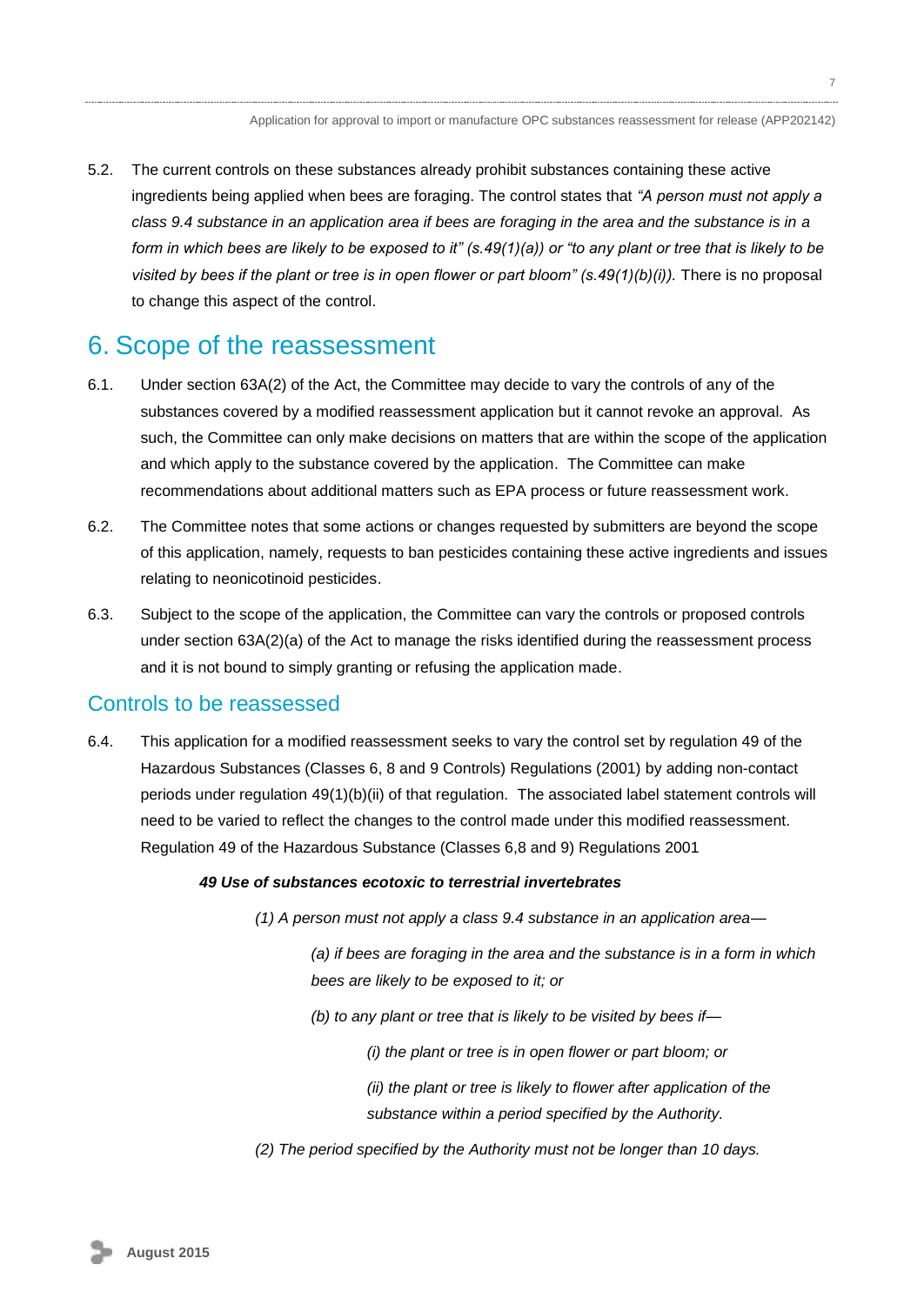6.5. The variation proposed by the applicant is that for substances containing acephate, dimethoate, methomyl and/or oxamyl, subclause (1)(b)(ii) and clause (2) of regulation 49 are replaced by the following subclause:

*(ii) the plant or tree is likely to flower after application of the substance within X days*

where X represents the proposed non-contact period, which is different for each active ingredient.

**Table 1 proposed non-contact periods**

| Active ingredient | Proposed non-contact period (X) days |
|-------------------|--------------------------------------|
| Acephate          |                                      |
| Dimethoate        | 7                                    |
| Methamidophos     | $0$ (see 6.8 below)                  |
| Methomyl          | 8                                    |
| Oxamyl            | 10                                   |

6.6. Therefore the proposal is that the final control will read:

### *49 Use of substances ecotoxic to terrestrial invertebrates*

*(1) A person must not apply a class 9.4 substance in an application area—*

*(a) if bees are foraging in the area and the substance is in a form in which bees are likely to be exposed to it; or*

*(b) to any plant or tree that is likely to be visited by bees if—*

*(i) the plant or tree is in open flower or part bloom; or*

*ii) the plant or tree is likely to flower after application of the substance within [X] days*

6.7. For substances containing methamidophos, the applicant proposes deleting subclauses (1) and (2) of regulation 49 and replacing them with the following wording:

*A person must not apply this substance in an application area—*

- *(a) if bees are foraging in the area and the substance is in a form in which bees are likely to be exposed to it; or*
- <span id="page-7-0"></span>*(b) to any plant or tree that is likely to be visited by bees if the plant or tree is in open flower or part bloom, until such time as bees have left the area and have finished foraging for the day.*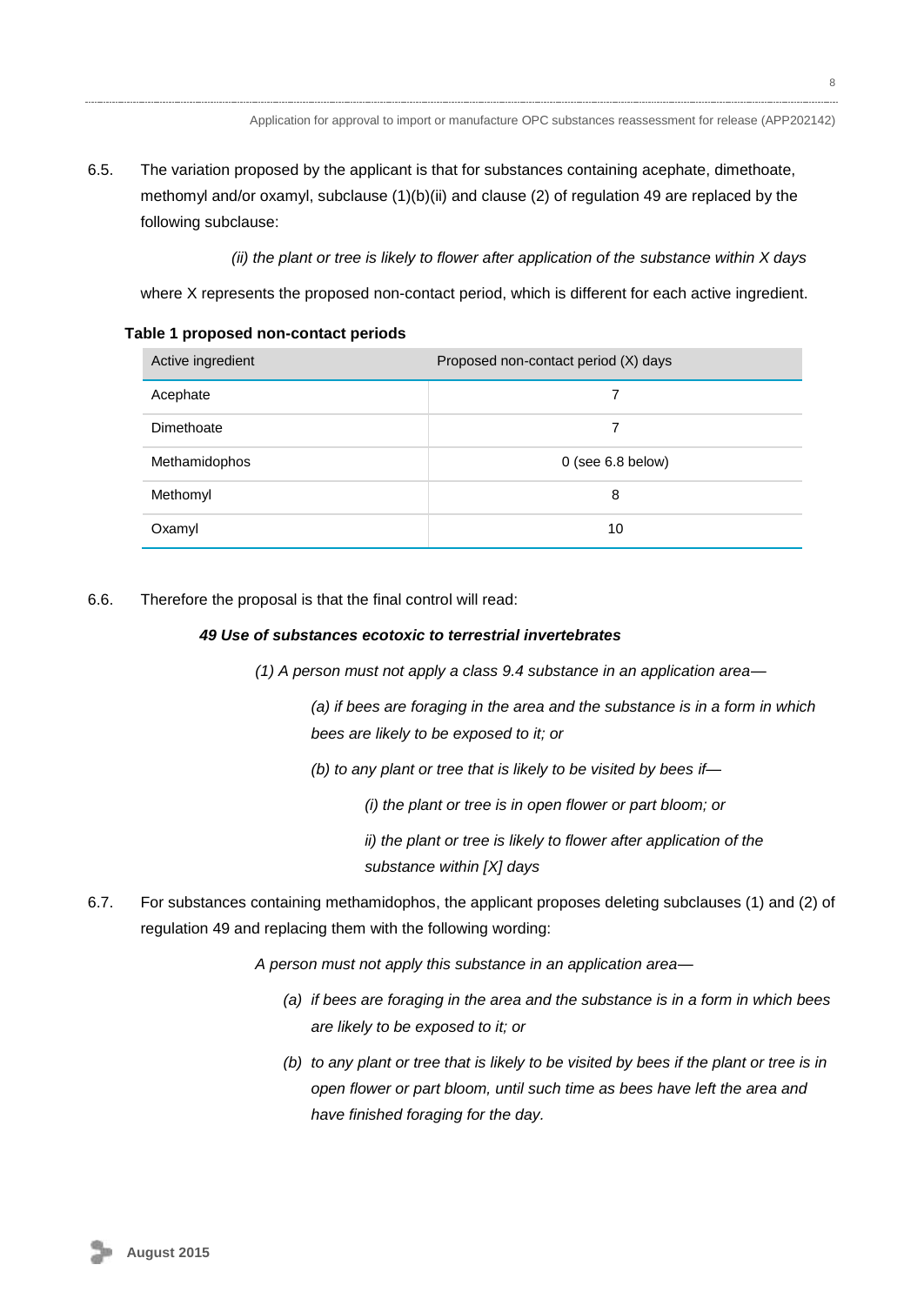# Definition of a non-contact period

- 6.8. Non-contact period means the period of time that must elapse between application of a substance to a plant (or tree), and when that plant is likely to begin to flower.
- 6.9. A non-contact period is intended to protect bees by limiting their exposure to pesticide residues on plants. The non-contact period is set to ensure that the concentration of the active ingredient of the pesticide on the plants is likely to be low enough to avoid harm to bees when the plant flowers and becomes attractive to these insects.
- 6.10. The term plants (or trees) in the control includes weeds and grass or other non-target plants, shelter belt trees and hedges, as well as commercially grown species.

## <span id="page-8-0"></span>Definition of a bee

- 6.11. The control in question specifically relates to bees rather than all insect pollinators. Several submitters questioned whether this control related specifically to honey bees (*Apis* species) or to all bees (taxonomic family Apidae) including bumble bees (*Bombus* species), other introduced bee species (approx. 13 species) and native bee species (approx. 28 species).
- 6.12. The Committee sought legal advice on what the term 'bee' meant in the legislation.
- 6.13. The advice noted that there are no statutory indicators to suggest that the term 'bee' should be limited to particular species and that there is no definition of 'bee' in the Act. Therefore, the normal and ordinary meaning of the word bee(s) should apply and the term 'bees' in the regulation should be taken to mean all bees and not be limited to honey bees or managed bees.
- 6.14. Therefore, the Committee have decided that the term bees in this decision and the subsequent controls will refer to all bee species (Apidae) and includes both wild and managed bees.

## <span id="page-8-1"></span>Substances covered the modified reassessment

6.15. This reassessment covers substances approved under any of the 15 approvals for plant protection products containing acephate, dimethoate, methamidophos, methomyl or oxamyl, which are listed in Table 1 below. This decision does not, and cannot, cover other substances containing these active ingredients or other substances that may impact bee health, such as neonicotinoid insecticides.

| Active ingredient | Approval number | Name of the substance on the public register*                                           |  |
|-------------------|-----------------|-----------------------------------------------------------------------------------------|--|
| Acephate          | HSR000154       | Soluble concentrate containing 195 g/litre acephate. Also contains<br>ethylene glycol   |  |
|                   | HSR000155       | Water soluble powder containing 750 - 970 g/kg acephate                                 |  |
|                   | HSR000156       | Emulsifiable concentrate containing 45 g/litre acephate and 8.8 g/litre<br>myclobutanil |  |

#### **Table 1: Substances covered by this reassessment decision**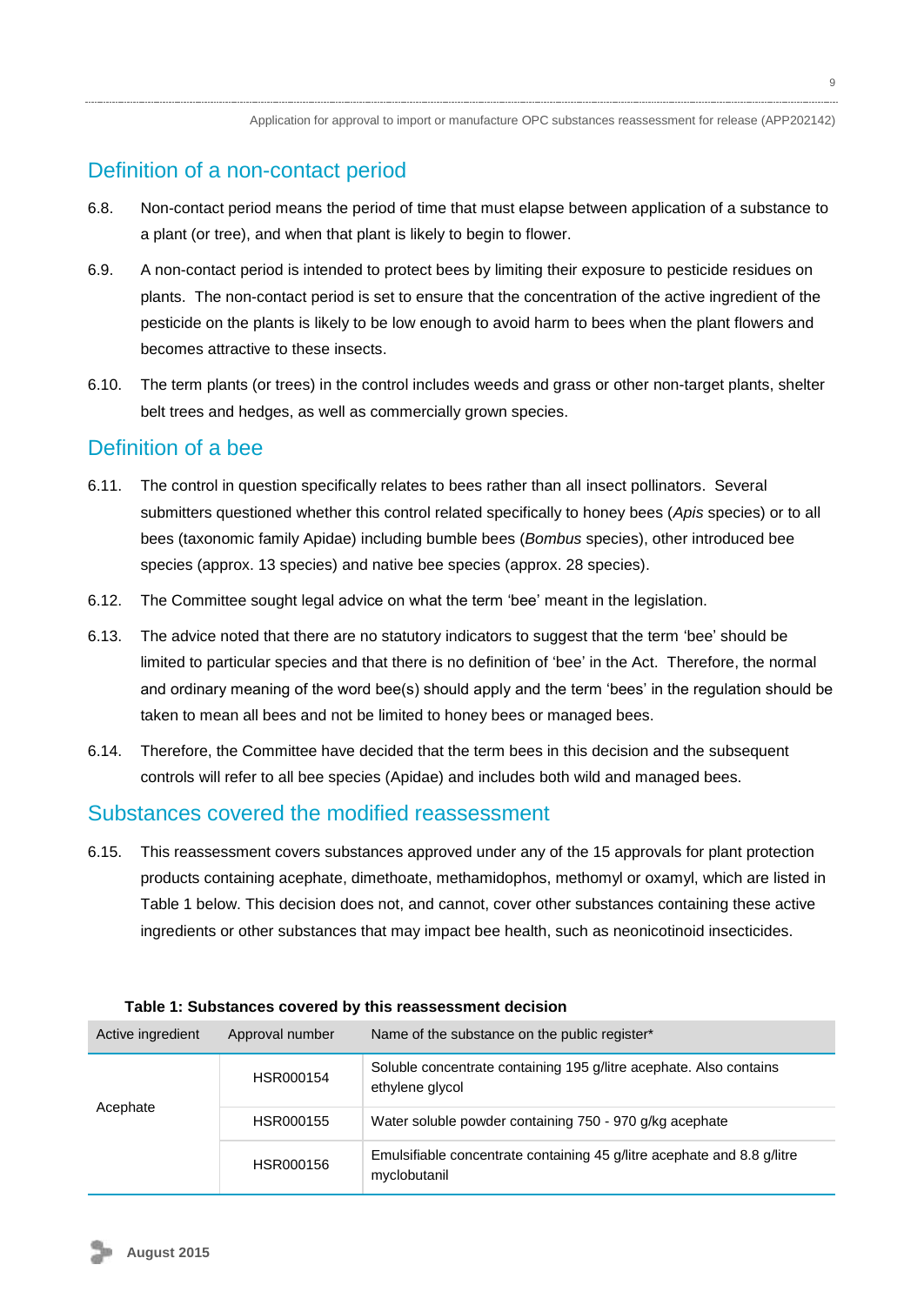| Active ingredient | Approval number  | Name of the substance on the public register*                                           |
|-------------------|------------------|-----------------------------------------------------------------------------------------|
| Acephate          | <b>HSR000157</b> | Emulsifiable concentrate containing 45 g/litre acephate and 39 g/litre<br>triforine     |
|                   | <b>HSR000158</b> | Emulsifiable concentrate containing 22.5 g/litre acephate and 19.5 g/litre<br>triforine |
|                   | <b>HSR000188</b> | Emulsifiable concentrate containing 400 g/litre dimethoate                              |
|                   | HSR000191        | Emulsifiable concentrate containing 100 g/litre dimethoate                              |
| Dimethoate        | HSR000193        | Emulsifiable concentrate containing 500 g/litre dimethoate                              |
|                   | HSR000965        | Perfekthion S-1                                                                         |
|                   | HSR100129        | Danadim                                                                                 |
| Methamidophos     | HSR000203        | Soluble concentrate containing 600 g/litre methamidophos (Substance B)                  |
|                   | HSR000226        | Soluble concentrate containing 600 g/litre methamidophos (Substance A)                  |
| Methomyl          | <b>HSR000584</b> | Soluble concentrate containing 200 g/litre methomyl                                     |
|                   | <b>HSR007761</b> | ArmourCrop Insecticide                                                                  |
| Oxamyl            | <b>HSR000791</b> | Soluble concentrate containing 240 g/litre oxamyl                                       |

\* This may differ from the commercial names of the product/s covered by each approval

# <span id="page-9-0"></span>7. Application and E&R report

- 7.1. The staff reviewed information on these substances held by the EPA, the information provided by submitters and that identified in a search of the scientific literature. This information was used to conduct a risk assessment which was presented to the Committee in the E&R Report, and which is available on the EPA website.
- 7.2. The primary purpose of the E&R report is to summarise the information available for the Committee, highlight the potential risks and propose possible measures to mitigate those risks.

# <span id="page-9-1"></span>8. Hearing and submissions

**Applicant's summary of the application and the staff evaluation**

- 8.1. The applicant was represented by the staff of the EPA, who presented the application and the outcomes of the E&R report to the Committee.
- 8.2. The staff introduced the proposed changes to the controls and the scope of the application; they described the history of the approvals for the substances covered by the approval, including the full OPC reassessment (APP201045) and the timeline for this reassessment. The staff also summarised and commented on the key issues raised in the submissions received and they summarised the content of the E&R report.

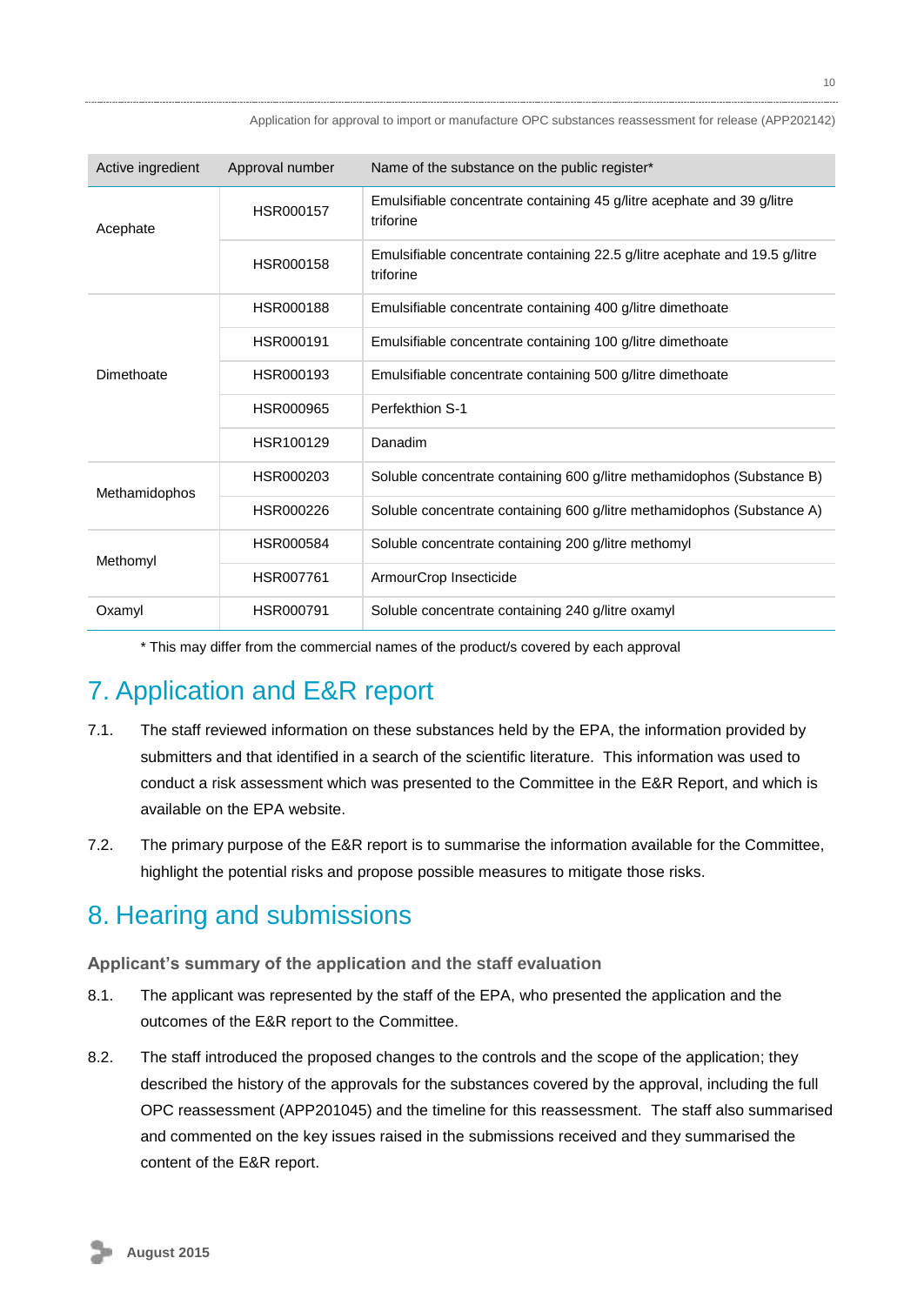- 8.3. In describing the information available for each active ingredient the staff noted that most of the available information was not new research, but that it had not been considered by the Decision-Making Committee for APP201045. In response to questions from the Committee the staff acknowledged that, although the amount and quality of information was not ideal, (due to the age of the studies, methodologies used, or dissimilarity to current use patterns) it was the only and best information available. The staff also noted that there may be relevant unpublished studies and that industry (users, importers and manufacturers) were invited to provide additional information via the submission process.
- 8.4. In response to questions from the Committee, the staff responded that the key criteria for determining the non-contact periods was the time required to achieve normal mortality, not zero mortality, as suggested by some submitters. Normal mortality for honey bees is ~10-20% and is based on the mortality of bees in the control hive/s.
- 8.5. The staff also noted in response to questions that the original non-contact periods were carried over from previous legislation when the HSNO Act was established.

#### **Summary of submissions – submitters heard in person**

- 8.6. Seventeen submissions were received and eight submitters or groups of submitters provided oral submissions to the Committee at the hearing.
- 8.7. The Committee has reviewed the written submissions, the staff responses to the submissions in the E&R report and the presentations by the submitters at the hearing, and information received from submitters after the formal hearing but before the closure of the proceedings.
- 8.8. The Committee notes that some of the matters raised by the submitters are beyond the scope of this application, but where appropriate these matters have been included in the recommendations.
- 8.9. The key points from the submissions are noted in the following paragraphs, to summarise the main themes in the submissions, questions were raised around whether: the grounds for reassessment were valid; which bee species were covered by the proposed control; and the matter in which the application of the precautionary principle is applied in the Committee's decision making. The Committee has considered these matters and addressed them in other parts of this decision.
- 8.10. Market Access Solutionz presented on behalf of a number of horticultural interests. The lemon, strawberry and greenhouse tomato industries raised significant concerns about the practicality of the non-contact periods for their industries and the economic impacts that not being able to use the substance during non-contact periods would have. The submitters noted that the proposed controls would effectively ban the use of these substances on these crops. The submitters also presented information about the importance of the relevant organophosphates to their industries, the close relationships they have with local beekeepers and lack of reported adverse effects on bees.
- 8.11. Rick Curtis for the New Zealand Citrus Growers Association noted that acephate is vital for treating citrus flower moth *(Prays citri)*. The larva of this moth typically attacks the flowers of citrus trees. At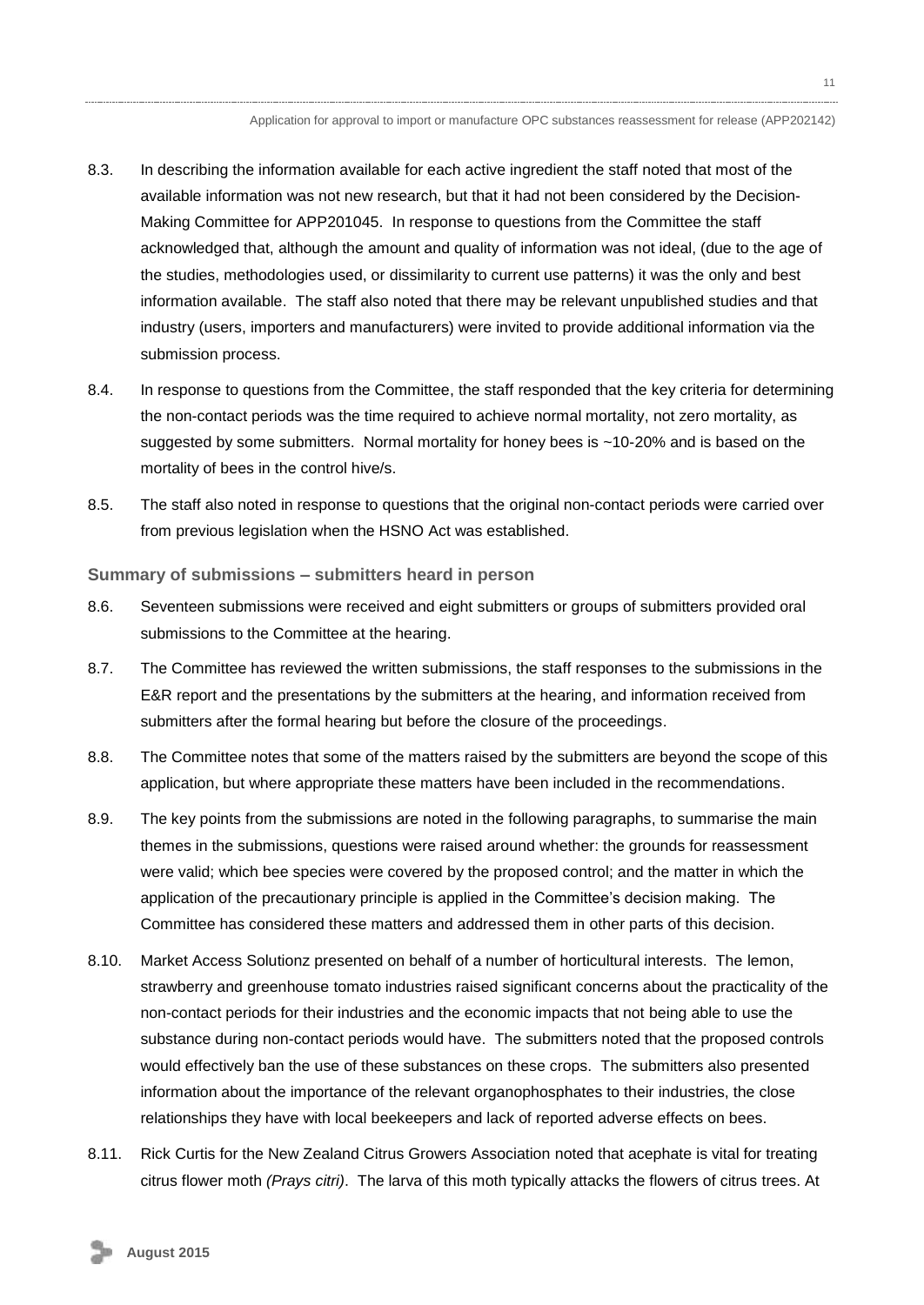low flowering times it will also attack the fruit resulting in rindspots on the skin of the fruit. More than three spots on a fruit makes it unable to be sold to export markets and more than five spots makes it unable to be sold to domestic markets. Citrus flower moth is particularly difficult to control because it lives inside the flowers so is protected from most contact insecticides, except acephate.

- 8.12. Geoff Langford and Peter McIntyre for Strawberry Growers New Zealand noted that methomyl is critical for managing chewing and sucking insects which can damage fruit and stunt plant growth, thereby reducing yields. They also highlighted that methomyl is important for managing secondary fungal infections in fruit and ensuring the fruit is pest-free for export. The growers noted that there is currently no effective alternative for use on strawberries.
- 8.13. Both strawberry and lemon growers noted that bees are not required to pollinate these crops and that no negative impacts on local bee populations have been reported as a result of growers using these substances, despite representatives noting that bee hives are kept in close proximity to their crops.
- 8.14. Ben Smith from Tomatoes New Zealand reported that methomyl and oxamyl are essential for controlling white fly in commercial greenhouses and play a key part in their pest resistance management strategies. Good pest resistance management requires that several pest management tools are used interchangeably rather than relying on a single tool.
- 8.1. Mr Smith told the Committee that greenhouse tomatoes are managed so that plants are in flower for most (40+ weeks) of the year during which they must be pollinated continuously to produce fruit. Pollination is achieved through the use of bumble bees, reared commercially and purchased by growers. Therefore, for greenhouse tomatoes, the insect pollinator is owned by the grower rather than a beekeeper and honeybees and other insect pollinators are excluded from greenhouses.
- 8.2. Mr Smith further noted that European bumble bee breeders advise removing bumble bees from the greenhouses for 72 hours after spraying methomyl. However, 72 hours without pollination can affect the quality and quantity of fruit, so excluding bees for 24 hours after spraying is considered normal practice in New Zealand. When oxamyl is applied via the drip line irrigation system the good practice recommendation is that bumble bee hives are closed during application. These practices have been found to be sufficient to prevent adverse effects on bumble bees.
- 8.3. In conclusion, the various horticulture sector representatives stated that the proposed controls were impractical and unnecessary for use on strawberries, lemons and in the greenhouse situation.
- 8.4. Dr Oliver Sutherland, representing Ngāi Tahū, stated that the level of information used to set the noncontact periods was inadequate because the field trials cited had used lower application rates than are currently used in New Zealand and did not continue for long enough to justify the non-contact periods set. Dr Sutherland appealed to the Committee to apply the precautionary principle and set all of the non-contact periods to the maximum 10 days allowed by the regulations.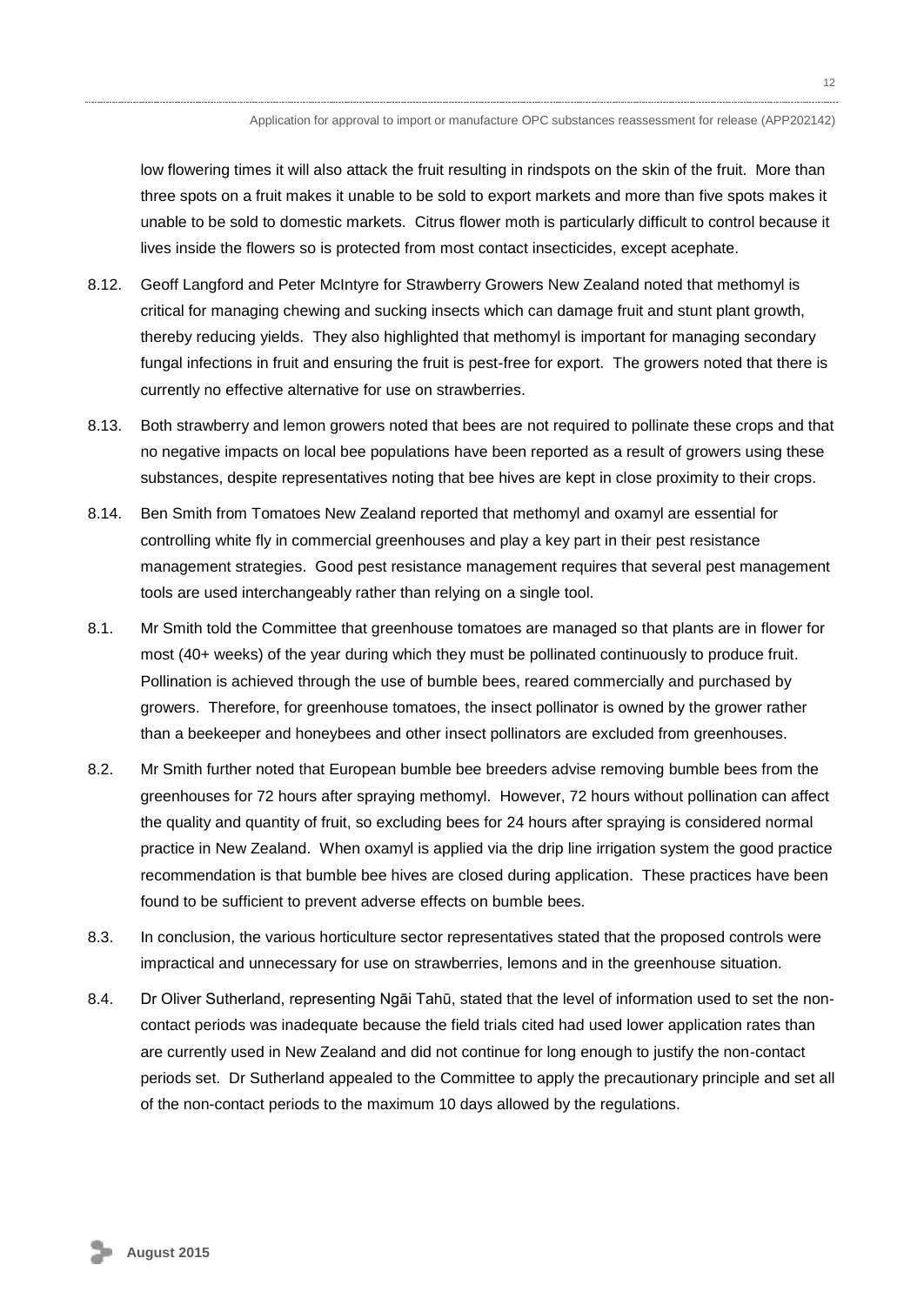8.5. Dr Sutherland also noted that no information was presented about the impacts of these substances on native bee species and objected to the statement in the application form that the proposed noncontact periods will aid kaitiaki by protecting wild bees.

#### **Submitters heard via teleconference**

- 8.6. Malibu Hamilton (Clean Earth), Vera van der Voorden, Nora van der Voorden, Joan Haveman Paul Haveman, Don McLeod (National Beekeepers Association) and Frank Visser (Key Industries Limited), spoke to their submission at the hearing via telephone conference.
- 8.7. Mr Hamilton stated that they were concerned that the proposed controls were less stringent than those that were in place before the OPC reassessment (APP201045). He noted that there was little known about the 30+ species of bee that were not used for crop pollination and was concerned about the absence of monitoring that he believed would be required to ensure that controls protected these non-commercial bee populations. He expressed a lack of confidence the proposed controls would achieve their goal of protecting bees (commercial and non-commercial).
- 8.8. Vera van der Voorden discussed the value of bees as pollinators and stated that more needs to be done to protect bees, specifically that the proposed controls were not stringent enough to protect bees. She noted that a key issue was the knowledge of the applicators and the care taken to apply these substances appropriately, and she said she had found a high degree of carelessness among growers and a disregard for withholding periods from her experience working in the horticultural industry.
- 8.9. Nora van der Voorden noted that at certain times of the year large numbers of dead and dying bees (honey and bumble bees) can be found in the Waikato Region where she lives and this is generally attributed to the careless use of pesticides in surrounding agricultural areas. She considered that the proposed controls were not stringent enough, particularly the suggestion that spraying at night would protect bees.
- 8.10. Mrs Havemann provided general information about the impact of pesticides on bees internationally and raised concerns about the impact of pesticides on bee populations and vulnerable human populations, and regular non-compliance with label statements. She recommended that the EPA stop using a risk assessment based approach and phase out toxic pesticides in favour of non-toxic, low toxicity pesticides or organic approaches.
- 8.11. Professor Havemann, provided information about the importance of bees and pollination services to human food production and the impact that pesticides and climate change have or are expected to have on bee populations in the future. He stated that the Committee should apply the precautionary principle and ban the use of organophosphate, carbamate and neonicotinoid pesticides because there is no certainty that the proposed non-contact periods will protect bee populations. Professor Havemann advocated that the Government promote organic agricultural systems, undertake a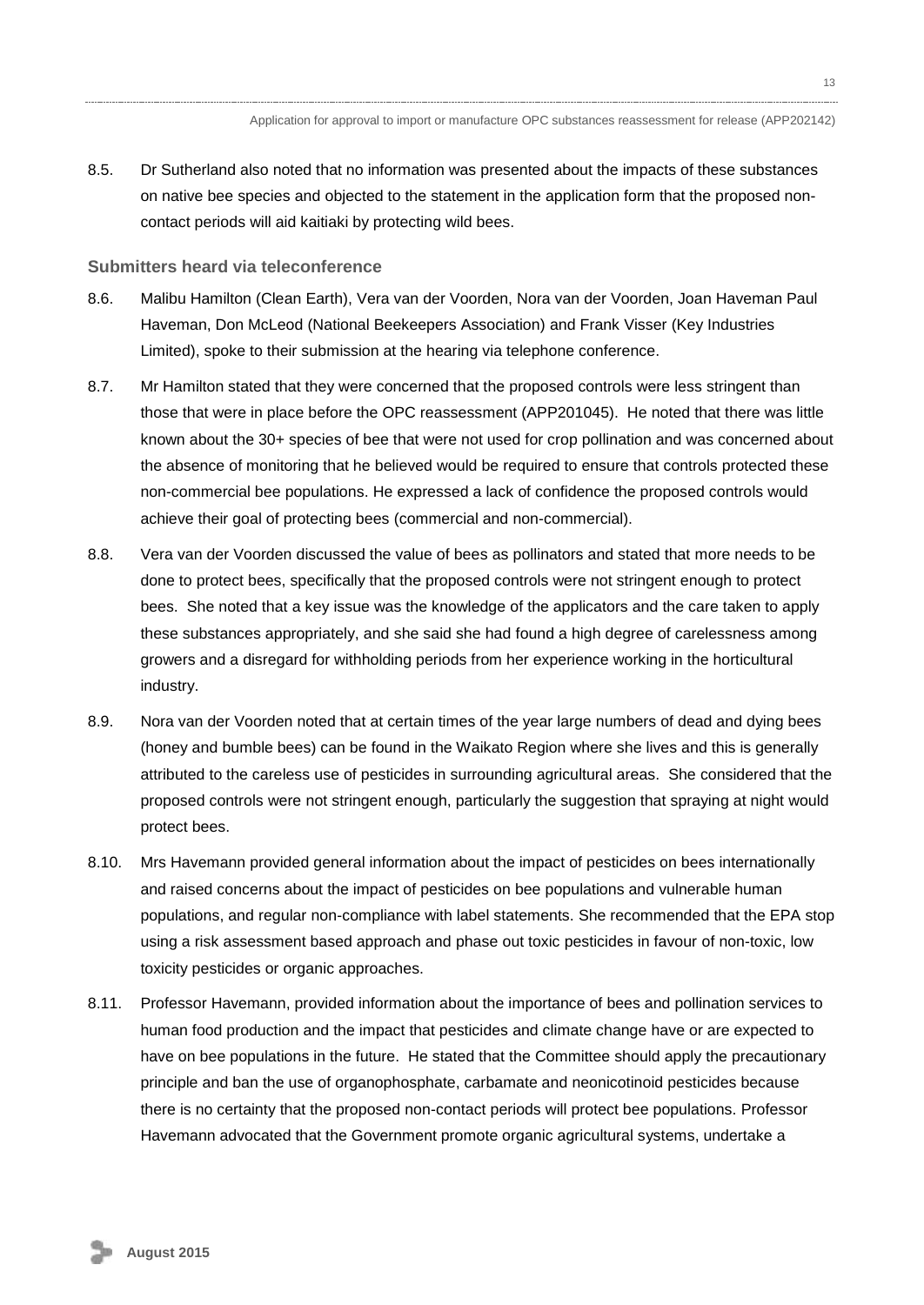national pollinator census and health assessment, review all contemporary literature on organophosphate pesticides and evaluate alternatives to pesticide use.

8.12. Frank Visser, from Key Industries Limited, supported the proposal to add non-contact periods to these substances, and stated that the impacts of insecticides that translocate to the nectaries of plants should not be discounted. He also asked to committee to extend its review to neonicotinoid insecticides and the use of methomyl as an ant repellent.

#### **Submitters not wishing to be heard**

- 8.13. Written submissions were received from six individuals and organisations who indicated that they did not wish to be heard at the hearing
- 8.14. Yvonne Curtis stated that the EPA should be conservative in its decisions and ensure that pesticides are proved safe before they are approved. She also asked the Committee to ban the use of neonicotinoids in New Zealand.
- 8.15. Lori Anderson, from Ngati Huarere Ki Whangapoua, opposed the application because the substances are listed as nerve agents (organophosphates are neurotoxic) which are toxic to humans, wildlife and bees. She noted that the use of these substances may impact the ability of Māori to fulfil their duty as kaitiaki.
- 8.16. James Hadlow from Stepping Stones Nursery stated that he supported the application because bees are important for food production.
- 8.17. Noel Blackwell from Rural Contractors New Zealand stated that he supported the application and measures that promote bee health. Rural Contractors New Zealand operates an accreditation programme for chemical applicators. He stated that if there was a problem with the application of these pesticides that their use should be restricted to registered chemical applicators.
- 8.18. Dr John Liddle, Chief Executive of the Nursery and Garden Industry New Zealand (NGINZ), stated that NGINZ supported the proposal to reinstate non-contact periods and considered that this was unlikely to have a significant effect on the nursery and garden sector, because these requirements have previously been applied to these substances. He also believed that NGINZ's members were well aware of the previous requirements for non-contact periods specified on the labels.
- 8.19. Ann Thompson from Federated Farmers of New Zealand stated that Federated Farmers supported the re-introduction of non-contact periods. She noted that similar requirements existed before the reassessment of OPC (APP202145) and it was important to apply these pesticides well before flowering because serious poisoning at the start of the pollination and nectar season could have serious consequences for hive mortality. She also advocated for clear labelling requirements to inform users of the non-contact periods.
- 8.20. Greg Mitchell from Du Pont stated that Du Pont did not support the non-contact periods in their current form (i.e. as proposed in the application form). He said they did not support the off label use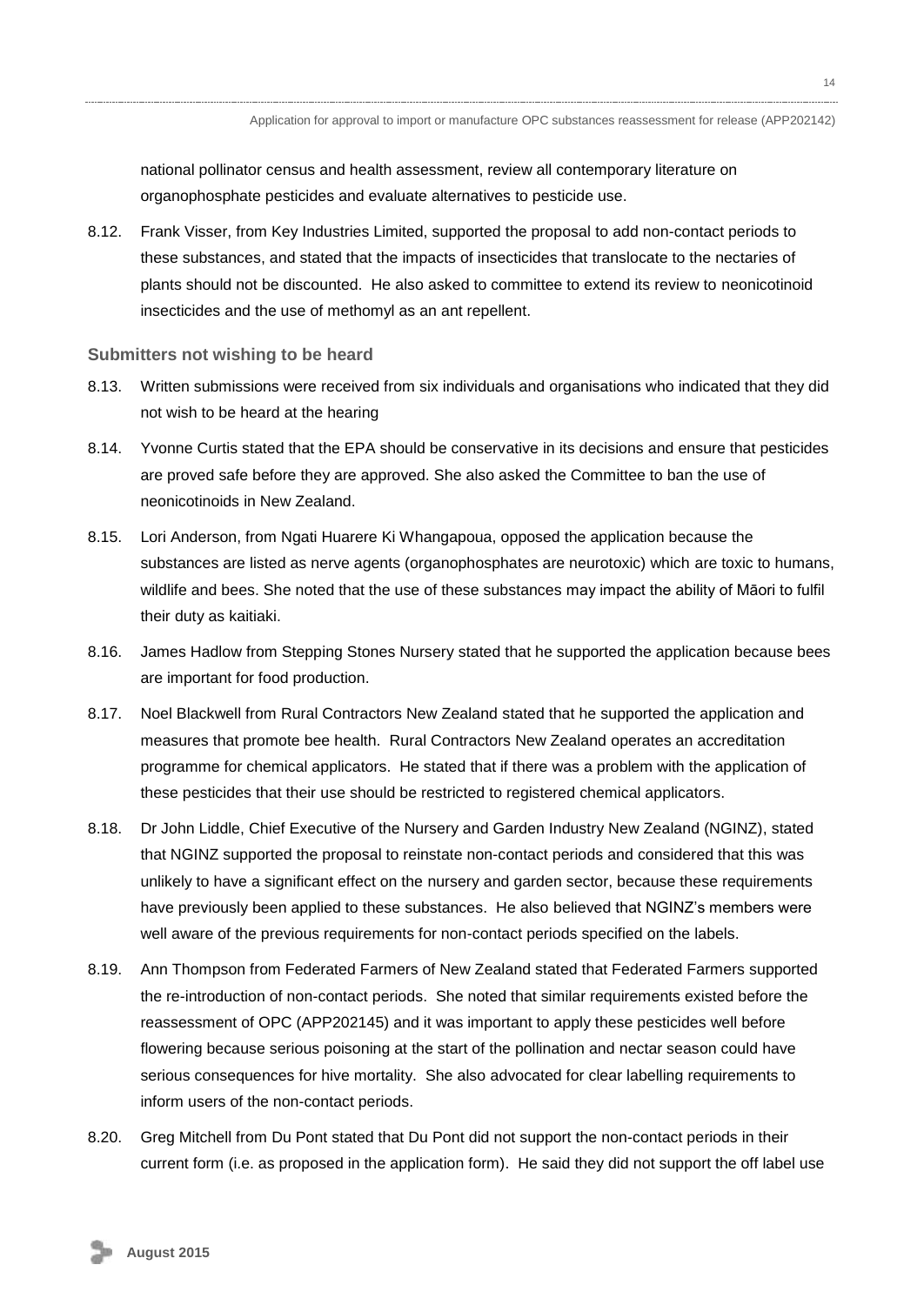of their substances (Lannate L containing methomyl and Vydate L containing oxamyl). It was their understanding that only strawberries would be affected by the proposed changes to methomyl and the changes to oxamyl would have no effect because all uses except in farrow application to seedling carrots are about to be withdrawn.

8.21. Mr Mitchell advocated that, rather than the proposed non-contact periods, beehives be removed from in and around fields before spraying and are not reintroduced for three days. Du Pont provided two studies to the Committee, in confidence, to support their proposal.

### **Applicant's right of reply**

- 8.22. At the end of the hearing, the EPA staff presented the applicant's 'right of reply'. The staff commented on the alternative controls proposed by the submitters and stressed that it may not be legally robust to set crop-specific controls, as proposed by some submitters. They noted that legal advice received during the OPC reassessment (APP201045) recommended against doing this.
- 8.23. The staff also noted that the practicalities of the proposal to apply a notification zone should be considered carefully and that they were not aware of any information that could be used to determine the appropriate size of such a notification zone.

### **Post hearing**

- 8.24. The hearing was adjourned on 17 February 2015 to allow further information to be received by the Committee. The Committee requested the following information:
	- The submitters who were heard by teleconference were asked to provide written transcripts of their oral submissions.
	- Astrya Life Sciences were asked to formally comment on the staff's assessment of their study, which was presented in the E&R report.
	- The staff were asked to provide a written response to Arystra Life Sciences' feedback.
	- Don McLeod from the National Beekeepers Association was asked to review the Market Access Solutionz submission and to provide written comments.

This information was made available to the submitters.

- 8.25. The Committee also received legal opinions form the EPA legal team on the:
	- definition of the term 'bee'
	- role of the EPA staff when the Chief Executive of the EPA is the applicant
	- validity of the grounds decision.
	- application of the precautionary principle; and
	- setting of crop-specific controls that had been provided to the original Decision-Making Committee for APP201045.
- 8.26. The legal opinion on the definition a bee was circulated to the submitters, while the other legal advice has been incorporated into this decision where applicable.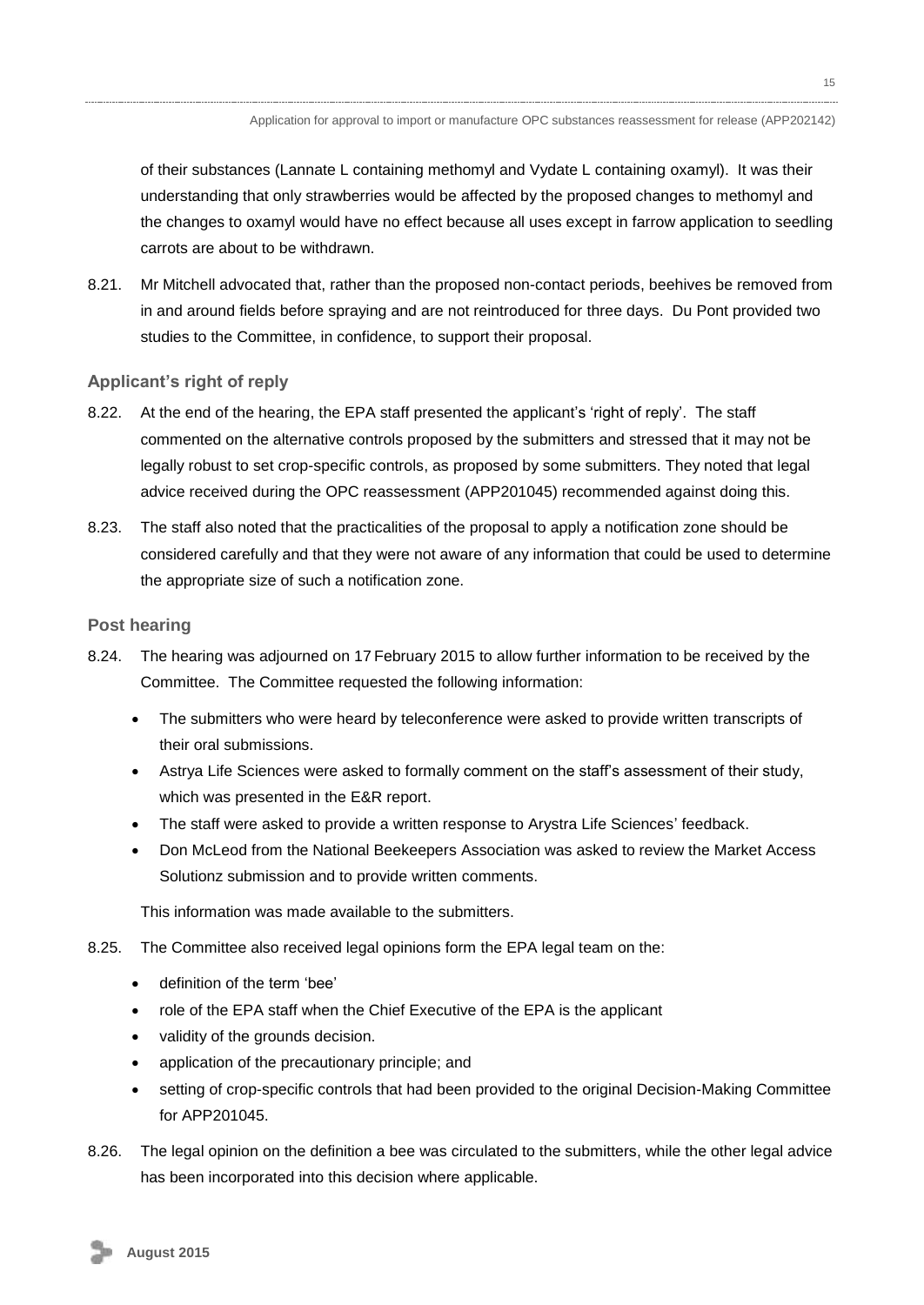- 8.27. The hearing was formally closed on 16 March 2015.
- 8.28. On 7 April the staff provided the Committee with a memo outlining the legal position on setting cropspecific controls that was determined during the full OPC reassessment (APP201045).

## <span id="page-15-0"></span>9. Consideration of matters applicable to all substances

- 9.1. The Committee reviewed all of the information presented to it in written and oral form, and used it to inform its decision on this application.
- 9.2. The Committee took a range of factors into consideration during its deliberation on this application, including the risk of the substances to bees; how, when and why the substances are used; the social, cultural and economic implications of making the proposed change, the alternative proposals or retaining the status quo. Some of the matters considered related to all of the active ingredients, while others related only to specific active ingredients.
- 9.3. Matters relating to all of the active ingredients are covered below. Matters relating to specific active ingredients or which form part of the reasoning for the decision for that active ingredient are discussed in section 10 under the heading for the relevant active ingredient. A summary of the controls is presented in Table 3 in section 12.

### <span id="page-15-1"></span>Application of the precautionary principle

- 9.4. Section 7 of the Act requires the Committee to take into account the need for caution when deciding how to manage adverse effects when there is scientific and/or technical uncertainty about those effects i.e. to apply the precautionary principle.
- 9.5. The Committee acknowledges that there is some uncertainty or inherent variability in the magnitude and/or likelihood of both the potential adverse and positive effects of the proposed change including non-contact periods.
- 9.6. This uncertainty is primarily addressed (and the precautionary principle applied) by the Committee's application of the HSNO decision making methodology (The Methodology) as described in the Hazardous Substances and New Organisms (Methodology) Order 1998.
- 9.7. The Methodology describes the approach the Committee should take when dealing with uncertainty, including: determining the materiality and significance of the uncertainty to the application; seeking to clarify and resolve uncertainty; and exercising caution when determining how to manage the adverse effects.
- 9.8. The Committee notes that the precautionary approach is intended, and is applied, as the need to take a conservative approach where the level of information may be limited. The precautionary approach is not intended to justify doing nothing or allowing nothing when there is some uncertainty. The proper application of the precautionary approach is particularly important for reassessments of older chemicals where there is a history of use but for which a complete data set may not be available or where scientific techniques may have improved since the available data were produced.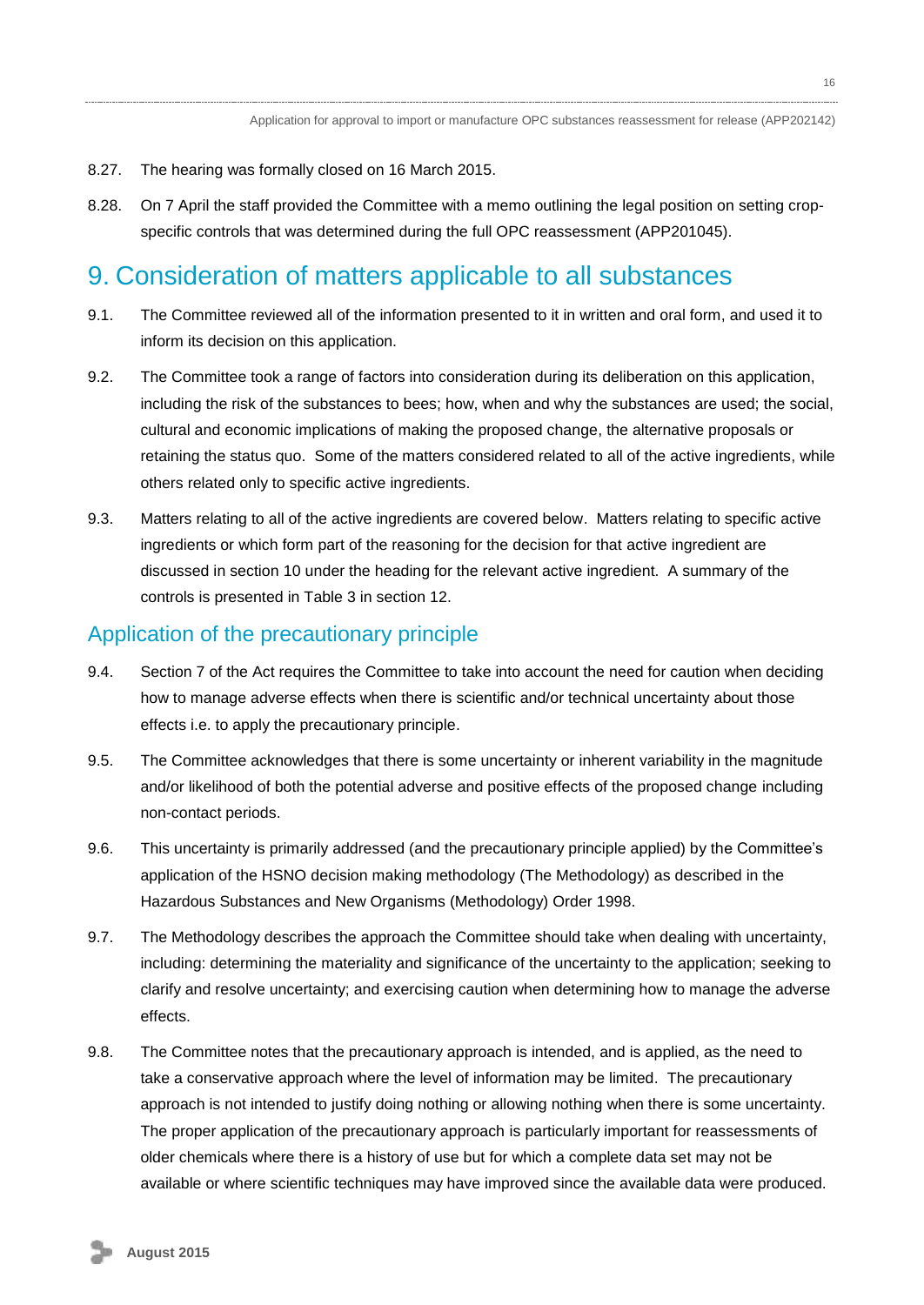17

- 9.9. The staff advised that the precautionary approach is also reflected in the scientific risk assessment methods. For example, it is standard practice in toxicology and ecotoxicology to include uncertainty factors, which make an assessment more conservative, when assessing the risks to one species based on data from another. This approach is used in the EPA's native species assessment to provide additional caution when there are little or no data to indicate that the effects of substances on native species are likely to be similar to those on test species.
- 9.10. The Committee was presented with conflicting views on how the precautionary approach ought to be applied in this application. On the one hand some submitters considered that the degree of uncertainty relating to impacts on bees, particularly native bees, indicated a need to apply conservative non-contact periods. On the other hand, some submitters considered that uncertainty about the impacts on bees raised questions about the necessity for and the effectiveness of the proposed non-contact periods, especially in the light of the potential negative economic impacts of applying these periods particularly in relation to some crops (i.e. lemons and strawberries) and in some situations (i.e. greenhouses).

## <span id="page-16-0"></span>Amount of information available to the Decision-Making Committee

- 9.11. The Committee assessed the quality and quantity of information available in accordance with the methodology. The staff summary of the studies used to determine the non-contact periods was presented to the Committee in the E& R report. Specific comments on the information available for each active ingredient are presented in section 10.
- 9.12. The Committee noted that the quality and quantity of information available was less than what it would have expected to see if this application had been for a new substance. After careful consideration the Committee accepted that the amount and type of information available for old active ingredients is generally more limited and/or based on research conducted using methods or protocols that have since been superseded. The Committee is aware that some studies that are routinely conducted today may not have been performed when these substances were first registered, or in the intervening years. With all the products being manufactured off shore New Zealand is very reliant on overseas data when undertaking assessments.
- 9.13. The Committee noted that the staff had completed a full review of the available literature and that two submitters supplied three further unpublished studies which the Committee also considered. Subsequently the Committee considered that a further search of the published literature was unlikely to yield significant additional studies and that the information provided was the best likely to be available at this point in time.
- <span id="page-16-1"></span>9.14. The Committee therefore considered that it had sufficient information to assess the application.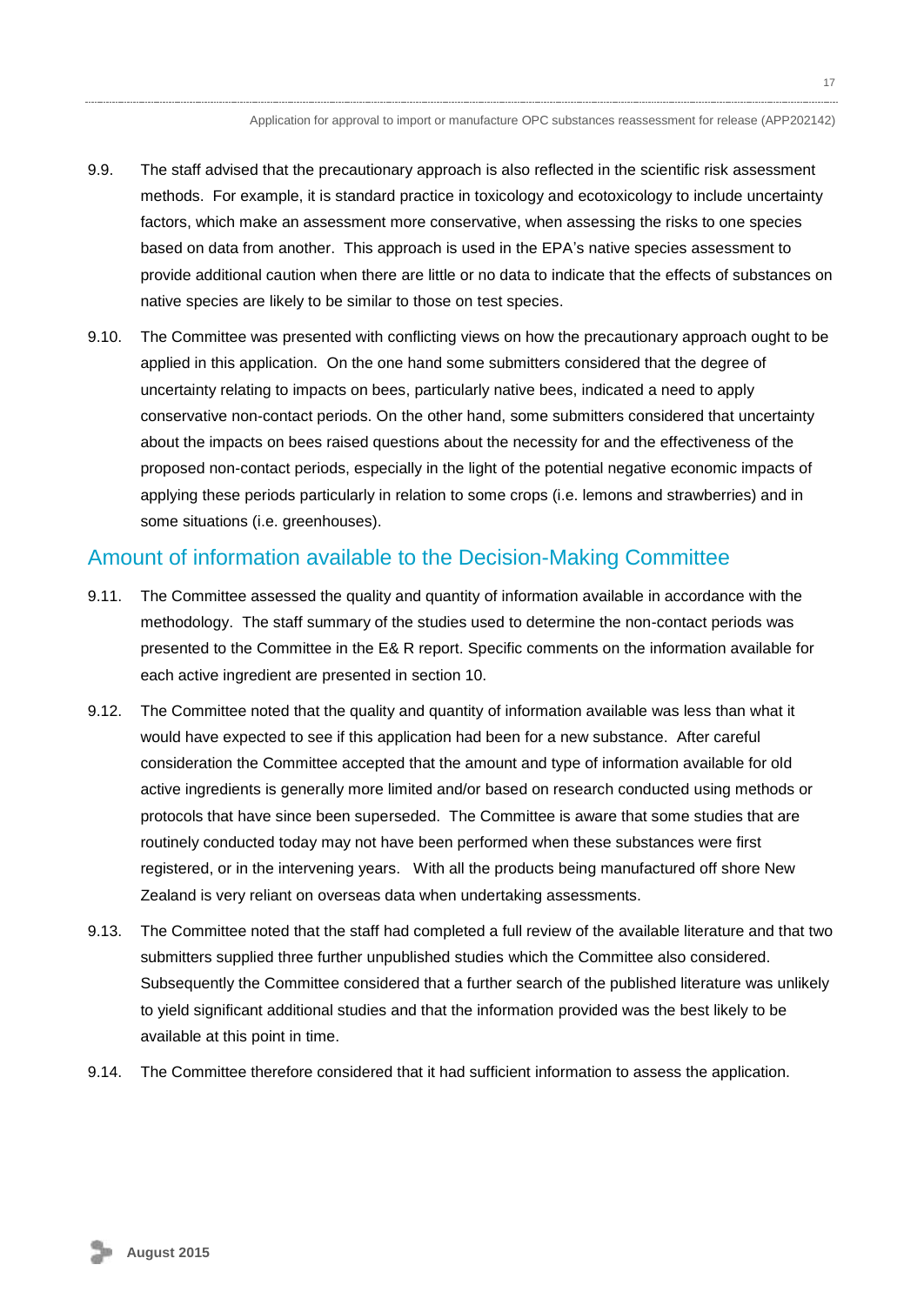## General assessment of the risks

#### **Matters relating to the risks to bees**

- 9.15. Acephate, dimethoate, methamidophos, methomyl and oxamyl are broad-spectrum insecticides. Therefore bees could be adversely affected by contact with these substances if the substances are applied to plants where bees are foraging.
- 9.16. Organophosphates and carbamates affect the nervous systems of insects, which can result in death or sub-lethal effects that could, in honeybees, have flow-on effects for hive health, such as reduced food resources from less foraging. Some of the sub-lethal effects observed in honeybee studies used to assess these substances included: decreased flight intensity, reduced foraging activity, coordination problems, disorientated or weakened bees and abnormal cleaning behaviour.
- 9.17. Bees are communal animals so the aim of bee protection measures is not just to protect individual bees but to ensure the health and longevity of the hive community. This lends weight to the consideration of sub-lethal effects that may result in individual bees contributing food to the hive community. If enough bees are affected in this way the productivity or survival of the hive could be affected.
- 9.18. For bees to be affected by these substances, they must be exposed to them. Exposure could occur during or immediately after spraying when the spray is still wet or for several days after spraying via dried but still active spray residues on leaves or flowers. Non-contact periods are intended to prevent, or significantly reduce, bees' exposure to pesticides that can impact on bees even when the residues are no longer wet.

#### **Risks of the change proposed by the application**

- 9.19. The risks of applying non-contact periods are primarily economic, and relate to specific horticultural industries which may be left without effective tools to manage key pests because non-contact periods will mean that the pesticide is not able to be used in any practical sense.
- 9.20. The key concerns from the submitters related to a lack of alternative products, a potential decrease in fruit (strawberry and lemon) quality and the impact this would have on domestic and export earnings. In relation to export products, the growers would not be able to meet the biosecurity requirements of export partners which would mean crops could not be exported at all.

#### *Risks of non-compliance*

9.21. Prior to the reassessment of all OPCs in application APP201045, non-contact periods were applied to these substances but Market Access Solutionz reported that there was little or no compliance with those requirements. This was primarily due to a lack of knowledge that the non-contact periods existed because in some cases the non-contact periods were not stated on the product labels. The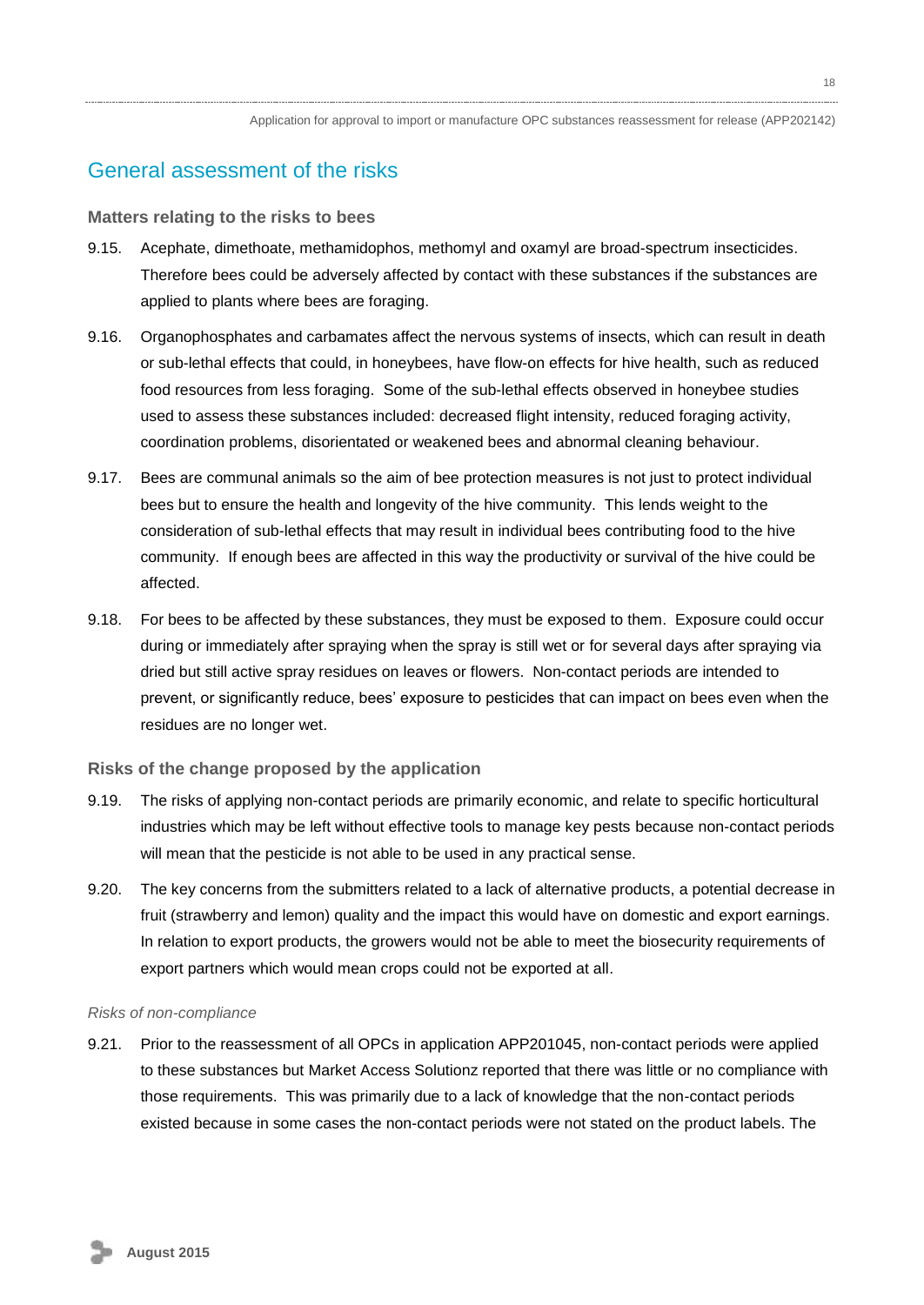EPA staff advised that they had undertaken a review of the old labels<sup>1</sup> and use instructions<sup>2</sup> that were available for the products covered by this reassessment, showed that some included the non-contact period information but others did not.

9.22. The Committee is cognisant of the fact that reinstating non-contact periods could mean that the noncontact periods are ignored because growers see them as impractical and unnecessary.

#### *Risk of not being protective enough*

9.23. Ngāi Tahu submitted that the level of information available was too limited to set non-contact periods any less than the maximum 10 days permitted by the Act, and that the proposed non-contact periods were not protective enough. Ngāi Tahu urged the Committee to apply the precautionary principle and set non-contact periods on all substances at the maximum 10 days.

#### *Cultural risk*

9.24. Ngāi Tahu submitted that the lack of scientific information about the effects of these substances on native bees, or how native bees compare to honeybees, means the risks to native bees are uncertain and may be higher than expected. Ngāi Tahu further submitted that if native bees were at greater risk, then the lack of protection of them could result Māori not being in a position to fulfil their role as kaitiaki. This reinforced Ngāi Tahu's submission that the most conservative non-contact periods (10 days) be applied.

#### **Risks of the st**

#### **atus quo**

9.25. In considering the status quo (e.g. no non-contact periods), the Committee considered whether bees would be at risk from pesticide residues on plants that have recently been sprayed even after the spray had dried. There is no debate that decreases in honey bee populations would have flow-on effects on honey production and pollination services for both horticulture and other primary sectors.

### <span id="page-18-0"></span>General assessment of the benefits

#### **Benefits of bee health and pollination services**

9.26. Honey and bumble bees are important pollinators for a wide range of native, ornamental, commercially grown plants. Less is known about native bees as pollinators, particularly in the commercial sector. Honey is an important commodity for New Zealand. Honey exports are reported to be worth about  $$120$  million per year<sup>3</sup>.

1

<sup>1</sup> ACVM register,<https://eatsafe.nzfsa.govt.nz/web/public/acvm-register> labels dated before June 2013

 $<sup>2</sup>$  New Zealand Novachem Agrichemical Manual (2010) Editor Stuart Young, AgriMedia, Christchurch, New Zealand.</sup>

<sup>3</sup> http://www.beehive.govt.nz/sites/all/files/FAQs.pdf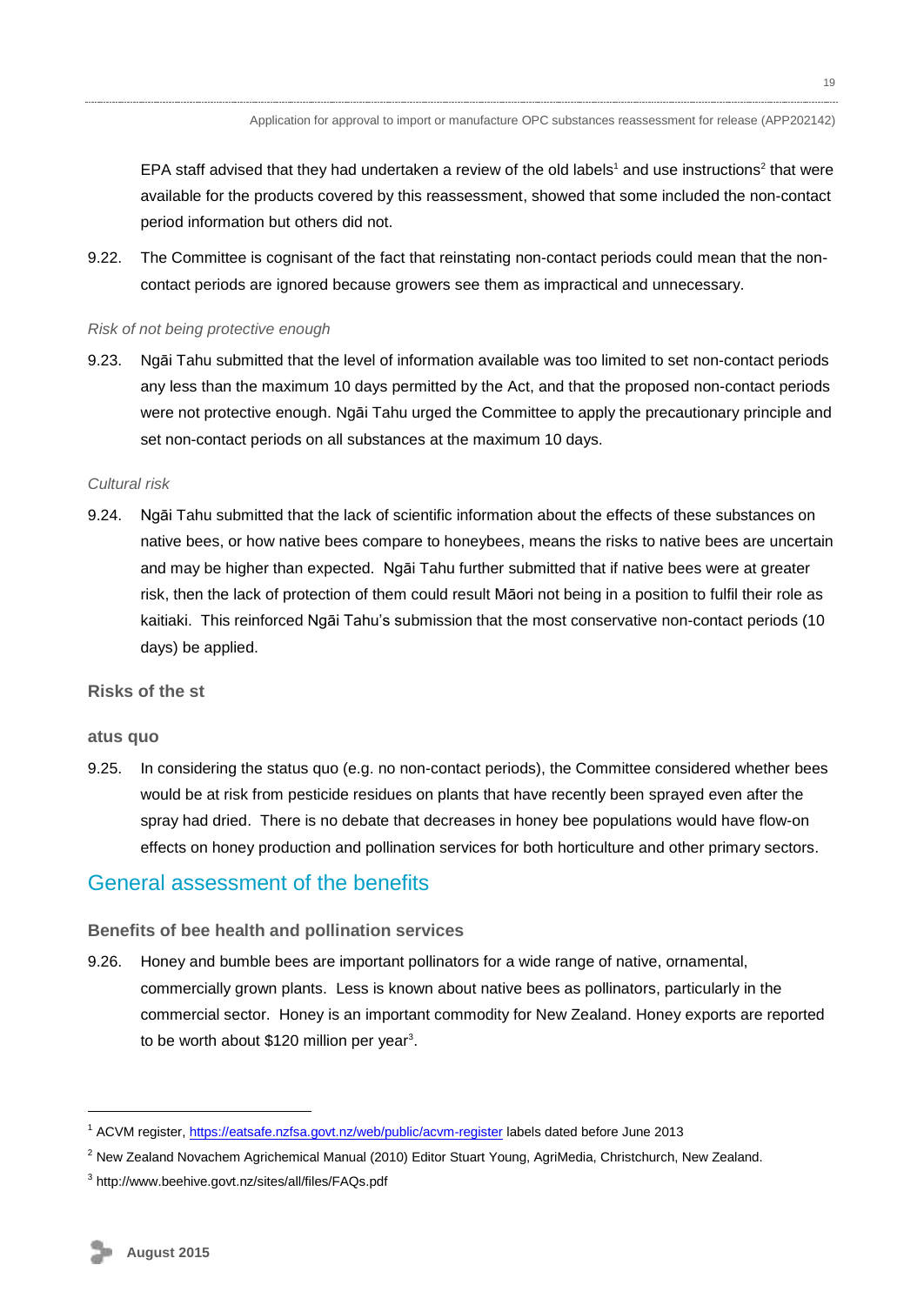#### **Benefits of the change proposed by the application**

- 9.27. The proposed change will reduce the likelihood that bees will be exposed to acephate, dimethoate, methamidophos, methomyl or oxamyl at levels that could result in an adverse effect.
- 9.28. Applying non-contact periods to these substances will meet the intention of the current E3 control which is to restrict the use of a substance so that it is not used where it poses a high risk to beneficial insects such as honeybees, by restricting the substances' use in areas where bees are foraging or on specific plants which are likely to be visited by bees.
- 9.29. Applying non-contact periods to these substances will protect bee health which could have flow-on effects for honey production and effective pollination services for the horticultural sector.

#### <span id="page-19-0"></span>Alternative proposals to the controls proposed by the applicant

- 9.30. Market Access Solutionz proposed an alternative approach to ensure the protection of bees and maintain the use of these substances in key sectors, namely for use on lemons, strawberries and in greenhouses.
- 9.31. Rather than having a non-contact period applying to the substances, the submitters proposed that growers should be required to notify all beekeepers in the area before they apply acephate (for lemons) and methomyl (for strawberries) so beekeepers can choose to remove their hives for the 7 or 8 day period after spraying.
- 9.32. The Committee noted that this would provide a good 'middle ground' practical solution. However, the EPA staff pointed out that that such a control has some challenges particularly that it is always difficult in practice to ensure that notification is comprehensive. Honeybees are known to travel considerable distances to forage so the spatial boundaries of notification would be difficult to ascertain. In addition, such a requirement may protect commercial honeybees from exposure to these substances, but it would not protect wild or native bees, so would only be partially effective in achieving the protection goal of the control.
- 9.33. The Committee noted that there were no data on the importance of lemons, strawberries or greenhouse crops for the maintenance of populations of wild bees, native or exotic, in New Zealand.
- <span id="page-19-1"></span>9.34. The Committee considered all the information received on this proposal and thanks Market Access Solutionz's pragmatic and reasonable approach in this matter. However, due to the difficulties noted the Committee decided not to proceed with this approach.

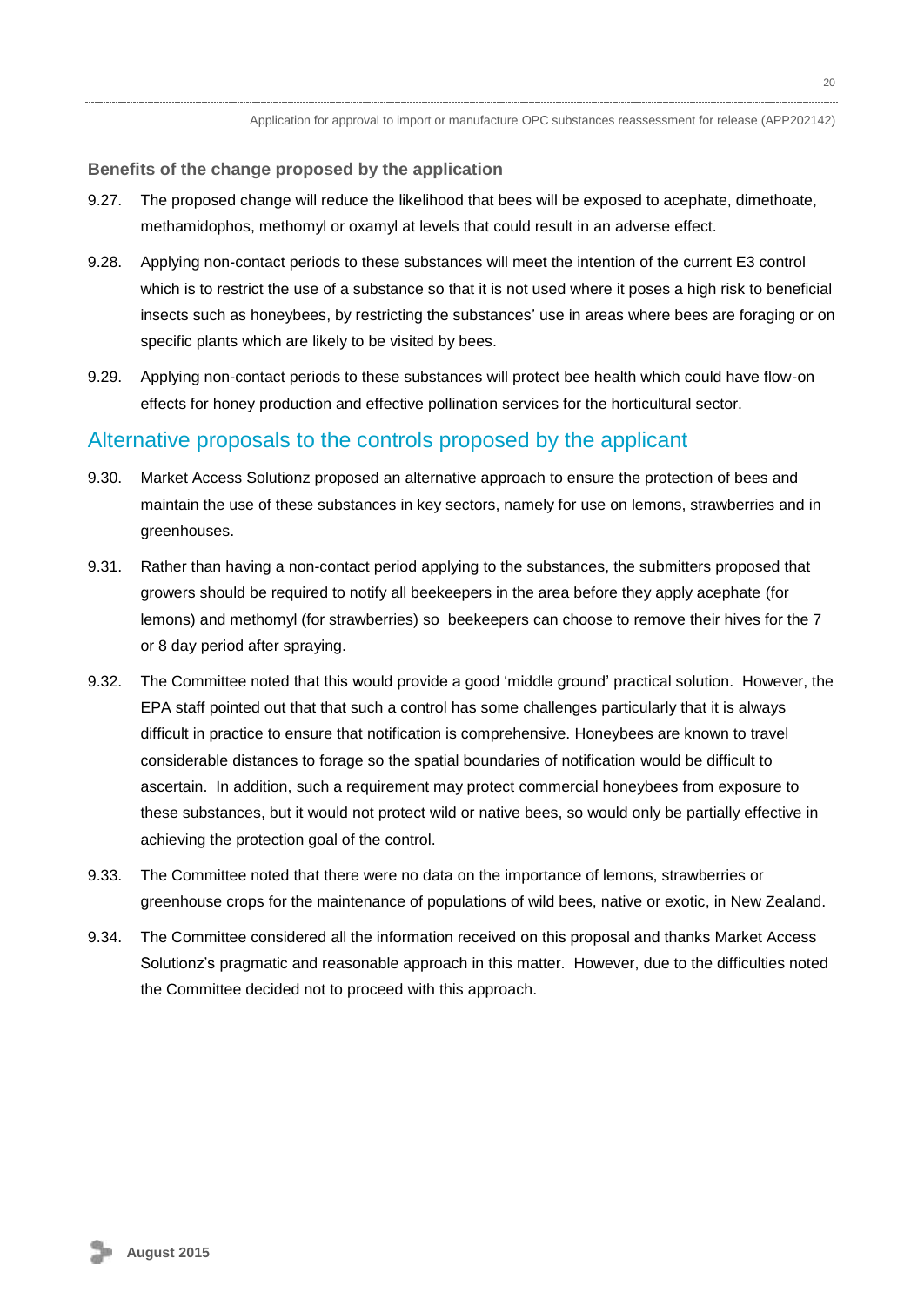# <span id="page-20-0"></span>10.Consideration of individual substances Consideration of Acephate

### **Background**

- 10.1. Acephate is used to control grass grub beetles, aphids, caterpillars, citrus flower moth in fruit, vegetables, citrus and ornamentals.
- 10.2. There are currently five approvals for products containing acephate for use on crops.
	- HSR000154 [-Soluble concentrate containing 195 g/litre acephate. Also contains ethylene glycol](http://oscar/General.aspx?ID=3920)
	- HSR000155 [Water soluble powder containing 750 -](http://oscar/General.aspx?ID=3920) 970 g/kg acephate
	- HSR000156 [Emulsifiable concentrate containing 45 g/litre acephate and 8.8 g/litre myclobutanil](http://oscar/General.aspx?ID=3922)
	- HSR000157 [Emulsifiable concentrate containing 45 g/litre acephate and 39 g/litre triforine](http://oscar/General.aspx?ID=3923)
	- HSR000158 [Emulsifiable concentrate containing 22.5 g/litre acephate and 19.5 g/litre triforine](http://oscar/General.aspx?ID=3925)
- 10.3. Only two commercial products containing acephate are currently registered with ACVM<sup>4</sup>, both of which are approved under HSNO approval HSR000155.
- 10.4. Prior to the reassessment of all OPCs (APP201045) a 7-day non-contact period applied to products containing acephate. There is currently no non-contact period set for these substances. The Applicant proposed reinstating the 7-day non-contact period and requiring this information to be on the label.

#### **The proposed controls**

10.5. The variation to the E3 and label statement controls proposed by the staff in the E & R report were:

#### *E3 control*

1

*Subclause (1)(b)(ii) and clause (2) of regulation 49 of the Hazardous Substances (Classes 6, 8, and 9 Controls) Regulations 2001 are replaced by the following subclause:*

*(b) the plant or tree is likely to flower after application of the substance within 7 days.*

#### *Label statement R-9 control*

*A person must not supply a hazardous substance to any other person unless the substance label shows the following statement (or equivalent):*

*This product is toxic to bees. Do not apply this product to any plant or tree likely to be visited by bees—*

<sup>&</sup>lt;sup>4</sup> The Agricultural Compounds and Veterinary Medicines Group of the Ministry of Primary Industries; all pesticides applied to food crops must be registered by ACVM before they can be sold in New Zealand. If there are not registered products for an approval it is assumed that that approval is currently unused.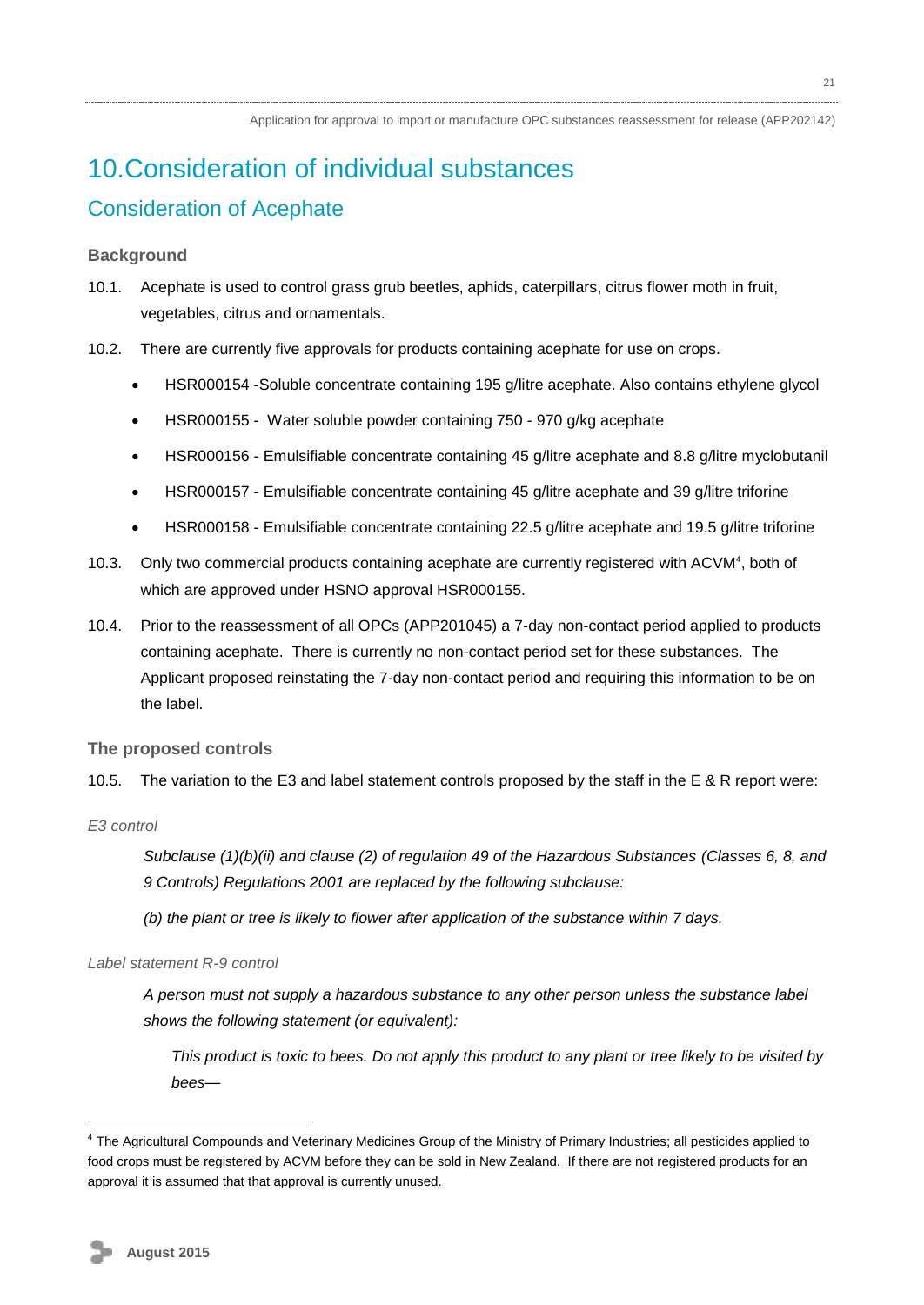- *(a) at the time of application; or*
- *(b) immediately after application until spray has dried; or*
- *(c) in areas where bees are foraging; or*
- *(d) if the plant or tree is likely to flower after application of the substance within 7 days.*

**Assessment of the level of information available**

- 10.6. The Committee has reviewed the data and study summaries provided by the staff, the submissions, and a study report provided by Market Access Solutionz.
- 10.7. Three aged residue and five degradation studies were used to support the proposed non-contact period for acephate. These are summarised in the E&R report.
- 10.8. With the caveats mentioned above about the nature and age of the studies, on balance, the Committee is satisfied that the level of information is sufficient to proceed with consideration of the proposed change.
- **Risks, costs and benefits of the proposed change to the lemon growing industry**
- 10.9. Acephate is the principal tool for treating citrus flower moth, which causes rindspotting on lemons. Rindspots affect the appearance and quality of the fruit, and can lead to fruit being unable to be sold as fresh produce on the domestic or export market.
- 10.10. Market Access Solutionz estimates that not being able to use acephate to control citrus flower moth would cost the lemon industry approximately \$10.6 million per year in lost earnings because they would only be able sell to low value markets (such as for juicing); such losses could make some lemon growing operations uneconomical. They also state that it would be nearly impossible to meet the high quality requirements for export fruit without using acephate to control citrus flower moth and prevent rindspotting. Export earnings account for \$2.2 million for the potential \$10.6 million in lost earnings.
- 10.11. The submitter estimates that imposing a non-contact period would effectively remove acephate from their industry because lemon trees flower continuously. This would make it uneconomical to grow lemons resulting in the removal of a significant number of lemon orchards with flow-on effects for people or businesses employed by the lemon industry such as those involved in pack house activities.
- 10.12. The Committee accepted that the proposed non-contact periods would result in non-negligible economic risks to lemon growers.

#### **Consideration of alternative controls**

10.13. Market Access Solutionz proposed the alternative control described above (in section 9.30-9.33) but the Committee decided that for practical reasons such a control should not be imposed.

 **August 2015**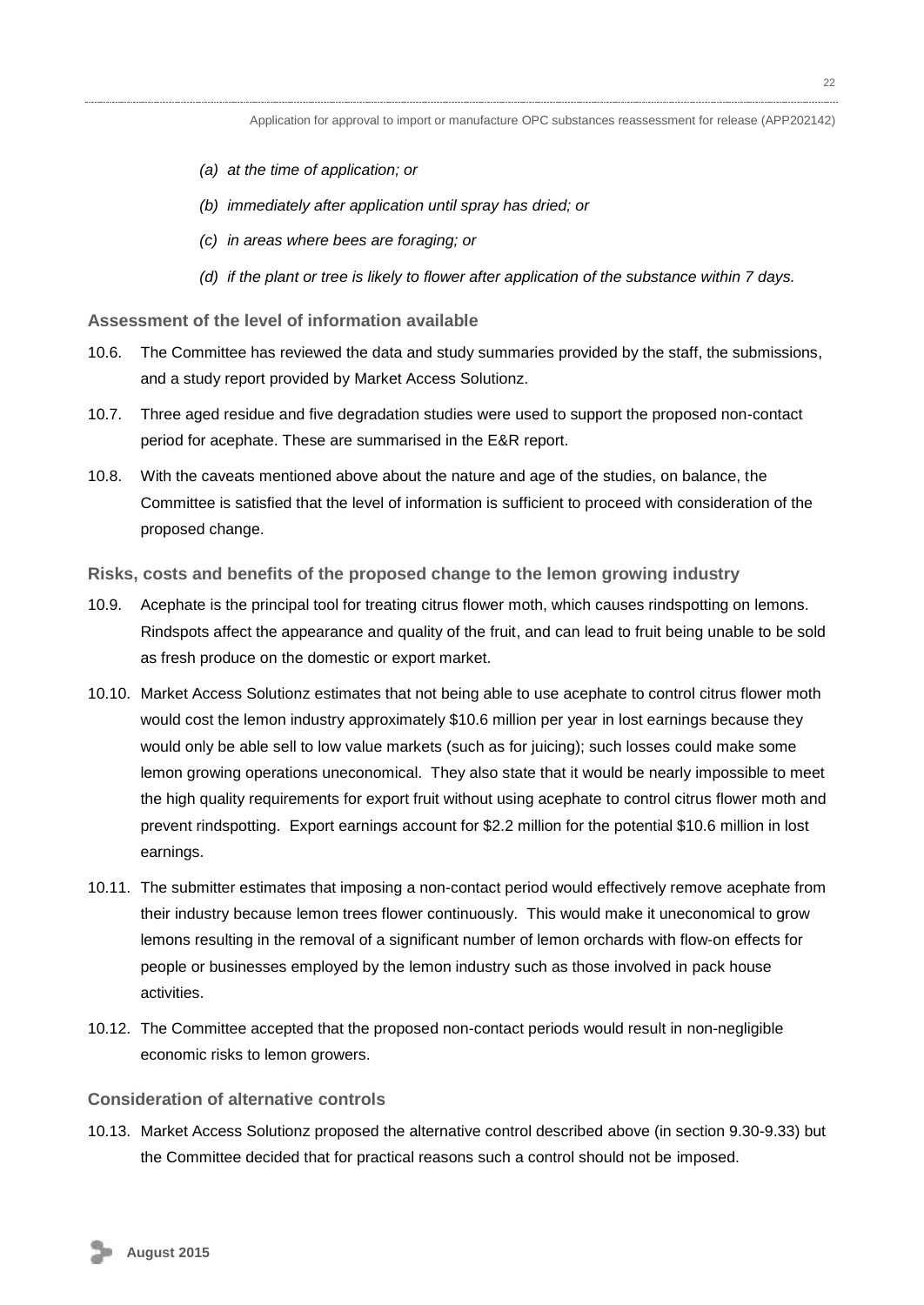10.14. It is the Committee's view that the use of acephate on lemons be exempt from the specified noncontact period applicable to other crops. This is on the basis that the use of acephate on lemons poses a lower risk than its use on crops that are pollinated with honeybees, and the significant nonnegligible economic risks posed by applying the non-contact periods to this crop.

#### **Committee's revised control**

- 10.15. The proposed variation to the E3 and label statement controls are:
- *49 Use of substances ecotoxic to terrestrial invertebrates*
	- (1) A person must not apply a class 9.4 substance in an application area
		- (a) if bees are foraging in the area and the substance is in a form in which bees are likely to be exposed to it; or
		- (b) to any plant or tree, except lemon trees, that is likely to be visited by bees if the plant or tree is in open flower or part bloom; or
		- (c) to any plant or tree, except lemon trees, that is likely to be visited by bees if the plant or tree is likely to flower after application within 7 days of the substance being applied.

#### *Label statement R-9 control*

*A person must not supply a hazardous substance to any other person unless the substance label shows the following statement (or equivalent):*

*This product is toxic to bees. Do not apply this product to any plant or tree likely to be visited by bees—*

- *(a) at the time of application; or*
- *(b) immediately after application until spray has dried; or*
- *(c) in areas where bees are foraging; or*
- (d) *if the plant or tree (except lemons) is likely to flower within 7 days after application of the substance.*

#### **Review of the risks, costs and benefits of the revised control**

10.16. The Committee considers that applying non-contact periods to substances containing acephate is likely to benefit bee health, which will have subsequent economic benefits for pollination services, the horticulture industry and honey production. However, non-contact periods would also pose nonnegligible economic risks to the lemon growing industry by hindering the effective control of citrus flower moth. Therefore the Committee has applied the non-contact periods with an exemption for lemons.

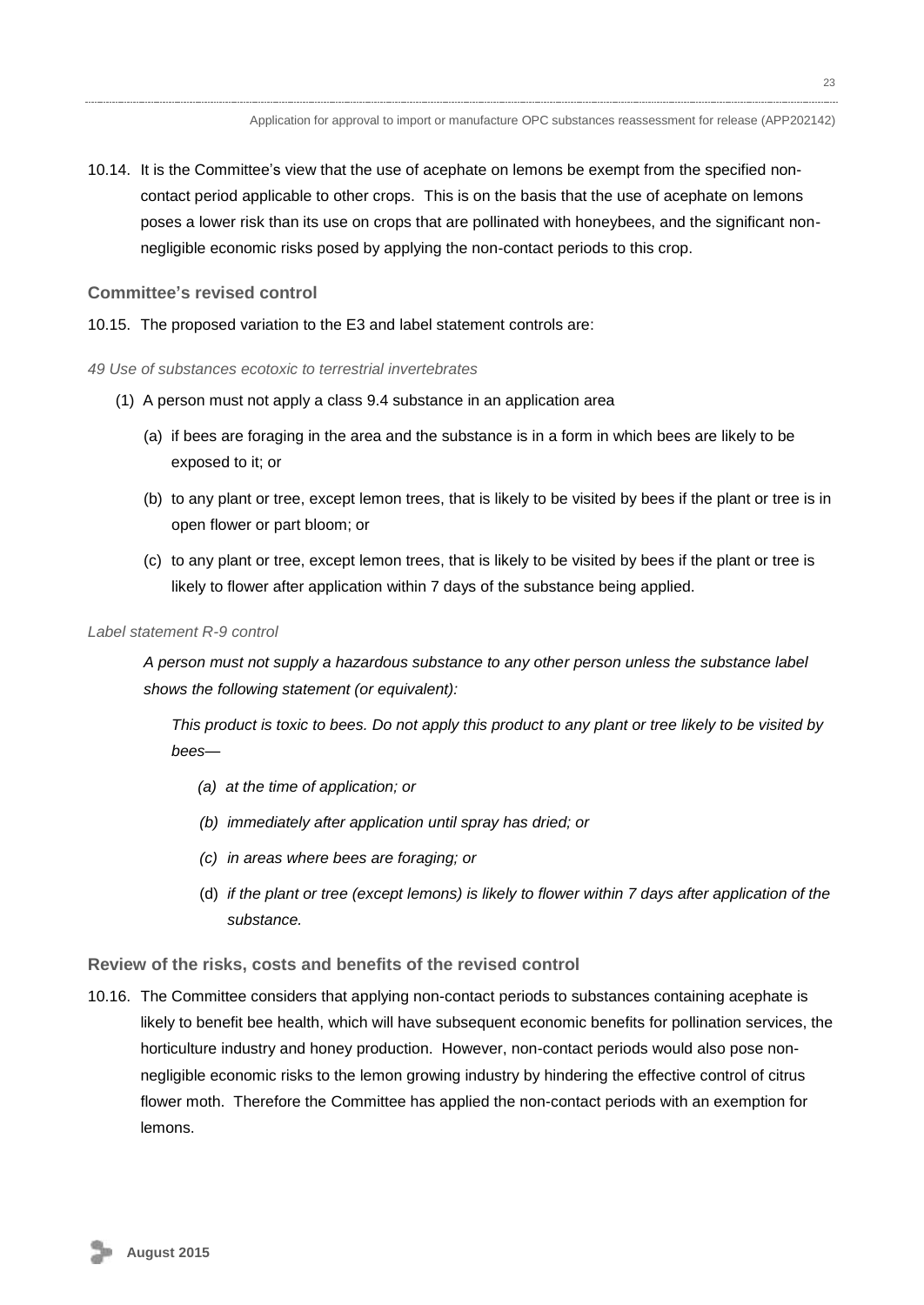- 10.17. The Committee notes that by applying an exemption, full risk reduction will not be realised, however, given the size of the New Zealand lemon crop, the fact that honey bees are not reliant on lemon trees for food, that lemons do not require honeybees for pollination, and that lemon orchards are not expected to be New Zealand's sole habitats for wild or native bees, the Committee considers that the loss of risk reduction will be minor. The Committee also considers that the economic benefits of retaining an important pest management tool for the lemon industry outweigh the residual risk of exempting lemons from the non-contact period.
- 10.18. The Committee stresses that the exemption only applies to parts 1(b)(i) and 1(b)(ii) of the control and that part 1(a) of the control still prohibits acephate being applied if bees are foraging in the area and the substance is in a form in which bees are likely to be exposed to it.

#### **Review cost effectiveness of the revised control**

10.19. The Committee considers that the application of controls with the identified exemption is the most cost effective way to manage the environmental risks while being cognisant of the economic risks to the lemon growing industry of applying the proposed controls.

#### **Committee Decision**

- 10.20. The Committee has considered the risks, costs, benefits and cost-effectiveness of the proposed controls and considers that the variation to the E3 control is more effective for managing the risks, use and management of the substance than the current control. It considers that applying a cropspecific exemption will provide the appropriate balance between the needs of the lemon growing industry and the broader environmental protection needs.
- 10.21. They also consider that requiring a label statement is more likely to achieve the purpose of the control, i.e. to protect bees, than not requiring such information on the label.
- 10.22. Consequently the Committee's revised controls (E3 and labelling) are applied to the approvals for acephate (HSR000154, HSR000155, HSR000156, HSR000157, and HSR000158).

### <span id="page-23-0"></span>Consideration of Dimethoate

- 10.23. Dimethoate is used to control grass grub beetles, aphids, thrips, whitefly, leaf miners, springtails and mealy bug in fruit, vegetables, pasture, fodder crops and ornamentals.
- 10.24. There are currently five approvals for products containing acephate for use on crops.
	- HSR000188 [Emulsifiable concentrate containing 400 g/litre dimethoate](http://oscar/General.aspx?ID=3984)
	- HSR000191- [Emulsifiable concentrate containing 100 g/litre dimethoate](http://oscar/General.aspx?ID=3989)
	- HSR000193 [Emulsifiable concentrate containing 500 g/litre dimethoate](http://oscar/General.aspx?ID=3992)
	- HSR000965 Perfekthion S-1
	- HSR100129 Danadim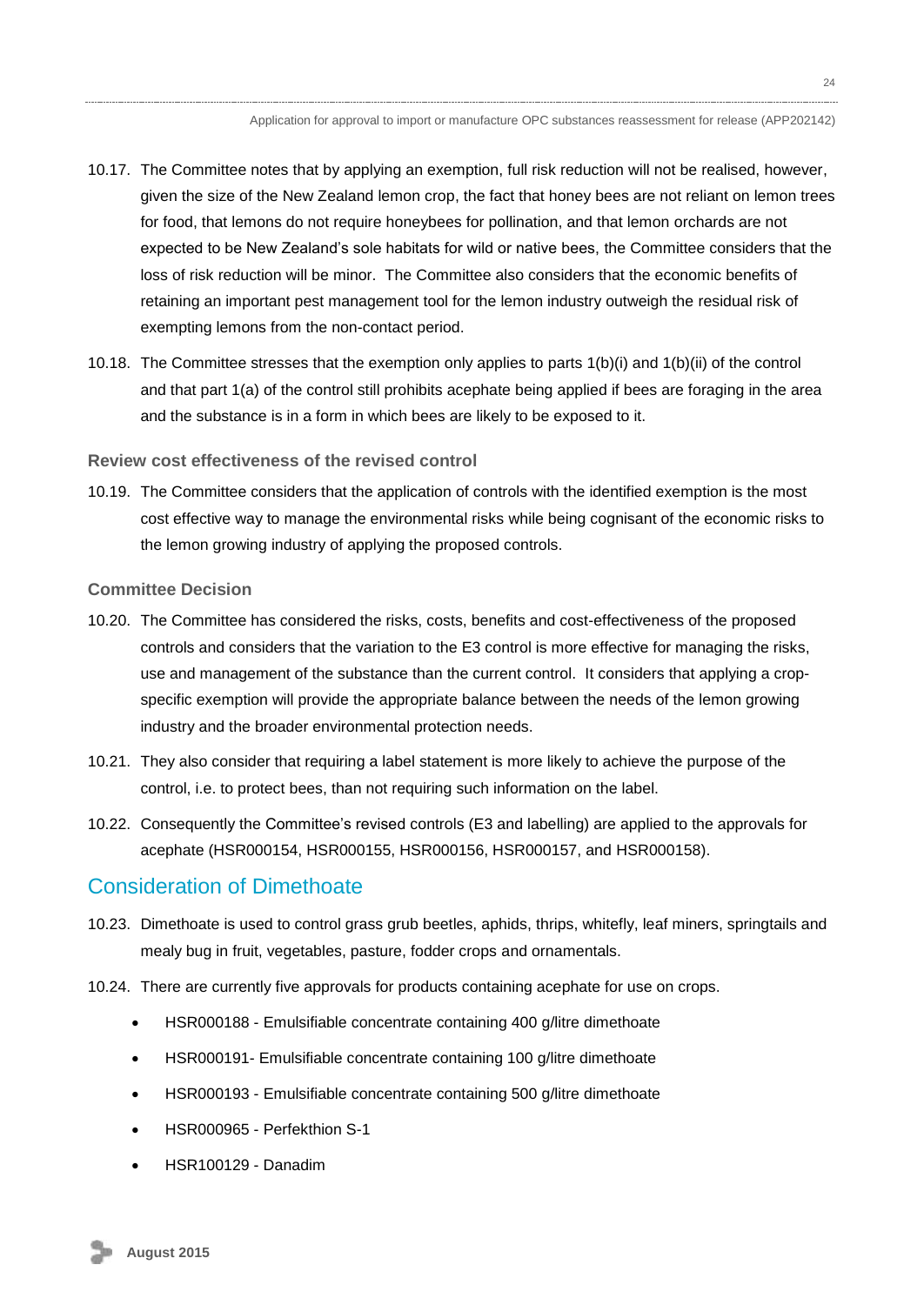- 10.25. Three commercial products containing dimethoate are currently registered with ACVM; they are approved under HSNO approvals HSR000129, HSR000188 and HSR00965.
- 10.26. Prior to the reassessment of all OPCs (APP201045) a 7-day non-contact period applied to products containing dimethoate. There is currently no non-contact period on products containing this dimethoate. The staff proposed reinstating the 7-day non-contact period and requiring this information to be on the label.
- 10.27. Growers' groups have indicated that dimethoate is not an important active ingredient to them and the addition of non-contact periods is not likely to have an impact on industry. No other submitters raised any issues with regard to dimethoate.

**The Applicant's proposed controls**

10.28. The proposed variation to the E3 and label statement controls are:

*E3 control* 

*Subclause (1)(b)(ii) and clause (2) of regulation 49 of the Hazardous Substances (Classes 6, 8, and 9 Controls) Regulations 2001 are replaced by the following subclause:*

*the plant or tree is likely to flower after application of the substance within 7 days.*

#### *Label statement R-9 control*

*A person must not supply a hazardous substance to any other person unless the substance label shows the following statement (or equivalent):*

*This product is toxic to bees. Do not apply this product to any plant or tree likely to be visited by bees—*

- *(a) at the time of application; or*
	- *(b) immediately after application until spray has dried; or*
	- *(c) in areas where bees are foraging; or*
	- *(d) if the plant or tree is likely to flower after application of the substance within 7 days.*

#### **Assessment of the level of information available**

- 10.29. The Committee has reviewed the data and study summaries provided by the staff and the information provided in submissions.
- 10.30. Dimethoate is commonly used as a toxic reference in standard good laboratory practice (GLP) studies to evaluate the effects of other substances. Several such studies, received as part of an application for a new active ingredient, were used to support the proposed non-contact period.
- 10.31. Six semi-field tunnel tests and four degradation studies were used to support the proposed noncontact period for dimethoate.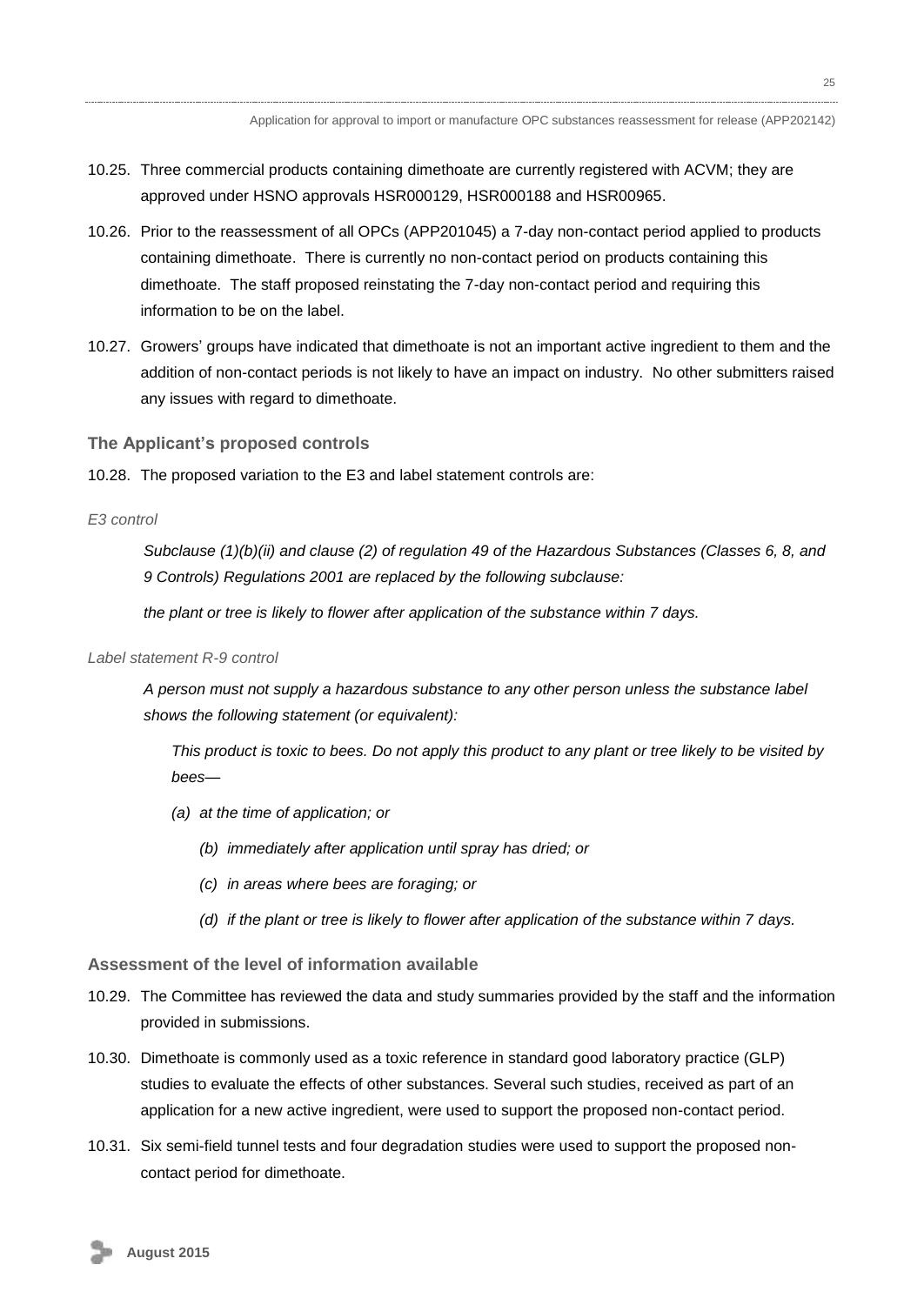10.32. The Committee is satisfied that the level of information is sufficient to consider the proposed change.

**Assessment of the risks, costs, benefits and alternative controls**

- 10.33. The horticulture industry did not cite any concerns or economic risks associated with the proposed controls for dimethoate. They did however indicate that any non-contact period or similar controls should be stated on the product label to assist growers to comply with the controls.
- 10.34. The Committee considers that the proposed control is likely to benefit bee health, which will have subsequent economic benefits for pollination services for the horticulture industry and honey production, and that no non-negligible economic risks were identified.
- 10.35. Subsequently the Committee considers that the risks of changing the current control to the proposed control are negligible and that there are non-negligible benefits to making this change. They also consider that this is the most cost-effective way to manage the risks to bees at this time.

#### **Committee Decision**

10.36. The Committee has considered the risks, costs, benefits and cost-effectiveness of the proposed controls and consider that the variation to the E3 control is more effective for managing the risks, use and management of the substance than the current control. It also considers that requiring a label statement is more likely to achieve the purpose of the control, i.e. to protect bees, than not requiring such information on the label. Therefore the Applicant's proposed controls (E3 and labelling) are applied to the approvals for dimethoate (HSR000188, HSR000191, HSR00019, HSR000965, and HSR100129).

## <span id="page-25-0"></span>Consideration of Methamidophos

#### **Background**

- 10.37. Methamidophos is used to controls aphids and caterpillars in fruit, vegetable and maize crops.
- 10.38. There are currently two approvals for products containing methamidophos for use on crops.
	- HSR000203 *Soluble concentrate containing 600 g/litre methamidophos (Substance B)*
	- HSR000226 *Soluble concentrate containing 600 g/litre methamidophos (Substance A).*
- 10.39. Two commercial products containing methamidophos are currently registered with ACVM; both are approved under approval HSR000226.
- 10.40. Prior to the reassessment of all OPCs (APP201045) a 7-day non-contact period was applied to products containing methamidophos. There is currently no non-contact period on substances containing methamidophos. The staff proposed retaining the no non-contact period but restricting the application of products containing methamidophos until after bees have finished foraging for the day and require this information to be on the label.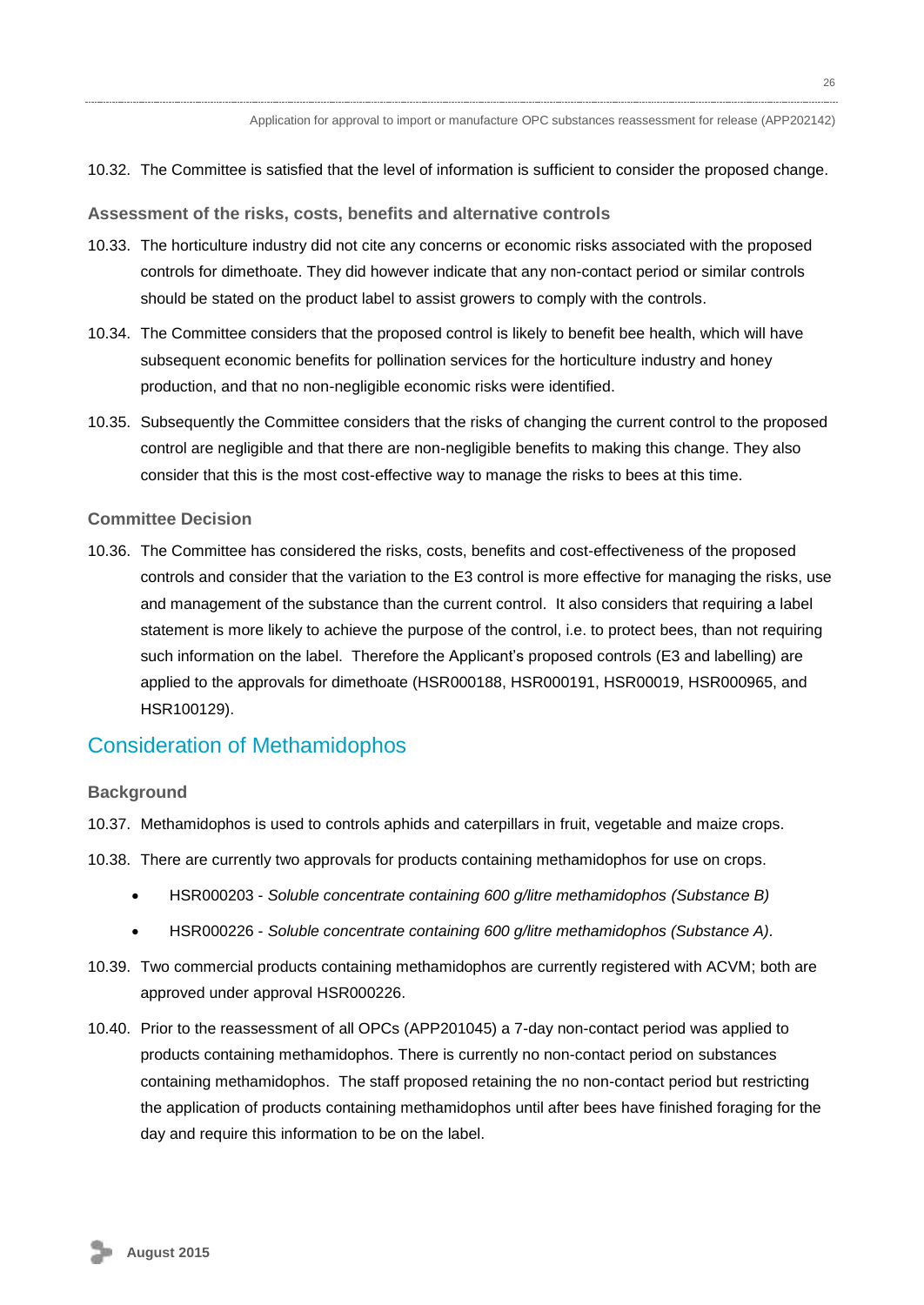### **The proposed controls**

#### 10.41. The proposed variation to the E3 and label statement controls are:

#### *E3 control*

*Regulation 49 subclauses (1) and (2) are deleted and replaced by:*

*A person must not apply this substance in an application area—*

- *(a) if bees are foraging in the area and the substance is in a form in which bees are likely to be exposed to it; or*
- *(b) to any plant or tree that is likely to be visited by bees if the plant or tree is in open flower or part bloom, until such time as bees have left the area and have finished foraging for the day.*

#### *Label statement R-9 control*

*(1) A person must not supply a hazardous substance to any other person unless the substance label shows the following statement (or equivalent):*

*This product is toxic to bees. Do not apply this product to any plant or tree likely to be visited by bees on the day of application, unless bees have left the area and have finished foraging for the day (i.e. after dusk)*

### **Assessment of the level of information available**

- 10.42. The staff reviewed information from the European Commission Health & Consumer Protection Directorate-General<sup>5</sup> and provided a summary to the Committee in the E&R report. This information included summaries of cage and field studies presented in the European Commission Health & Consumer Protection Directorate-General report. The EPA staff were not able to review of the original studies because these were not available to them.
- 10.43. The summary showed that, whilst methamidophos is ecotoxic to bees immediately after application, the toxicity of methamidophos rapidly decreases post application, and bee deaths associated with methamidophos are limited to the first 24 hours after application.
- 10.44. The Committee notes that the level of information is not as robust as what they would expect for a new active ingredient. However the Committee accept that recent information on older active ingredients can be limited. Given the source of the information, the Committee is satisfied with the quality and level of information available in the European Commission's summaries and considers that the level of information is acceptable to support consideration of the proposed control.

1

<sup>5</sup> European Commission Health & Consumer Protection Directorate-General. Review report for the active substance methamidophos. SANCO/4341/2000 - rev. 5 (14 December 2006) [http://ec.europa.eu/sanco\\_pesticides/public/?event=activesubstance.detail](http://ec.europa.eu/sanco_pesticides/public/?event=activesubstance.detail)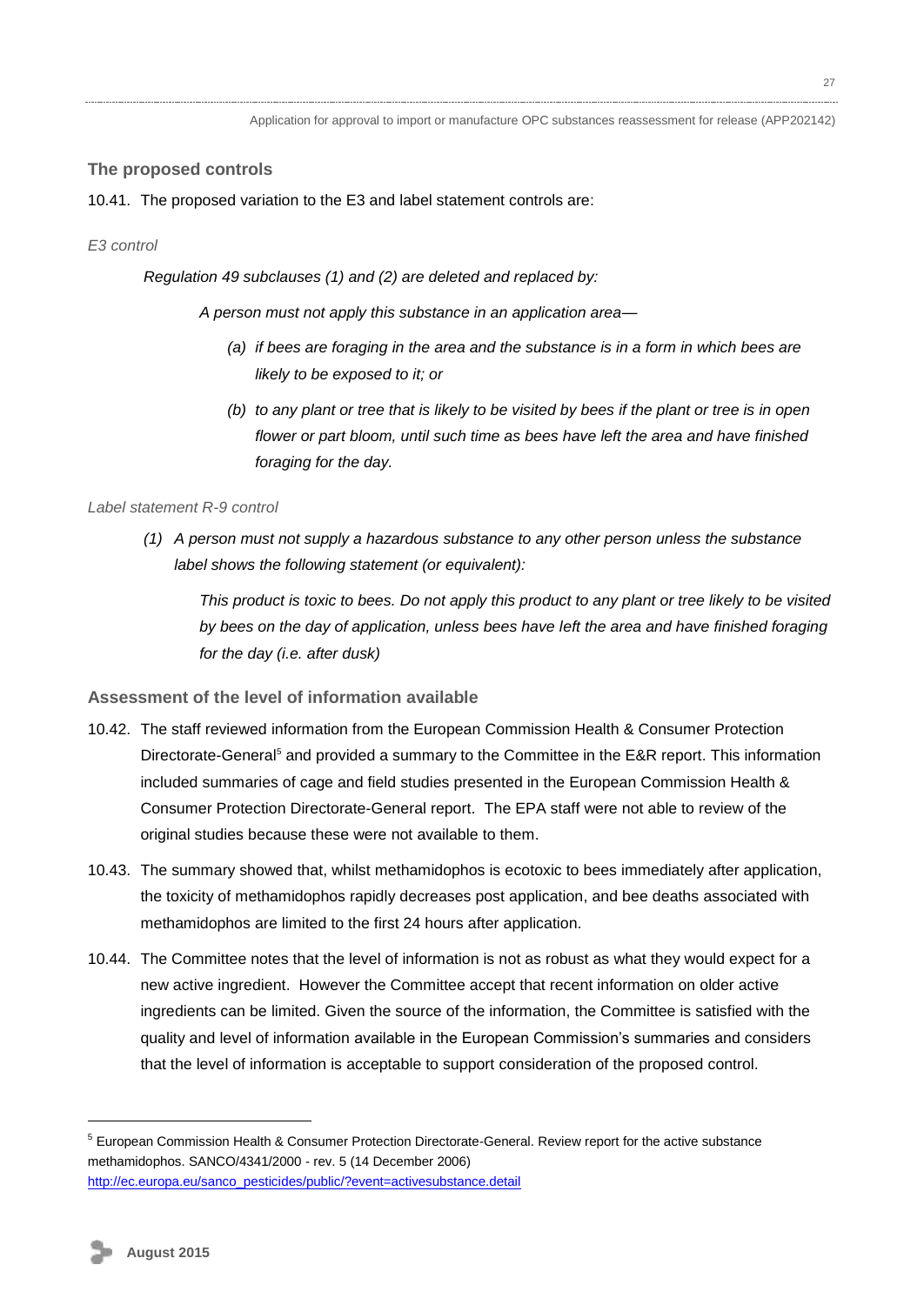#### **Assessment of the risks, costs, benefits and alternative controls**

- 10.45. The horticulture industry did not cite any concerns or economic risks associated with the proposed controls for methamidophos. They did however indicate that any non-contact period or similar controls should be stated on the product label to assist growers to comply with the controls.
- 10.46. One submitter proposed adding 5-day non-contact periods to products containing methamidophos because methamidophos as a reported degradation half-life ( $DT_{50}$ ) of 4.6-11.9 days. However, the Committee note that the key parameter is how long it is toxic to bees, not simply how long it is present in the environment. Half-life is a measure of persistence not toxicity. The study presented in the application indicates that methamidophos is only toxic to bees immediately after application, and therefore extended non-contact periods are not supported by the information available.
- 10.47. The Committee considers that the proposed control is likely to benefit bee health, which will have subsequent economic benefits for pollination services for the horticulture industry and honey production, and is not expected to results in non-negligible social, economic or cultural risks.
- 10.48. Subsequently the Committee considers that the risks of changing the current control to the proposed control are negligible and that there are non-negligible benefits.

#### **Review cost effectiveness of the revised control**

10.49. The Committee considers that the application of controls is the most cost effective way to manage the risks posed by the substance.

#### **Committee Decision**

10.50. The Committee has considered the risks, costs, benefits and cost-effectiveness of the proposed controls and consider that the variation to the E3 control is more effective for managing the risks, use and management of the substance than the current control. It also considers that requiring a label statement is more likely to achieve the purpose of the control, i.e. to protect bees, than not requiring such information on the label. Therefore the applicant's proposed control is applied to approvals containing methamidophos (HSR000230 and HSR000226).

### <span id="page-27-0"></span>Consideration of Methomyl

#### **Background**

- 10.51. Methomyl is used to control aphids, thrips and caterpillars in fruit, vegetable and cereal crops.
- 10.52. There are currently two approvals for products containing methamidophos for use on crops.
	- *HSR000584 - Soluble concentrate containing 200 g/litre methomyl*
	- *HSR000226 - ArmourCrop Insecticide (Methomyl)*
- 10.53. Two commercial products containing methomyl are currently registered with ACVM; both are approved under HSNO approval HSR000584*.*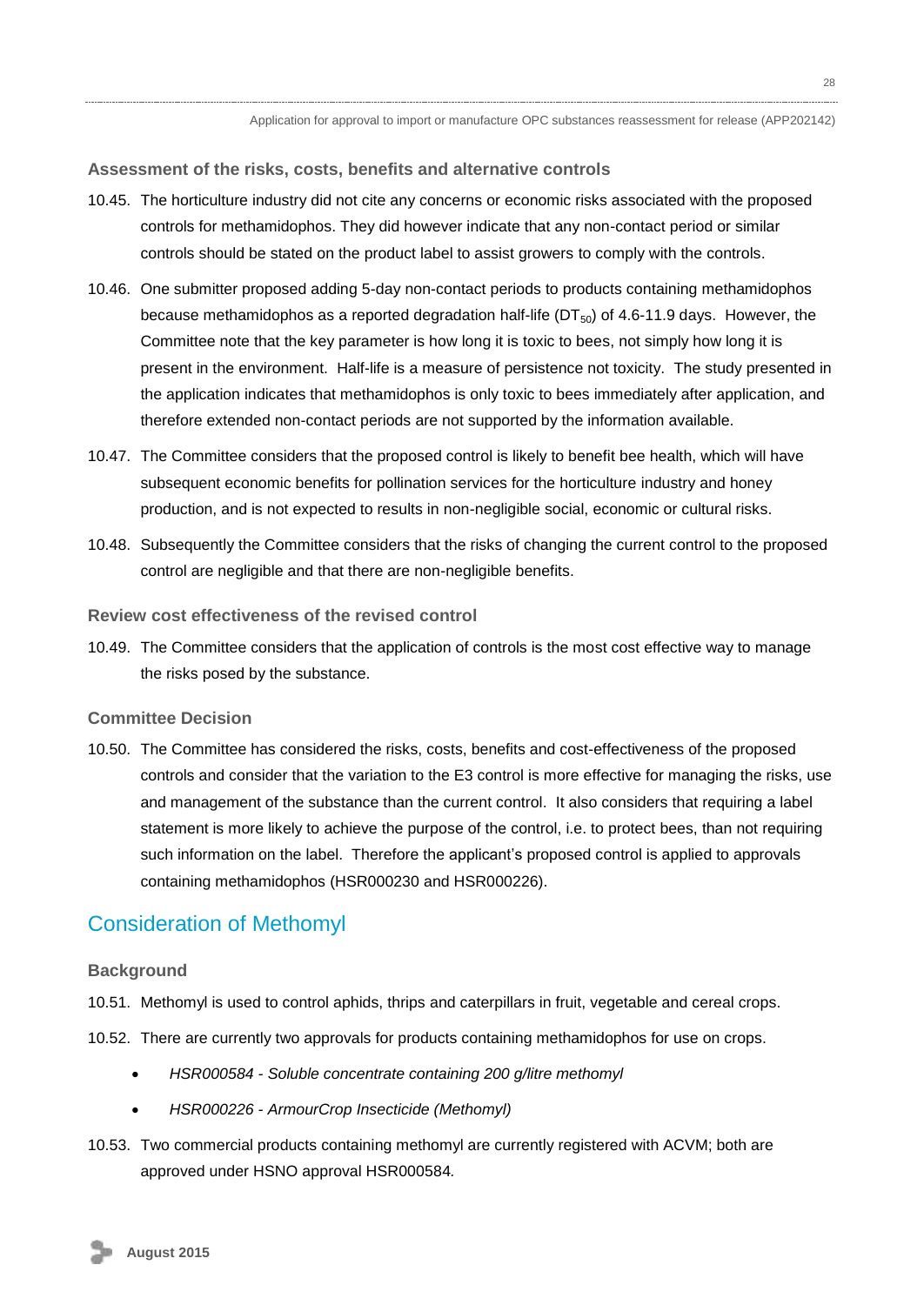10.54. Prior to the reassessment of all OPCs (APP201045) a 10-day non-contact period was applied to products containing methomyl. There is currently no non-contact period on substances containing methomyl. The staff proposed reinstating the non-contact period but reducing it to 8 days, and requiring this information to be on the label.

**The applicant's proposed controls**

10.55. The proposed variation to the E3 and label statement controls are:

### *E3 control*

*Subclause (1)(b)(ii) and clause (2) of regulation 49 of the Hazardous Substances (Classes 6, 8, and 9 Controls) Regulations 2001 are replaced by the following subclause:*

*the plant or tree is likely to flower after application of the substance within 8 days.*

### *Label statement R-9 control*

*A person must not supply a hazardous substance to any other person unless the substance label shows the following statement (or equivalent):*

*This product is toxic to bees. Do not apply this product to any plant or tree likely to be visited by bees—*

- *(a) at the time of application; or*
- *(b) immediately after application until spray has dried; or*
- *(c) in areas where bees are foraging; or*
- *(d) if the plant or tree is likely to flower after application of the substance within 8 days.*

**Assessment of the level of information available**

- 10.56. The Committee has reviewed data and study summaries provided by the staff and the information in the submissions.
- 10.57. A semi-field tunnel test, two semi-field cage tests, one degradation study and a review of data from the European Food Safety Authority Draft Assessment Report were used to support the proposed non-contact period on methomyl.
- 10.58. The Committee is satisfied that the level of information is sufficient to consider the proposed change.
- **Risks, costs and benefits of the proposed change to the strawberry growing industry**
- 10.59. Methomyl is used in the strawberry industry to treat fruit before harvest in order to prevent insect damage and prevent insects being present on the harvested fruit, which is important for both the domestic and export fresh fruit markets. Methomyl is also used to prevent viruses and fungal infections, transmitted by insects, which can stunt the growth of the strawberry plants and have economic implications for growers.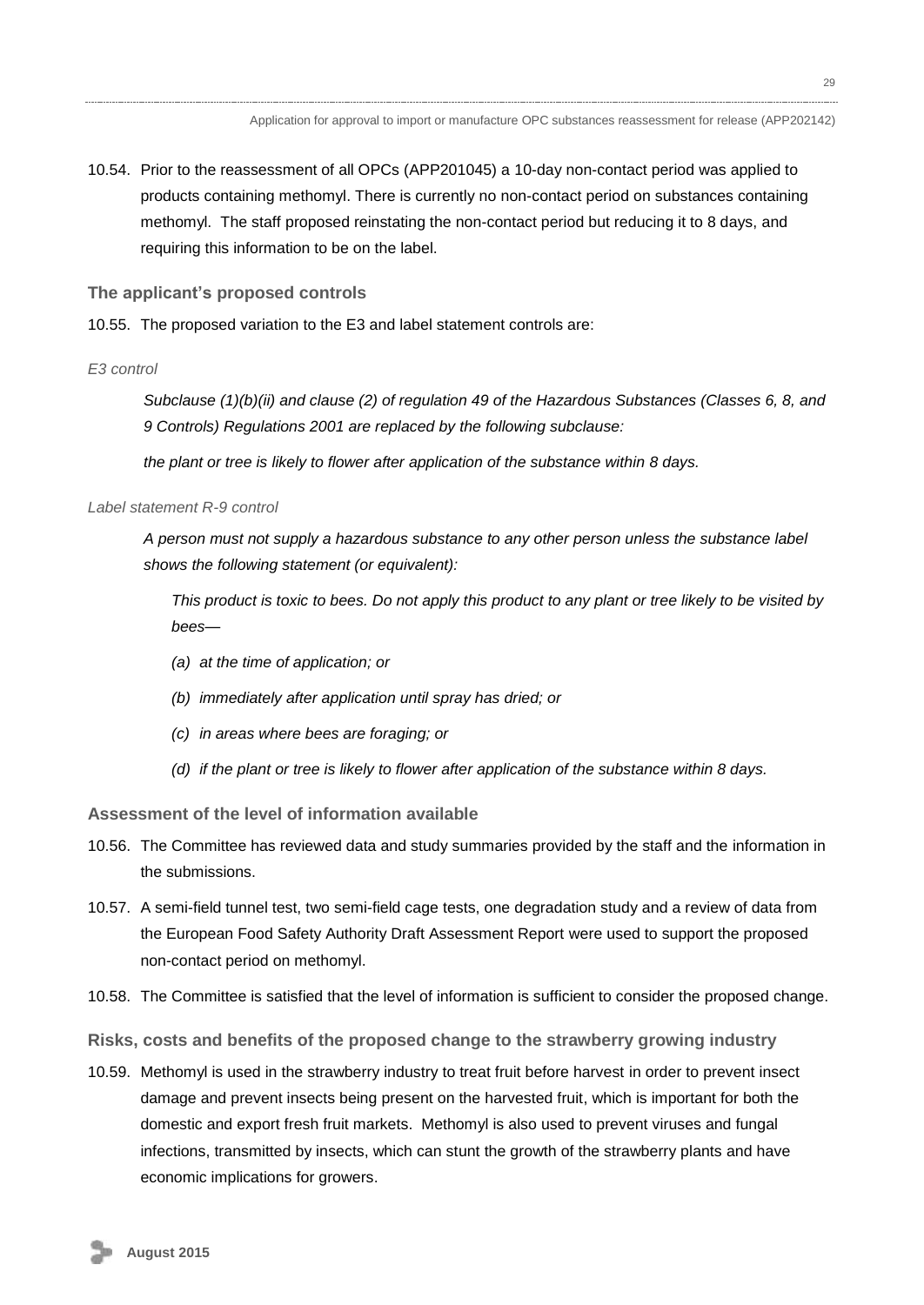- 10.60. Strawberry growers state that they do not have any effective alternative products to treat their crops before harvest. A key factor in this is that the methomyl has an established MRL and withholding period of 2 days, which makes it suitable for pre-harvest application; whereas potential alternatives have longer withholding periods so cannot be applied immediately before harvest.
- 10.61. Market Access Solutionz, representing the strawberry industry, estimate that the inability to use methomyl would result in a 40% decrease in the fresh strawberry crop in New Zealand and that the loss in quality and quantity would equate to a \$20 million loss for the industry on the domestic market. In addition, the export strawberry market is worth \$4.8 million per year and has been severely impacted in the past by pest interceptions on fruit, hence the need to apply insecticides before harvest.
- 10.62. Growers note that the proposed non-contact periods would effectively ban the use of methomyl on strawberries, which can flower continuously from around August to April, with fruit being harvested continuously every two days from late September until April. Growers submit that not being able to use methomyl would make it uneconomical to grow strawberries due to the reduction in quality and quantity of fruit, and the fact that it is not economical to grow solely for the processed food market.
- 10.63. In summary the proposed controls pose an economic risk to strawberry growers and may affect the export potential of the strawberry crop. Strawberry growers claim that applying methomyl to their crops poses a lower risk to bees than applying the same substances to other crops because bees are not used to pollinate strawberries and strawberries are not highly attractive to bees.
- **Risks, costs and benefits of the proposed change to the greenhouse growers**
- 10.64. Methomyl is used in greenhouse crops to control a range of pests, primarily whitefly and tomato potato psyllid (TPP), which can directly damage the plant and transmit bacterial and fungal diseases that damage the fruit.
- 10.65. Growers note that greenhouse tomato crops are in production (i.e. flowering and fruiting) for approximately 10 months of the year and it is important to use a variety of active ingredients to effectively manage pest resistance to any particular active ingredient. Methomyl and oxamyl form an important part of grower's pest management and resistance management strategies. Matters relating to oxamyl are discussed in the next section.
- 10.66. Methomyl is particularly important for providing effective insect control up until harvest because it has a short withholding period. Growers claim that the proposed non-contact periods would severely restrict the use of products containing methomyl on greenhouse crops, which in turn could compromise current disease management programs.
- 10.67. Greenhouse tomatoes are routinely pollinated by bumble bees, which are kept for this purpose. Despite the fact that the proposed control is intended to protect bees and the services provided by bees, growers predict that the proposed non-contact periods would have a negative impact on pollination services for greenhouse tomatoes. Greenhouse tomatoes are constantly being pollinated

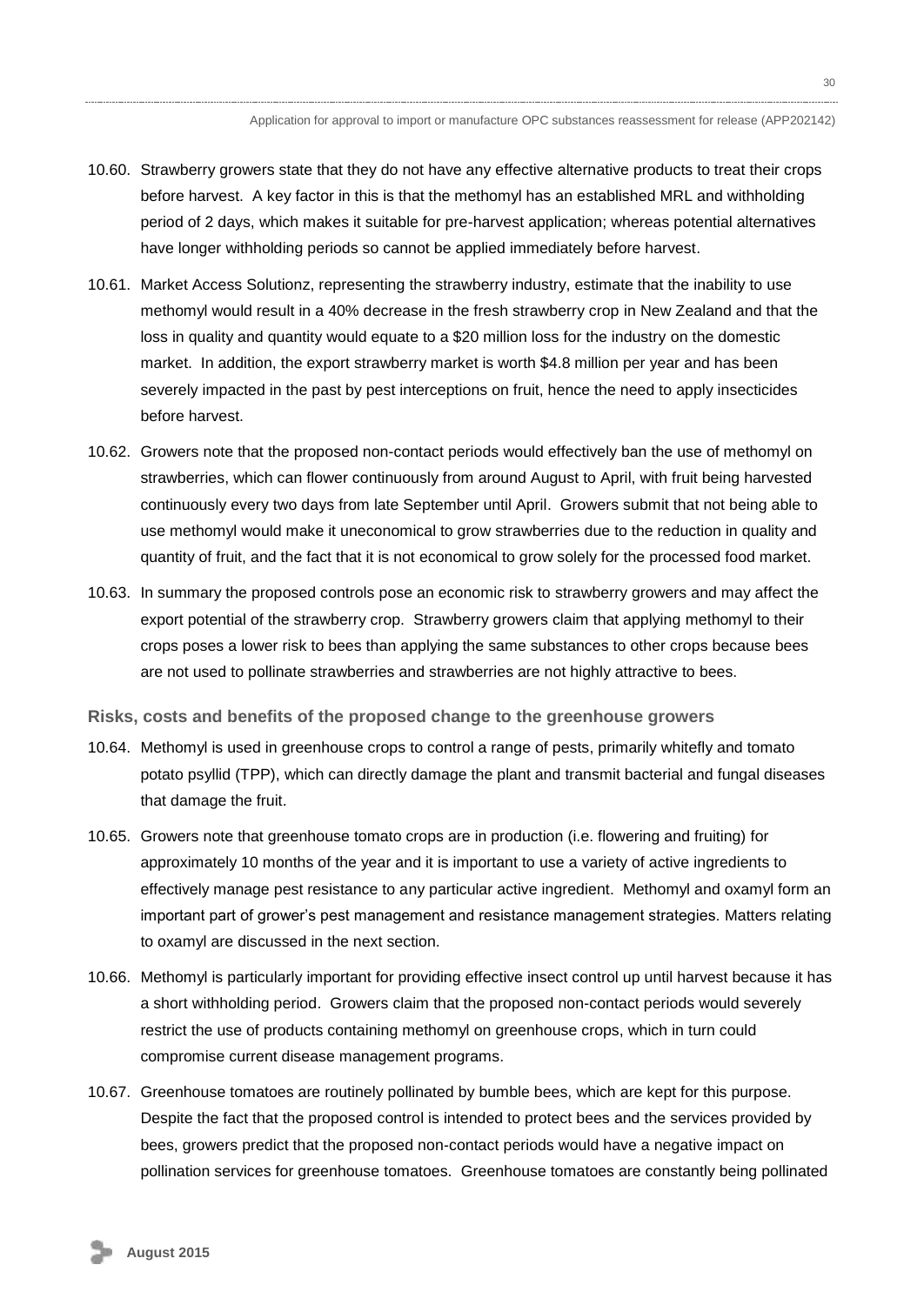by bumble bees and harvested every few days. Gaps in pollination would affect the quality and quantity of fruit harvested which in turn would affect the economic viability of growing operations.

- 10.68. Unlike pollination in open fields, greenhouse growers own the bees that they use. Growers therefore feel that they should be able to accept the voluntary risks associated with the pesticides they use (i.e. by covering or removing the hives during spraying) and be able to optimise the impact on their bees, their needs for pollination services and pest management. If, for example, a grower's bees are adversely affected by the pesticides then the full cost of replacing the bees falls on the grower who applied the pesticide.
- 10.69. In addition, the greenhouse itself acts like a containment system in that other bees and insects are excluded to the extent practical. Therefore, the risk of adversely affecting native, wild or commercial honeybees is considered negligible
- 10.70. In summary greenhouse growers argue that the risk profile for bumble bees in greenhouses is different than for all bees in open fields and therefore the non-contact periods should not apply to pesticide use in greenhouses.

#### **Committee's revised controls**

- *49 Use of substances ecotoxic to terrestrial invertebrates*
	- *(1) A person must not apply a class 9.4 substance in an application area* 
		- *(a) if bees are foraging in the area and the substance is in a form in which bees are likely to be exposed to it; or*
		- *(b) to any plant or tree, except tomatoes grown in greenhouses and strawberries, that is likely to be visited by bees if the plant or tree is in open flower or part bloom; or*
		- *(c) to any plant or tree, except tomatoes grown in greenhouses and strawberries, that is likely to be visited by bees if the plant or tree is likely to flower after application within 8 days of the substance being applied.*

#### *Label statement R-9 control*

*A person must not supply a hazardous substance to any other person unless the substance label shows the following statement (or equivalent):*

*This product is toxic to bees. Do not apply this product to any plant or tree likely to be visited by bees—*

- *(a) at the time of application; or*
- *(b) immediately after application until spray has dried; or*
- *(c) in areas where bees are foraging; or*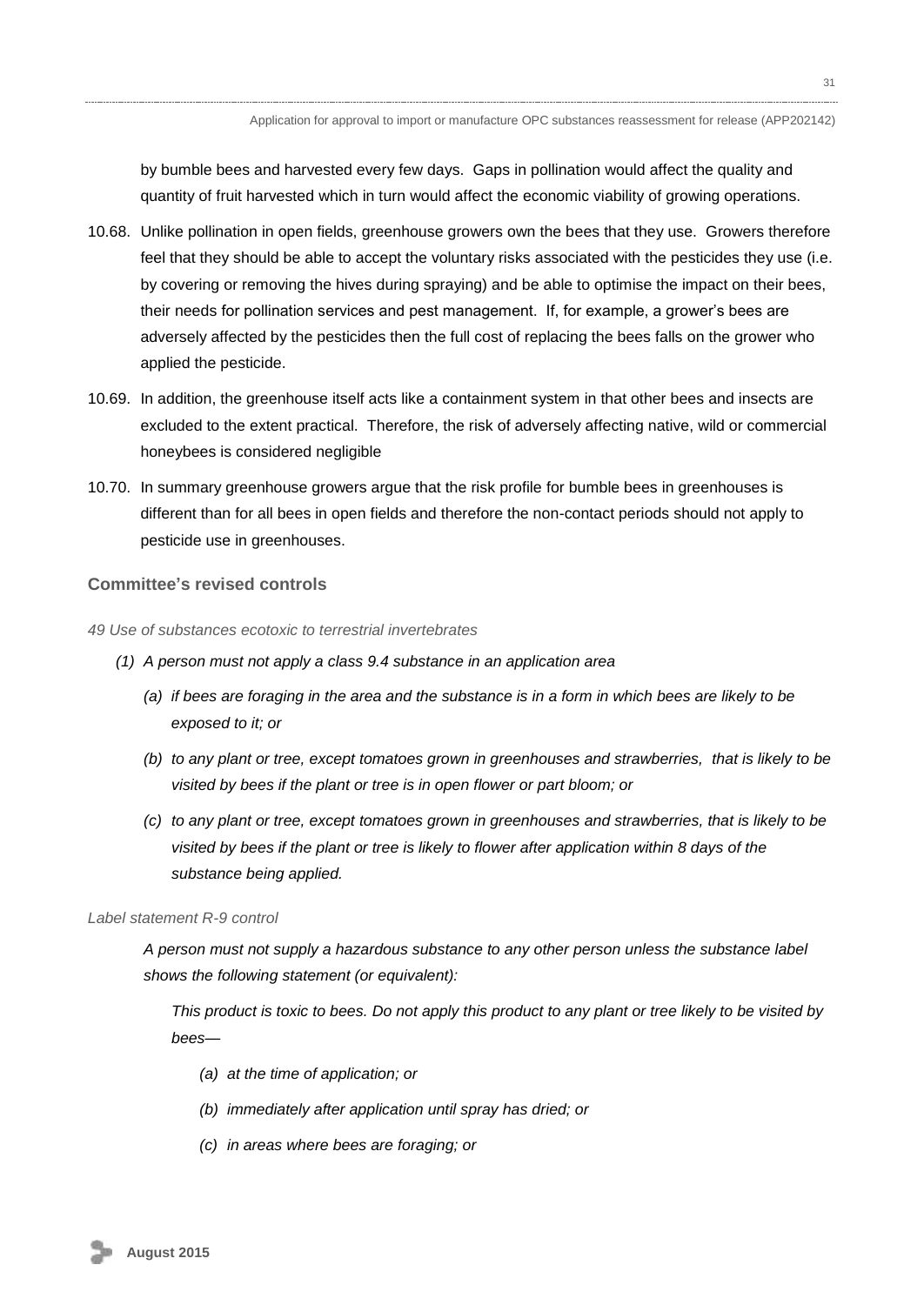32

*(d) if the plant or tree (except strawberries and greenhouse tomatoes) is likely to flower within 8 days after application of the substance.* 

**Review of the risks cost and benefits of the revised control**

- 10.71. The Committee considers that applying non-contact periods to substances containing methomyl is likely to benefit bee health, which will have subsequent economic benefits for pollination services, the horticulture industry and honey production. However, non-contact periods would also pose nonnegligible economic risks to the strawberry and greenhouse tomato industries by hindering the effective control of key pest species. Therefore the Committee has applied the non-contact periods with an exemption for strawberries and greenhouse use.
- 10.72. The Committee notes that by applying an exemption full risk reduction will not be realised, however given the size of the New Zealand strawberry crop and the fact that greenhouses provide a barrier to wild and honey bees the Committee considers that the risks to bees will be minor. The Committee also considers that the economic benefits of retaining an important pest management tool for these sectors of the horticulture industry outweigh the residual risk of exempting strawberries and greenhouse use from the non-contact period.
- 10.73. The Committee stresses that the exemption only applies to parts 1(b)(i) and 1(b)(ii) of the control and that part 1(a) of the control still prohibits methomyl being applied if bees are foraging in the area and the substance is in a form in which bees are likely to be exposed to it.

#### **Review cost effectiveness of the revised control**

10.74. The Committee considers that the application of controls with the identified exemptions is the most cost effective way to manage the environmental risks in balance with the economic risks to industry of applying the proposed controls.

#### **Committee Decision**

- 10.75. The Committee has considered the risks, costs, benefits and cost-effectiveness of the proposed controls and considers that the variation to the E3 control is more effective for managing the risks, use and management of the substance than the current control. It consider that applying a cropspecific exemption will provide a practical balance between the needs of the greenhouse and strawberry growing industries, and the broader needs to protect bees in the environment.
- 10.76. It also considers that requiring a label statement is more likely to achieve the purpose of the control, i.e. to protect bees, than not requiring such information on the label.
- <span id="page-31-0"></span>10.77. Consequently the Committee's revised controls (E3 and labelling) are applied to the approvals for methomyl (HSR000584 and HSR000226).

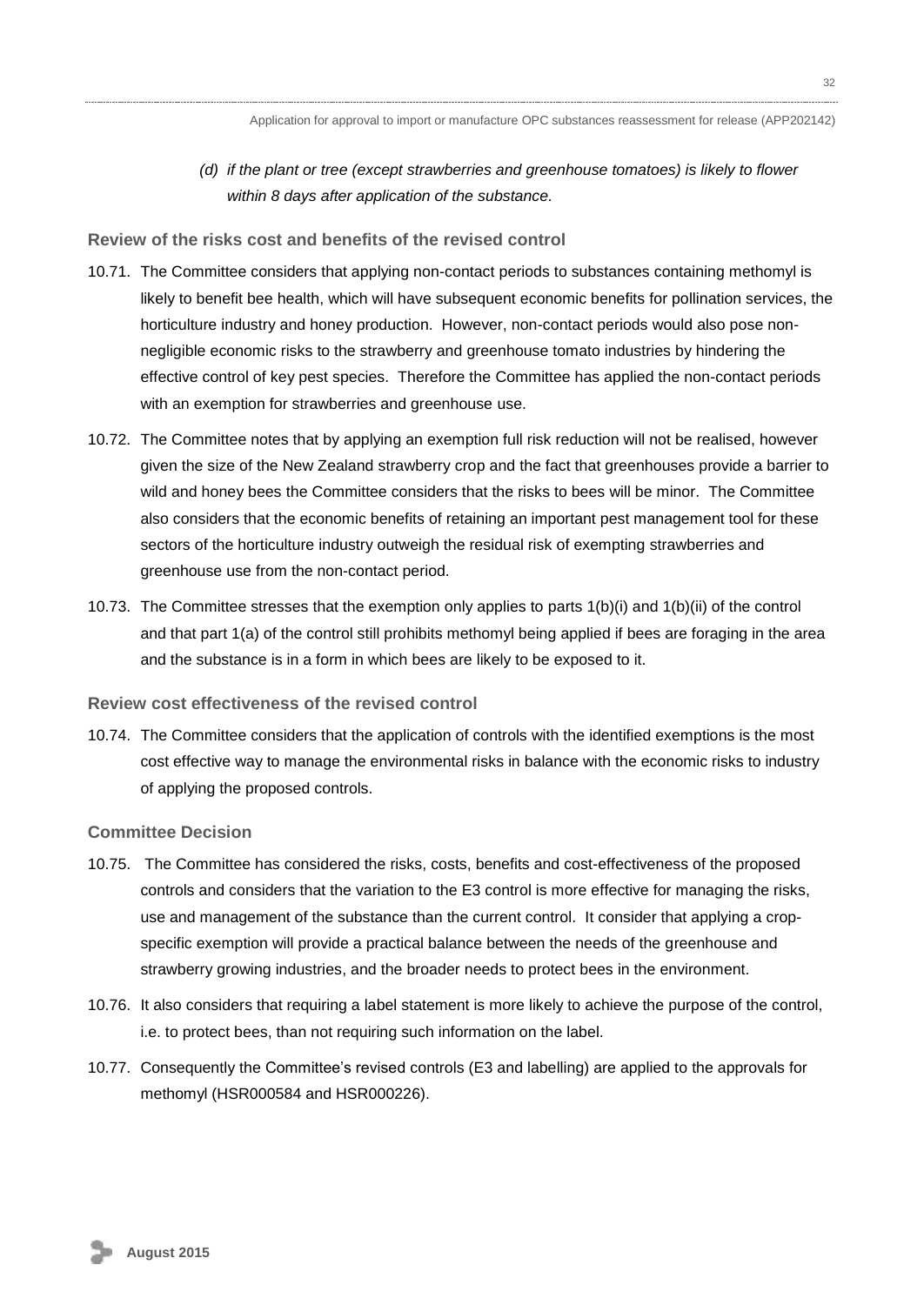## Consideration of Oxamyl

**Background**

- 10.78. Oxamyl is used to controls aphids and caterpillars in fruit and vegetable crops and on pasture.
- 10.79. There is currently one approval for a substance containing oxamyl, that is:
	- HSR000791- Soluble concentrate containing 240 g/litre oxamyl
- 10.80. There is currently only one commercial product containing oxamyl currently registered with ACVM.
- 10.81. Prior to the reassessment of all OPCs (APP201045) a 10-day non-contact period was applied to products containing oxamyl. There is currently no non-contact period on products containing oxamyl. The staff have proposed reinstating the 10-day non-contact period and requiring this information to be on the label.

**The controls proposed by the applicant**

10.82. The proposed variation to the E3 and label statement controls are:

*E3 control* 

*Subclause (1)(b)(ii) and clause (2) of regulation 49 of the Hazardous Substances (Classes 6, 8, and 9 Controls) Regulations 2001 are replaced by the following subclause:*

*the plant or tree is likely to flower after application of the substance within 10 days.*

#### *Label statement R-9 control*

*A person must not supply a hazardous substance to any other person unless the substance label shows the following statement (or equivalent):*

*This product is toxic to bees. Do not apply this product to any plant or tree likely to be visited by bees—*

- *(a) at the time of application; or*
- *(b) immediately after application until spray has dried; or*
- *(c) in areas where bees are foraging; or*
- *(d) if the plant or tree is likely to flower after application of the substance within 10 days.*

**Assessment of the level of information available**

- 10.83. The Committee has reviewed the data and study summaries provided by the staff and the submissions.
- 10.84. A review of the United States Environmental Protection Agency Interim Reregistration Eligibility Decision (IRED) and a comparison between the application rates typically used in the United States and New Zealand was used to support the proposed non-contact period.

33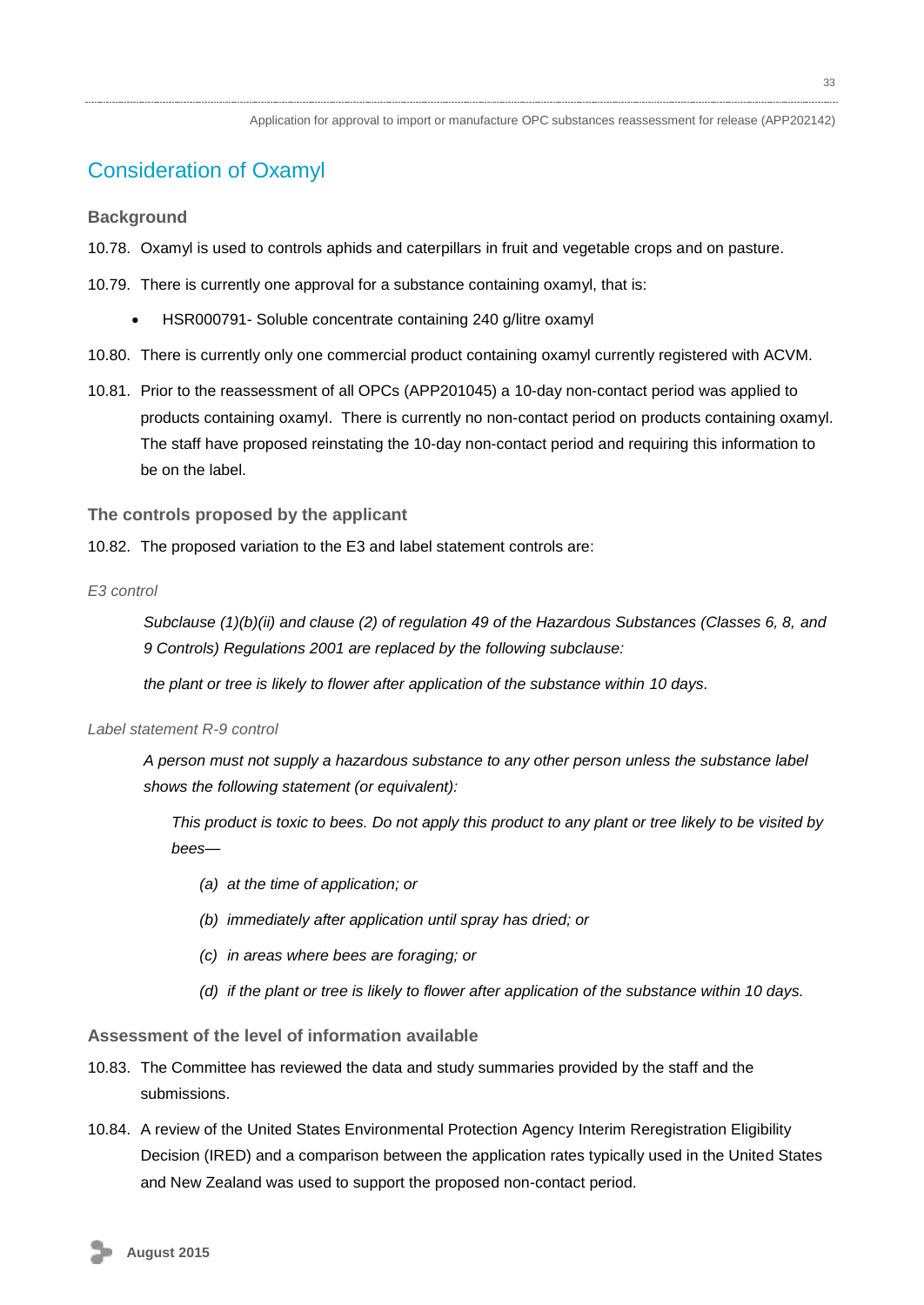10.85. The Committee is satisfied that the level of information is sufficient to consider the proposed change.

**Risks, costs and benefits of the proposed change to the greenhouse growers**

- 10.86. Oxamyl is used on greenhouse crops to control a range of pests primarily whitefly and tomato potato psyllid (TPP), which can directly damage the plant and transmit bacterial and fungal diseases that damage the fruit. Oxamyl can be applied as a foliar spray, but is also added to the automatic dripfeed irrigation systems in greenhouses. However, the staff note that the use of oxamyl on tomatoes and in irrigation systems are off-label uses i.e. these uses have not been assessed and approved by the ACVM Group of MPI and therefore cannot legally be listed on the label or promoted to users.
- 10.87. In the greenhouse tomato industry oxamyl is used in integrated pest management (IPM) programs for whitefly. The IPM program uses the biological control agent *Encarsia formosa*, which is a parasite of whitefly, to control whitefly populations in greenhouses. When the populations of whitefly are high oxamyl is delivered via the irrigation system in the greenhouse to reduce the population of whitefly and allow the biological control to start working effectively (i.e. to give it a 'helping hand').
- 10.88. Growers claim that the proposed non-contact periods would effectively ban the use of oxamyl on greenhouse tomato crops (which flower continuously), which in turn could compromise current pest management programs and the economic returns from crops.
- 10.89. Applying non-contact periods to oxamyl would also affect the pollination to greenhouse tomatoes, in the same way as described above (10.67) for methomyl; which could impact the quality and quantity of fruit produced.
- 10.90. As with methomyl the risks posed to commercially grown bumble bees, which are part of the greenhouse agricultural system, from the use of oxamyl in the greenhouse is different from the risk posed by broad acre spraying outdoors which may affect wild bees and honey bees. Therefore the Committee considers that non-contact periods should not apply to pesticide use in greenhouses.

#### **Consideration of alternative controls**

10.91. The Committee notes the arguments presented by industry above and initially considered exempting greenhouse tomato crops from the non-contact period in a similar way to the exemptions applied for lemons and strawberries above. However, the Committee notes that use on tomatoes and in greenhouses are not on the label of the only commercial product containing oxamyl. This means that these uses have not been approved by the ACVM Group of the Ministry of Primary industries. It is not unlawful for growers to use a product in a way that is not on the label but it is unlawful to promote off-label uses. The Committee notes that if they exempted greenhouse use or tomatoes from the non-contact period for oxamyl and required this on the label it may constitute putting an off-label use on the product label. Therefore the Committee has decided to include an exemption for greenhouses in the use control but not to include the wording in the labelling control. However, if in future the exempted uses were approved by ACVM, Committee considers that it would then be acceptable to include the exemptions on the label.

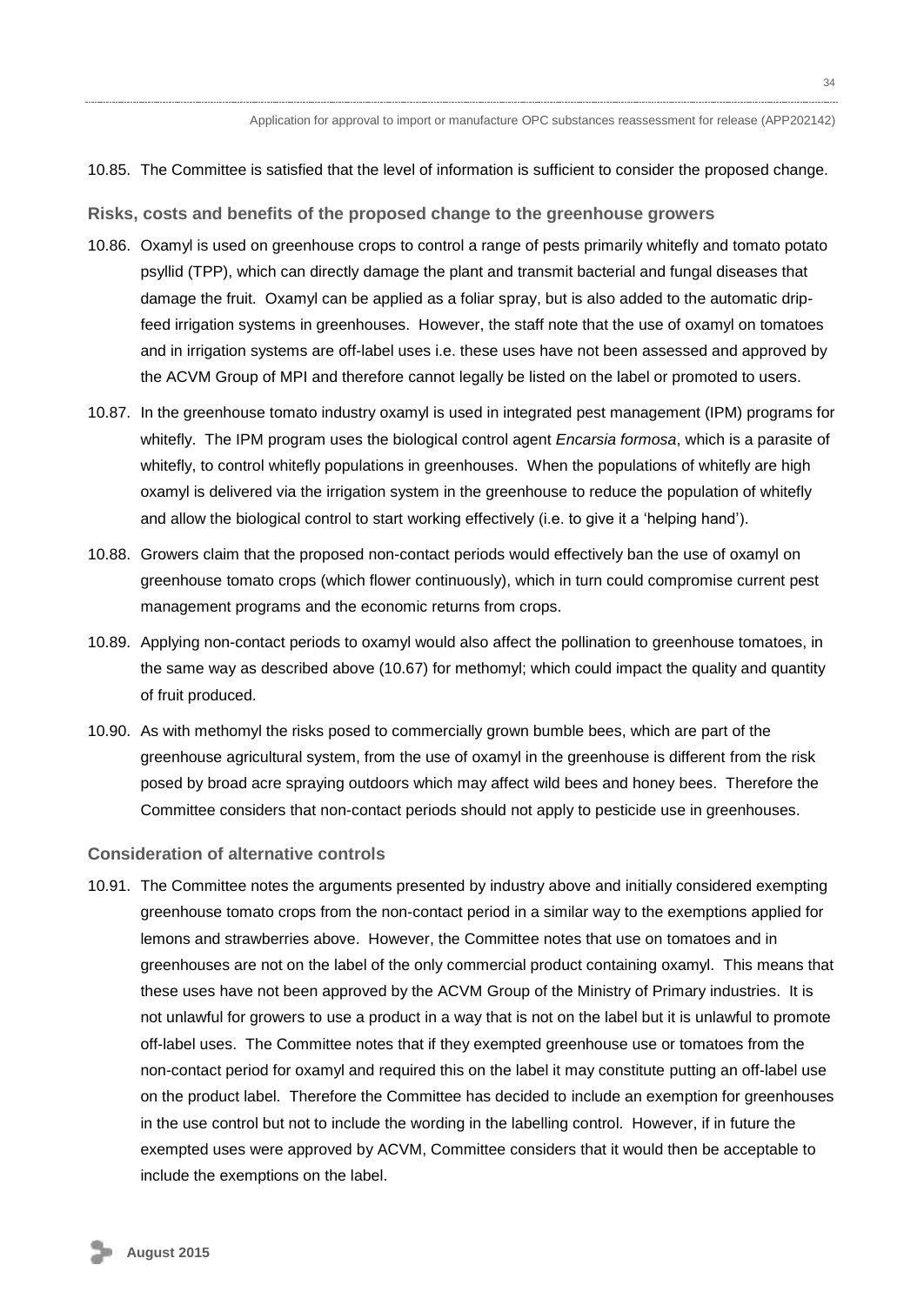#### **The Committees revised control**

#### **49 Use of substances ecotoxic to terrestrial invertebrates**

- *(1) A person must not apply a class 9.4 substance in an application area* 
	- *(a) if bees are foraging in the area and the substance is in a form in which bees are likely to be exposed to it; or*
	- *(b) to any plant or tree, except tomatoes grown in greenhouses, that is likely to be visited by bees if the plant or tree is in open flower or part bloom; or*
	- *(c) to any plant or tree, except tomatoes grown in greenhouses, that is likely to be visited by bees if the plant or tree is likely to flower after application within 10 days of the substance being applied.*

#### **Label statement R-9 control**

*A person must not supply a hazardous substance to any other person unless the substance label shows the following statement (or equivalent):*

*This product is toxic to bees. Do not apply this product to any plant or tree likely to be visited by bees—*

- *(a) at the time of application; or*
- *(b) immediately after application until spray has dried; or*
- *(c) in areas where bees are foraging; or*
- *(d) if the plant or tree is likely to flower within 10 days after application of the substance.*

**Review of the risks cost and benefits of the proposed control**

- 10.92. The Committee considers that applying non-contact periods to substances containing oxamyl is likely to benefit bee health, which will have subsequent economic benefits for pollination services, the horticulture industry and honey production. However, non-contact periods would also pose nonnegligible economic risks to the greenhouse tomato industry by hindering the effective control of key pest species. Therefore the Committee has applied the non-contact periods with an exemption for greenhouse use.
- 10.93. The Committee acknowledges that by applying an exemption full risk reduction will not be realised, however given that greenhouses provide a barrier to wild and honey bees the Committee considers that the risks to bees will be minor. The Committee also considers that the economic benefits of retaining an important pest management tool for the greenhouse industry outweighs the residual risk of exempting greenhouse tomatoes from the non-contact period. The Committee appreciates that not including the exemption in the label statements may mean that some growers are unaware of the exemption and are unable to fully benefit from it; although it considers this an incentive for manufacturers and growers to register these uses.

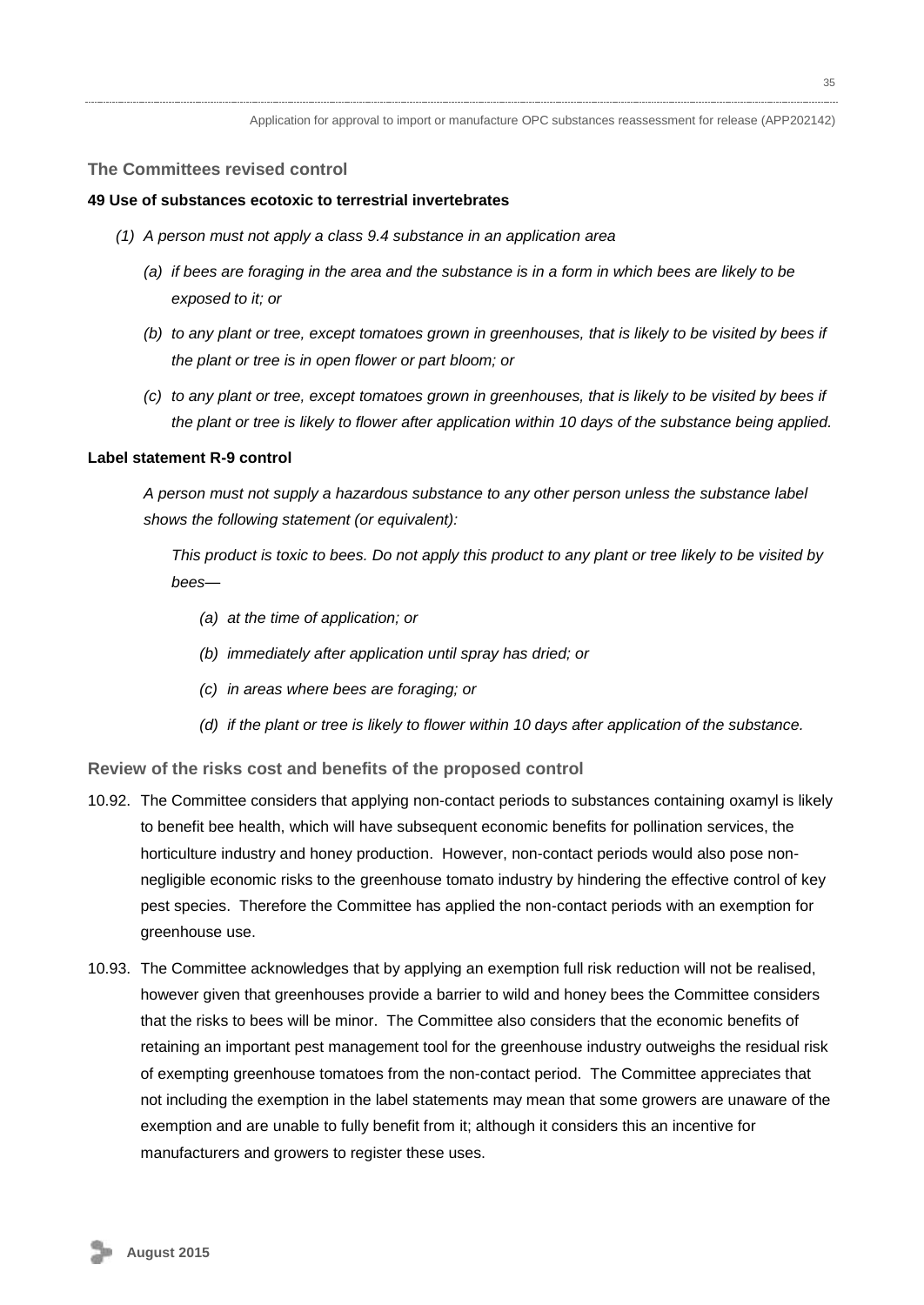#### **Review cost effectiveness of the revised control**

10.94. The Committee considers that the application of controls with the identified exemptions is the most cost effective way to manage the environmental risks in balance with the economic risks to the greenhouse tomato industry of applying the proposed controls.

### **Committee Decision**

- 10.95. The Committee has considered the risks, costs, benefits and cost-effectiveness of the proposed controls and considers that the variation to the E3 control is more effective for managing the risks, use and management of the substance than the current control. It considers that applying a cropspecific exemption will provide a practical balance between the needs of the greenhouse tomato industry and the broader needs to protect bees in the environment.
- 10.96. It also considers that requiring a label statement is more likely to achieve the purpose of the control, i.e. to protect bees, than not requiring such information on the label. However the Committee notes that the exemptions cannot currently be put on the label because the exempted uses are not approved by the ACVM Group of MPI.
- 10.97. Consequently the Committees revised controls (E3 and labelling) are applied to the approval for oxamyl (HSR000791).

## <span id="page-35-0"></span>Other relevant matters to be taken into account

### <span id="page-35-1"></span>Phasing-in of labelling requirements

- 10.98. The Committee notes that it takes time to change the labels on pesticide products because the new labels first need to be approved by ACVM and then produced and applied to products. They therefore consider it appropriate to allow a phase-in period for controls that require product labels to be changed in order to take effect.
- 10.99. The staff have reviewed the current labels of products covered by the approvals affected by this reassessment and found that most of the labels already include non-contact periods that meet or exceed the controls imposed under this decision. The staff have also consulted the companies whose products do not currently meet the new controls to determine how long they would need to change their labels.
- <span id="page-35-2"></span>10.100.Based on this consultation the Committee has decided that all of the controls described in this decision will come into effect on 1 July 2016.

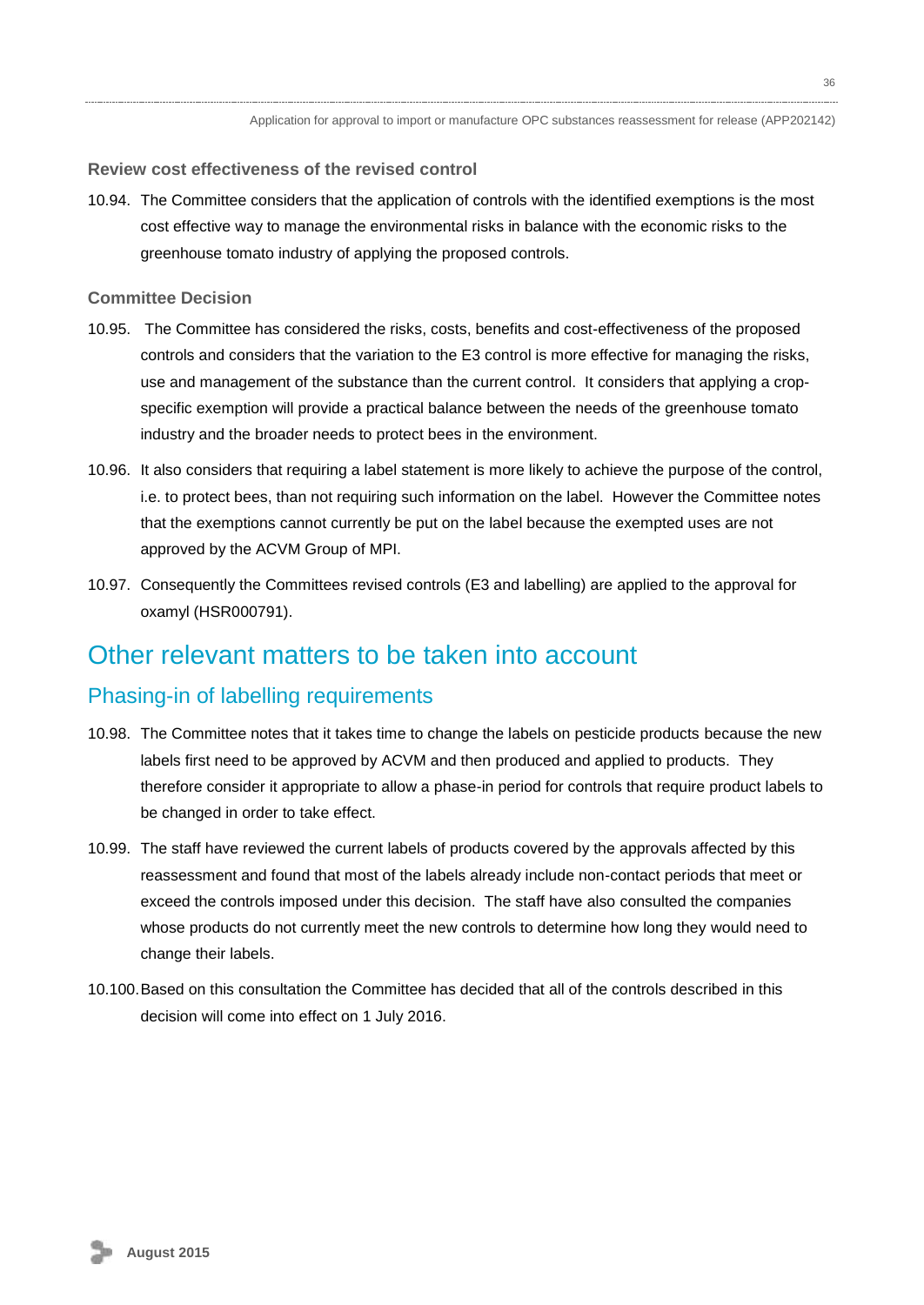## The effects of the Committee's recommendation on the relationship of Māori to the environment

- 10.101.In their submissions and hearing presentation, Ngāi Tahu expressed concern about the limited amount and quality of data available to determine the non-contact periods and urged the Committee to apply the longest non-contact periods permitted. Ngati Huarere (Lori Anderson) raised concerns about the ability for Māori to fulfil their role as kaitiaki because the substances affected by the reassessment are toxic to bees and the environment. The particular concerns raised mentioned native bee species.
- 10.102.The Committee acknowledges that the information provided is not as robust as is generally desirable but, as noted above, this is often the case with older chemistry. The studies the EPA reviewed and the Committee considered were all done on honey bees so the impacts on other bee species are, as Ngāi Tahu submit, largely unknown. However, based on the information that the Committee did have it is clear that due to the nature of the crops that the substances are used on, the risks to bees, and honey bees in particular, were low whereas the risk of the substances not being available posed significant economic risks for those growers that use the affected products.
- 10.103.Based on the information provided, the Committee considers that the effect of the proposed changes, compared to retaining the status quo, on the relationship of Māori to the environment will be negligible. This is because the proposed change will be more protective of native bees and honey production, in which Maori have interests, than the current controls which do not contain non-contact periods. With this assessment in mind, the Committee considers that the application is consistent with the principles of the Treaty of Waitangi.

### <span id="page-36-0"></span>New Zealand's international obligations

10.104.The Committee did not identify any international obligations that may be impacted by the changes to the controls described in section 10.

## <span id="page-36-1"></span>11 Recommendations

- 11.1. Some submitters asked the Committee to ban the substances under consideration. This was not within the scope of the application which was limited to considering the control of non-contact periods. The Committee recommends that submitters address this matter more generally with the EPA.
- 11.2. Submitters also requested that the EPA ban neonicotinoid pesticides. This was not within scope of the application that the Committee was considering. The Committee recommends that submitters address this matter more generally with the EPA.
- 11.3. Some submitters asked that New Zealand establish national pollinator surveys and change government agricultural policies. The Committee recommends that these submitters direct their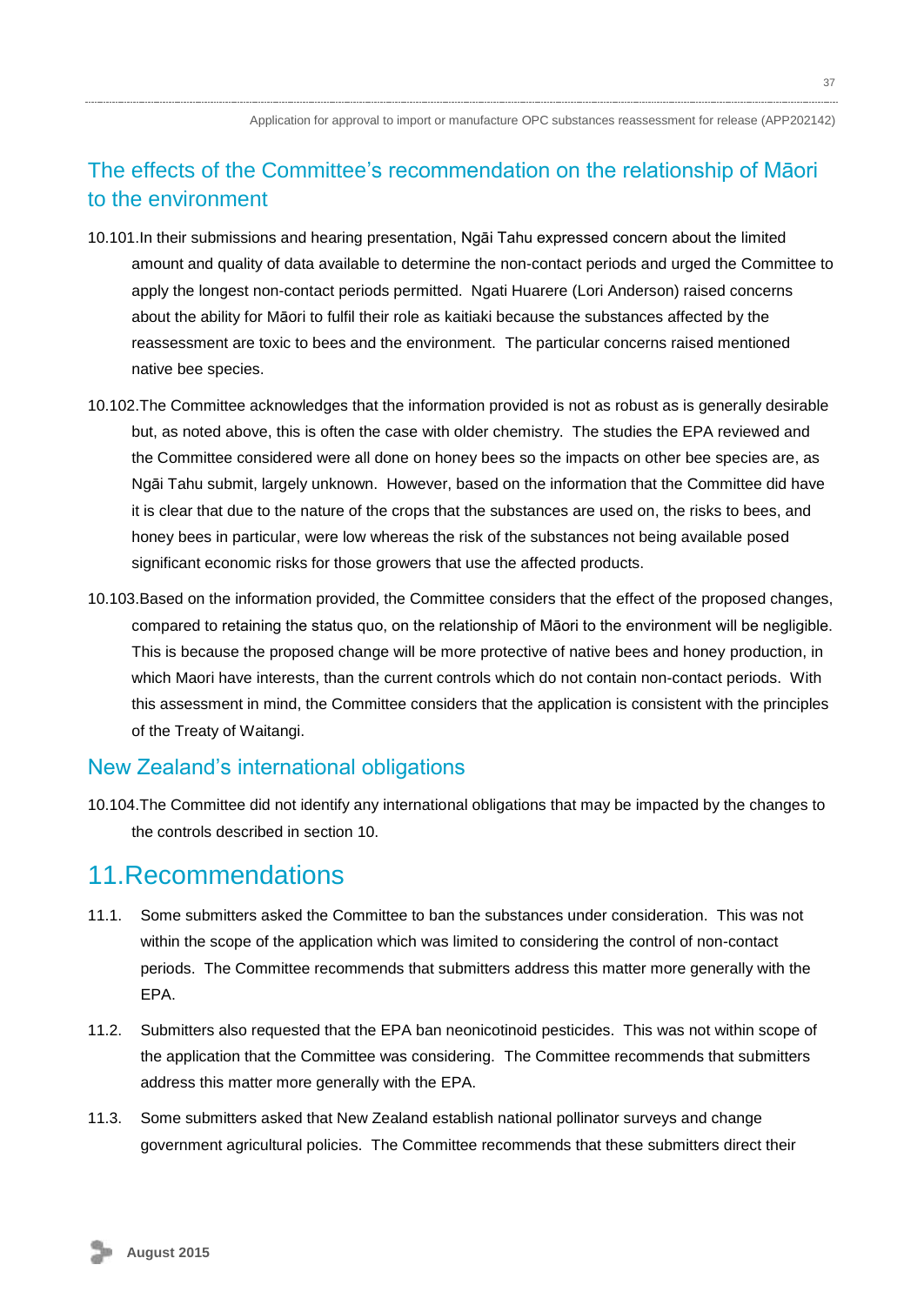request to the appropriate Ministries, namely the Ministry for Primary Industries and/or the Ministry for the Environment.

# 12.Conclusion

- 12.1. The Committee notes that both the presence and absence of the control has risks, costs and benefits to different parts of the agricultural industry, the environment and local communities including Māori.
- 12.2. The Committee notes that that although the application only asked them to set non-contact periods, they considered it appropriate to vary the controls in another way as well, i.e. to include the exemptions as they are entitled to do under section 63A(2) (a) of the Act.
- 12.3. The Committee considers that the revised controls strike a workable balance between the needs and interests of the different sectors and that it will result in improved protection of all bee species without causing undue economic challenges to particular industries.

### **Evaluation of the cost-effectiveness of the proposed controls**

12.4. Subsequently the proposed controls (summarised in Table 3) are considered the most cost-effective way to manage both the economic and environmental risks posed by the substances.

| <b>Active ingredient</b> | <b>Approvals affected</b> | <b>Non-contact period</b><br>(days) | <b>Exemptions</b>             |
|--------------------------|---------------------------|-------------------------------------|-------------------------------|
|                          | HSR000154                 |                                     |                               |
|                          | HSR000155                 |                                     |                               |
| Acephate                 | HSR000156                 | $\overline{7}$                      | Lemons                        |
|                          | HSR000157                 |                                     |                               |
|                          | HSR000158                 |                                     |                               |
|                          | <b>HSR000188</b>          |                                     |                               |
|                          | HSR000191                 |                                     |                               |
| Dimethoate               | HSR000193                 | $\overline{7}$                      | None                          |
|                          | HSR000965                 |                                     |                               |
|                          | HSR000129                 |                                     |                               |
| Methamidophos            | HSR000203                 | 0 (no application when              | None                          |
|                          | HSR000226                 | bees are foraging)                  |                               |
|                          | HSR000584                 |                                     | <b>Strawberries</b>           |
| Methomyl                 | HSR007761                 | 8                                   | Tomatoes grown in greenhouses |
| Oxamyl                   | HSR000791                 | 10                                  | Tomatoes grown in greenhouses |

#### **Table 3 Summary of the controls**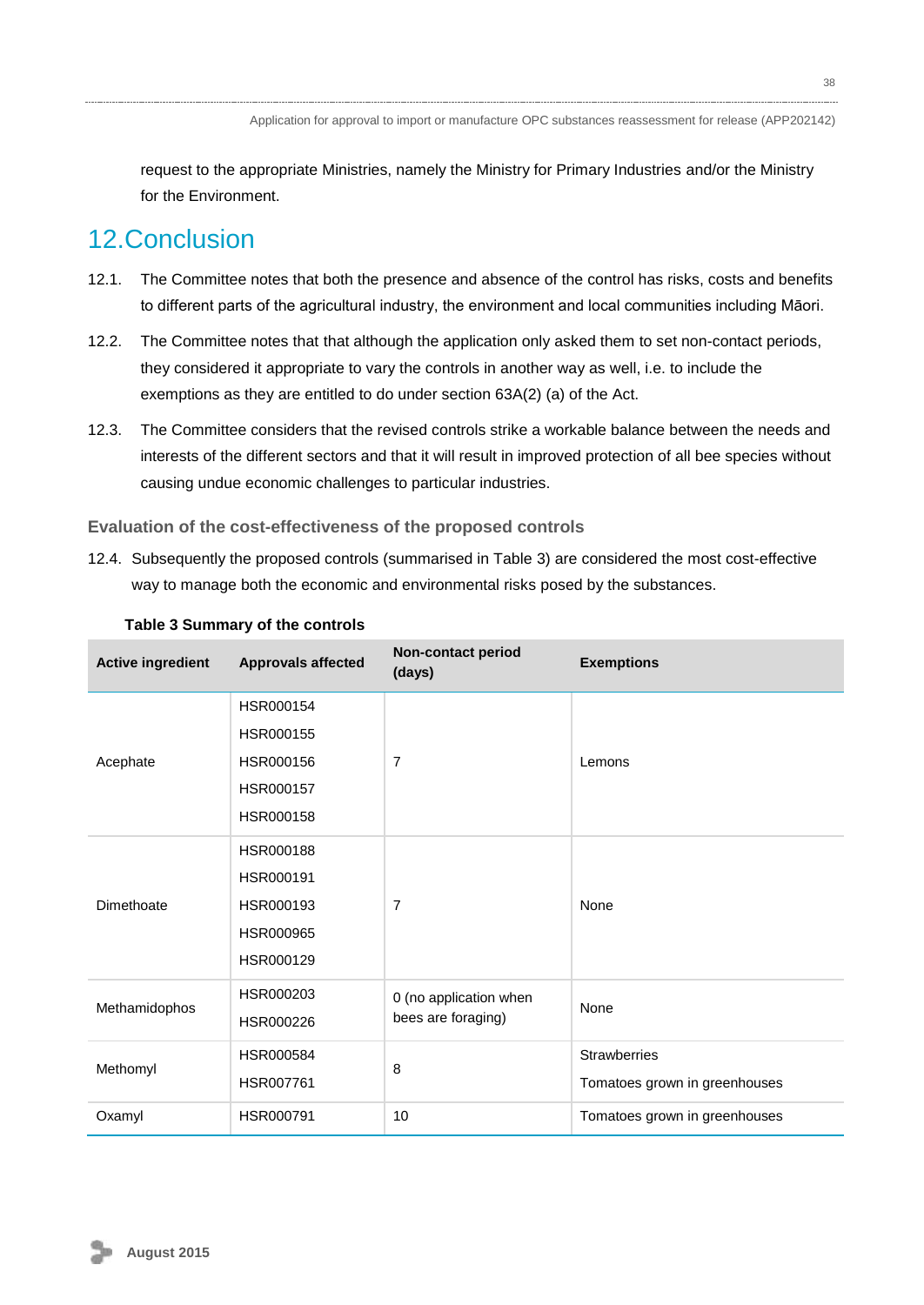**Overall assessment of the risks, costs and benefits**

- 12.5. Taking into account the assessment of the potential risks and benefits associated with modifying control E3 (Regulation 49) on plant protection products containing acephate, dimethoate, methamidophos, methomyl or oxamyl, the Committee considered that, with all of the controls in place (including default, additional and variations), that:
	- significant adverse impacts on the social or economic environment from the modified control and subsequent modified use pattern of the substances concerned are not anticipated (particularly in relation to the modifications made to the control on certain crops)
	- significant impacts on Māori culture or traditional relationships with ancestral lands, water, sites, wāhi tapu, valued flora and fauna or other taonga that will breach the principles of the Te Tiriti o Waitangi/Treaty of Waitangi are not anticipated; and
	- benefits will be derived for New Zealand by allowing the use of the specified OPC substances in the proposed manner
	- the proposed variation is not expected to affect New Zealand's international obligations.

# <span id="page-38-0"></span>13.Decision

- 13.1. Pursuant to section 63A of the Act, the Committee has considered this application to apply noncontact periods to plant protection products containing acephate, dimethoate, methamidophos methomyl or oxamyl (approvals specified in Table 3). In doing so, the Committee has applied the relevant sections of the Act and clauses of the Hazardous Substances and New Organisms (Methodology) Order 1998 ("the Methodology") as detailed in the decision path and explanatory notes (see Appendix B).
- 13.2. The Committee considers that, with the revised controls in place, the overall risks associated with these substances are non-negligible, but that the benefits associated with their use are also nonnegligible and are sufficient to outweigh the risks.
- 13.3. Therefore, the Committee approves the variation to the approvals in accordance with clause 27 of the Methodology and the amended controls as listed in Appendix A.



**Helen Atkins Date: 7 August 2015** 

Chair, Decision Making Committee Environmental Protection Authority

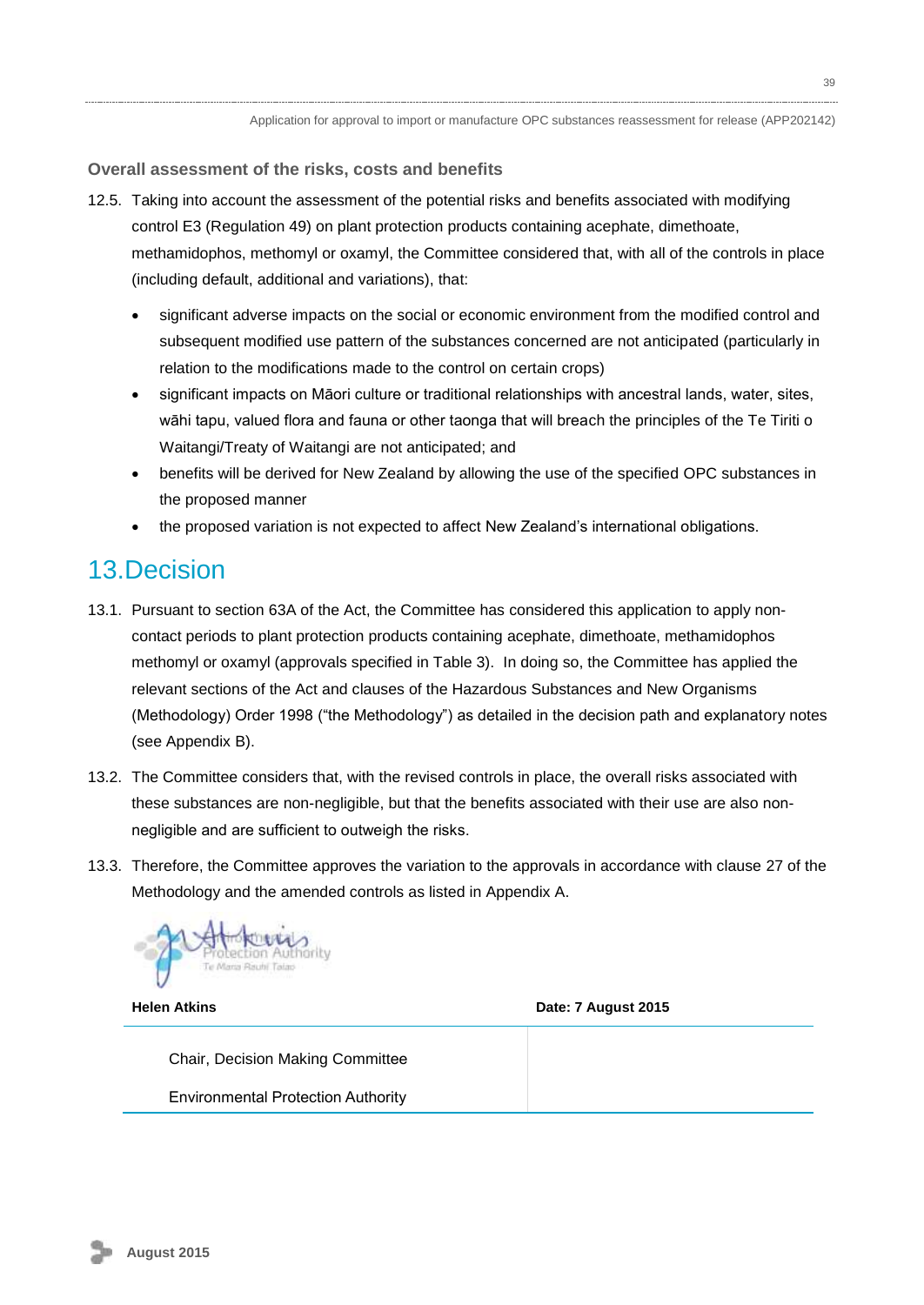# Appendix A: Full ccontrols applying to all reassessed substances.

The modifications made by this decision have been integrated into the full set of controls for Organophosphate and Carbamate Pesticides, which were published under application APP201045 as *[Decision Annex –](http://www.epa.govt.nz/search-databases/Pages/applications-details.aspx?appID=APP201045) Controls* and include the subsequent minor and technical amendments to those controls. Please see this document for the controls.

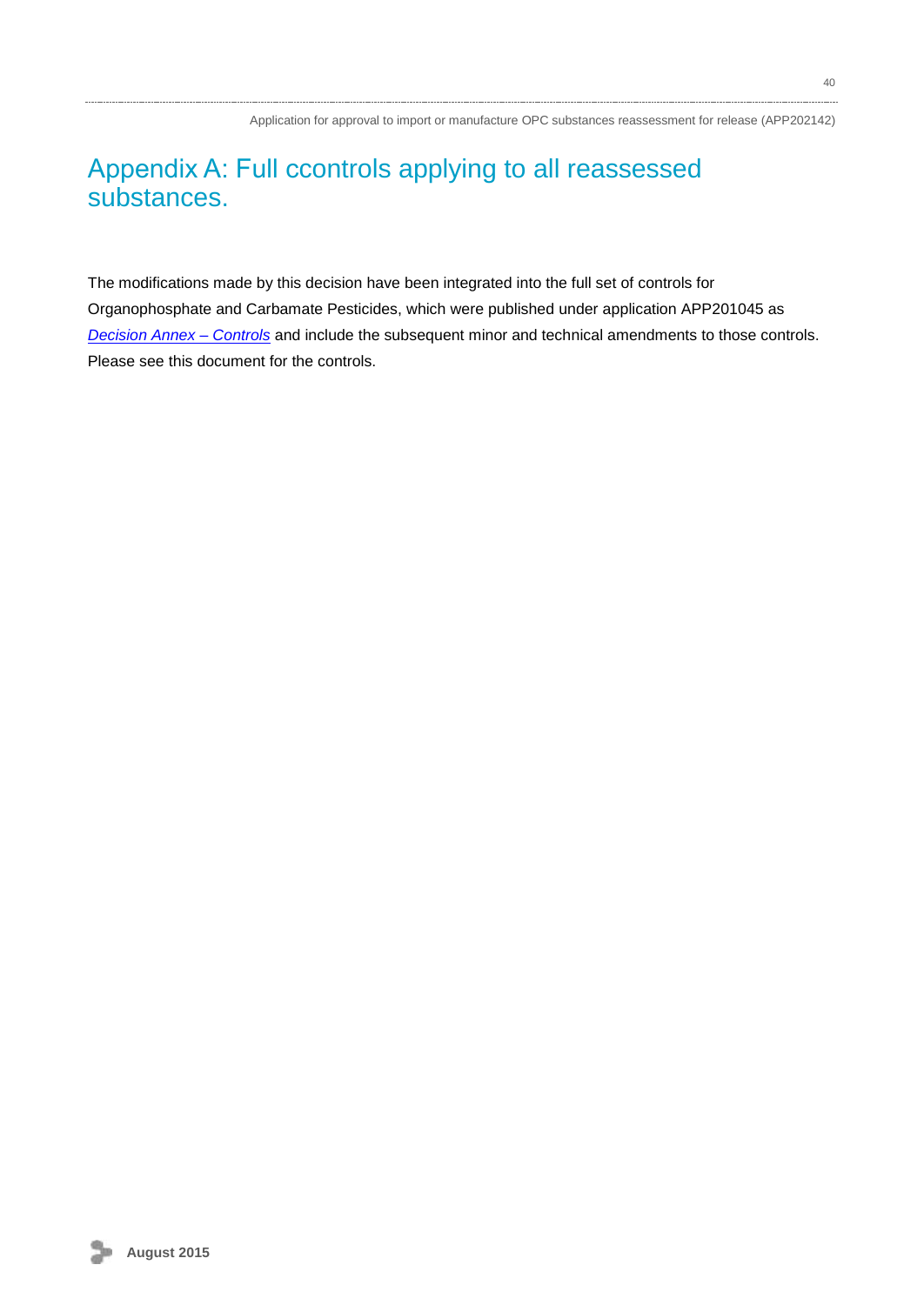# Appendix B: Decision Path

Flowchart: Decision path for modified reassessment for amendments to hazardous substance approvals: application made and determined under section 63A.

For proper interpretation of the decision path it is important to work through the flowchart in conjunction with the explanatory notes

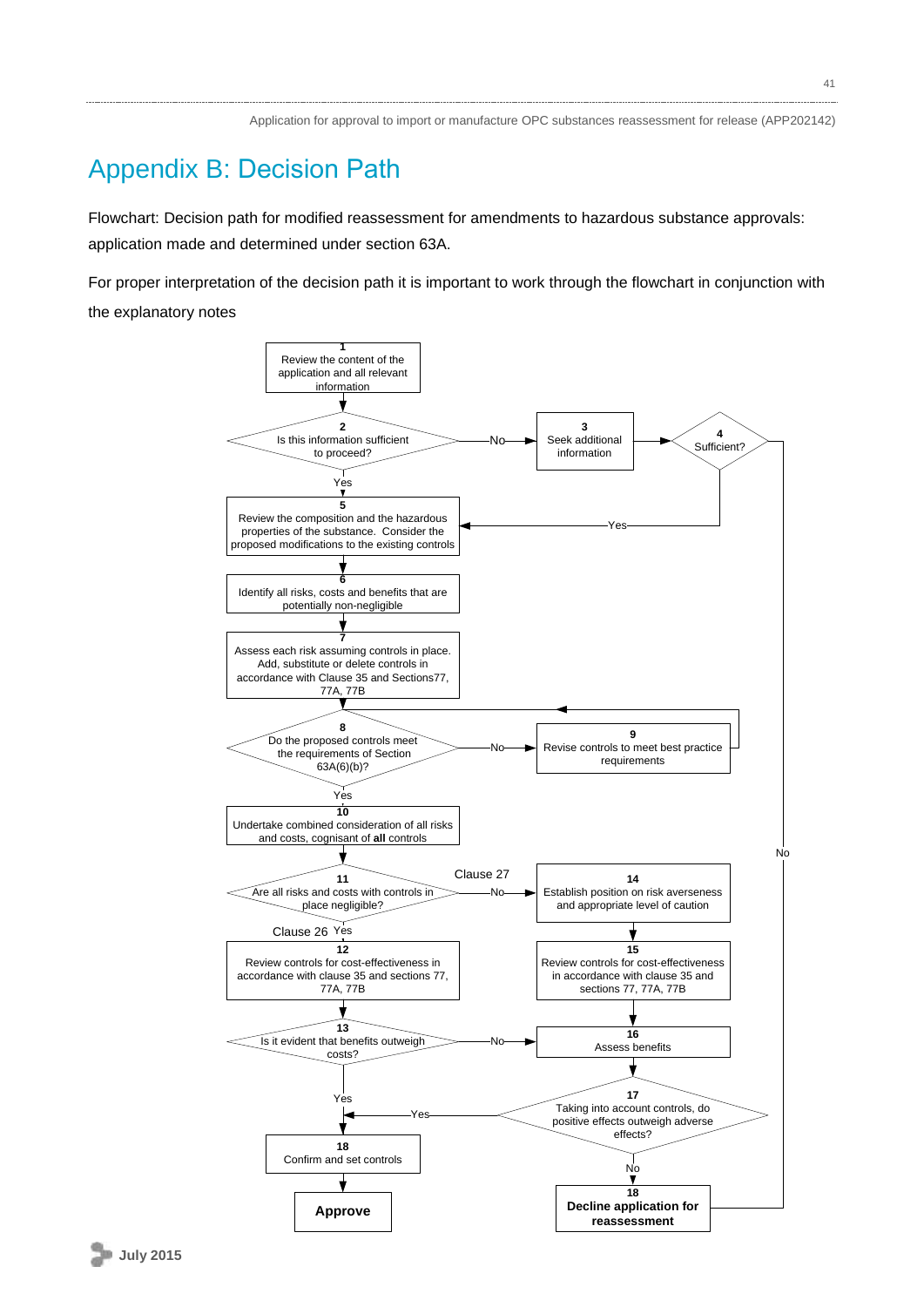# Figure 1A Explanatory Notes

|           | Review the content of the application and all relevant information                                                                                                                                                                                                                                                                    |
|-----------|---------------------------------------------------------------------------------------------------------------------------------------------------------------------------------------------------------------------------------------------------------------------------------------------------------------------------------------|
| Item 1:   | Review the application, the E&R Report, and information received from experts and that provided in<br>submissions (where relevant) in terms of section 28(2) of the Act and clauses 8, 15, 16 and 20 of<br>the Methodology.                                                                                                           |
|           | While section 63A is not mentioned in section 53 (public notification), sections 63A(4) and (5)<br>provide discretion for the HSNO decision maker to consider public notification (cf section 53(2)) and<br>guidance re consultation where an application is not publicly notified.                                                   |
|           | Is this information sufficient to proceed?                                                                                                                                                                                                                                                                                            |
| Item $2:$ | Review the information and determine whether or not there is sufficient information available to<br>make a decision.                                                                                                                                                                                                                  |
|           | (if 'no') Seek additional information                                                                                                                                                                                                                                                                                                 |
| Item 3:   | If there is not sufficient information then additional information may need to be sought under section<br>52 or 58 of the Act.                                                                                                                                                                                                        |
|           | If the applicant is not able to provide sufficient information for consideration then the application is<br>not approved. In these circumstances the HSNO decision maker may choose to decline the<br>application, or the application may lapse.                                                                                      |
|           | Sufficient?                                                                                                                                                                                                                                                                                                                           |
| Item 4    | When additional information has been sought, has this been provided, and is there now sufficient<br>information available to make a decision?                                                                                                                                                                                         |
|           | If the HSNO decision maker is not satisfied that it has sufficient information for consideration, then<br>the application for reassessment must be declined (see item 18).                                                                                                                                                            |
|           | (if 'yes' from item 2 or from item 4) Review the composition and the hazardous properties of<br>the substance, and the proposed modifications to the existing controls                                                                                                                                                                |
| Item 5:   | Review the composition of the substance, its hazardous properties, and the existing suite of<br>controls on the substance. The level of detail for this review will depend on the nature of the<br>application for modified reassessment. In most cases a detailed review will not be required.                                       |
|           | Consider the proposed modifications to the existing controls.                                                                                                                                                                                                                                                                         |
|           | Identify all risks, costs and benefits that are potentially non-negligible <sup>6</sup>                                                                                                                                                                                                                                               |
| Item 6:   | The modified reassessment process concentrates on a specific aspect of the approval (section<br>63A(1)(a)). All risks, costs and benefits that are potentially non-negligible need to be identified.<br>However, emphasis should be placed on effects that are expected to change as a result of the<br>proposed changes to controls. |
|           | Costs and benefits are defined in the Methodology as the value of particular effects. However, in<br>most cases these 'values' are not certain and have a likelihood attached to them. Thus costs and<br>risks are generally synonymous and may be addressed together.                                                                |

<sup>6</sup> Relevant effects are **marginal effects**, or the changes that will occur as a result of the substance being available. Financial costs associated with preparing and submitting an application are not marginal effects and are not effects of the substance(s) and are therefore not taken into account in weighing up adverse and positive effects. These latter types of costs are sometimes called 'sunk' costs since they are incurred whether or not the application is successful.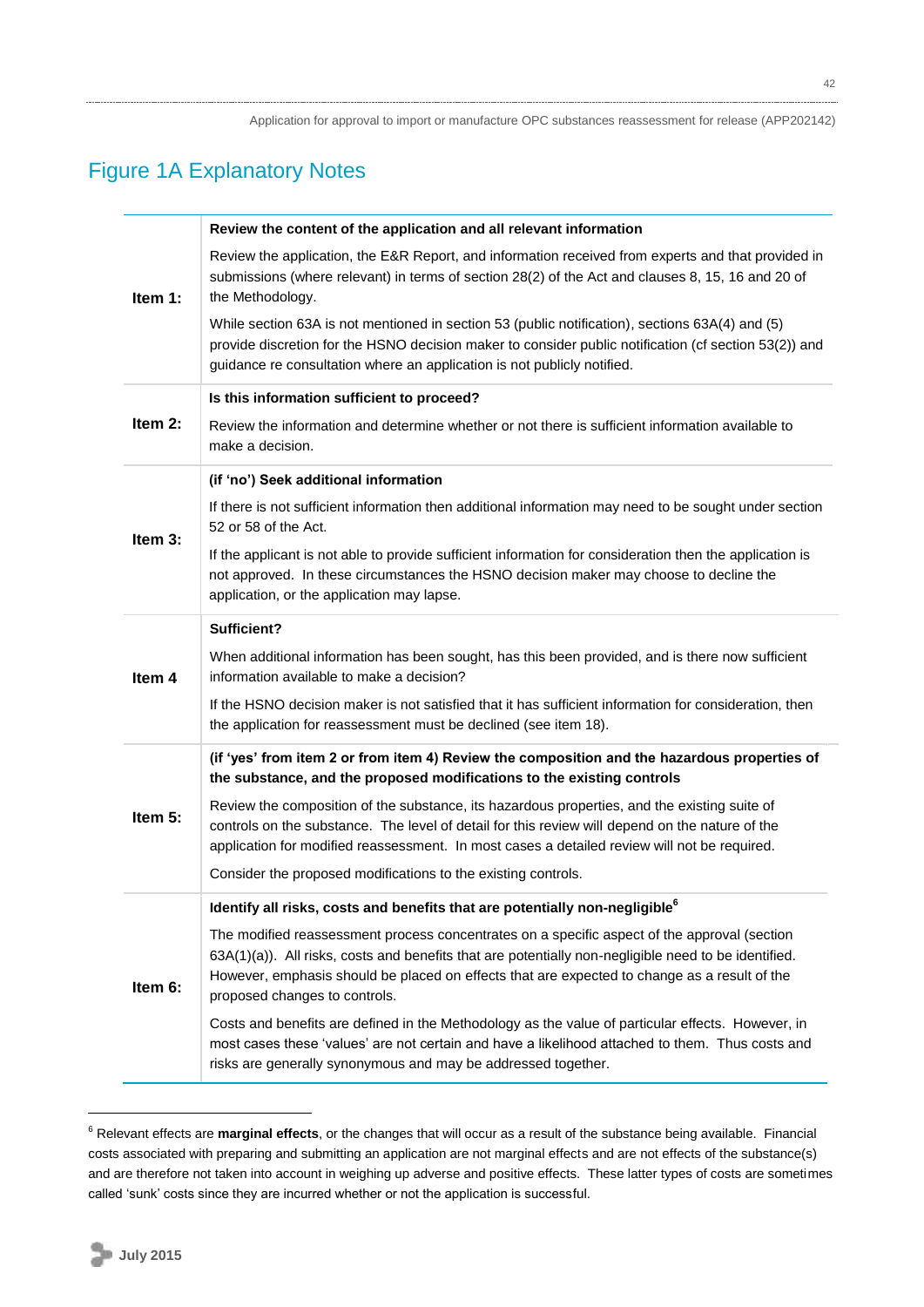Examples of costs that cannot be considered as risks are one-off direct financial costs incurred by applicants that cannot be considered as 'sunk' costs (see footnote 1). Where such costs arise they will considered in the same way as risks, but their likelihood of occurrence will be more certain.

Identification is a two-step process that scopes the range of possible effects (risks, costs and benefits).

|         | Step 1:                                                                                                                                                                                                                                                                                                                                                                                                     | Identify all possible risks and costs (adverse effects) and benefits (positive<br>effects) associated with the approval of the substance(s), and based on the<br>range of areas of impact described in clause 9 of the Methodology and sections 5<br>and 6 of the $Act^7$ . Consider the effects of the substance through its lifecycle<br>(clause 11) and include the likely effects of the substance being unavailable<br>(sections 29(1)(a)(iii) and 29(1)(b)(iii)).<br>Relevant costs and benefits are those that relate to New Zealand and those that |  |
|---------|-------------------------------------------------------------------------------------------------------------------------------------------------------------------------------------------------------------------------------------------------------------------------------------------------------------------------------------------------------------------------------------------------------------|------------------------------------------------------------------------------------------------------------------------------------------------------------------------------------------------------------------------------------------------------------------------------------------------------------------------------------------------------------------------------------------------------------------------------------------------------------------------------------------------------------------------------------------------------------|--|
|         |                                                                                                                                                                                                                                                                                                                                                                                                             | would arise as a consequence of approving the application (clause 14).                                                                                                                                                                                                                                                                                                                                                                                                                                                                                     |  |
|         |                                                                                                                                                                                                                                                                                                                                                                                                             | Consider short term and long term effects.                                                                                                                                                                                                                                                                                                                                                                                                                                                                                                                 |  |
|         |                                                                                                                                                                                                                                                                                                                                                                                                             | Identify situations where risks and costs occur in one area of impact or affect one<br>sector and benefits accrue to another area or sector; that is, situations where<br>risks and costs do not have corresponding benefits.                                                                                                                                                                                                                                                                                                                              |  |
|         |                                                                                                                                                                                                                                                                                                                                                                                                             | Document those risks, costs and benefits that can be readily concluded to be<br>negligible <sup>8</sup> , and eliminate them from further consideration.                                                                                                                                                                                                                                                                                                                                                                                                   |  |
|         | Step 2:                                                                                                                                                                                                                                                                                                                                                                                                     | Note that where there are costs that are not associated with risks some of them<br>may be eliminated at this scoping stage on the basis that the financial cost<br>represented is very small and there is no overall effect on the market economy.                                                                                                                                                                                                                                                                                                         |  |
|         | Assess each risk assuming controls in place. Add, substitute or delete controls in<br>accordance with clause 35 and sections 77, 77A and 77B of the Act.                                                                                                                                                                                                                                                    |                                                                                                                                                                                                                                                                                                                                                                                                                                                                                                                                                            |  |
|         | The assessment of potentially non-negligible risks and costs should be carried out in accordance<br>with clauses 12, 13, 15, 22, 24, 25, and 29 to 32 of the Methodology. The assessment is carried<br>out with the default controls in place.                                                                                                                                                              |                                                                                                                                                                                                                                                                                                                                                                                                                                                                                                                                                            |  |
| Item 7: | Assess each potentially non-negligible risk and cost estimating the magnitude of the effect if it<br>should occur and the likelihood of its occurring. Where there are non-negligible financial costs that<br>are not associated with risks then the probability of occurrence (likelihood) may be close to 1.<br>Relevant information provided in submissions should be taken into account.                |                                                                                                                                                                                                                                                                                                                                                                                                                                                                                                                                                            |  |
|         | The distribution of risks and costs should be considered, including geographical distribution and<br>distribution over groups in the community, as well as distribution over time. This information<br>should be retained with the assessed level of risk/cost.                                                                                                                                             |                                                                                                                                                                                                                                                                                                                                                                                                                                                                                                                                                            |  |
|         | This assessment includes consideration of how cautious the HSNO decision maker will be in the<br>face of uncertainty (section 7). Where there is uncertainty, it may be necessary to estimate<br>scenarios for lower and upper bounds for the adverse effect as a means of identifying the range of<br>uncertainty (clause 32). It is also important to bear in mind the materiality of the uncertainty and |                                                                                                                                                                                                                                                                                                                                                                                                                                                                                                                                                            |  |

 $7$  Effects on the natural environment, effects on human health and safety, effects on Maori culture and traditions, effects on society and community, effects on the market economy.

<sup>8</sup> Negligible effects are defined in the Annotated Methodology as "Risks which are of such little significance in terms of their likelihood and effect that they do not require active management and/or after the application of risk management can be justified by very small levels of benefits.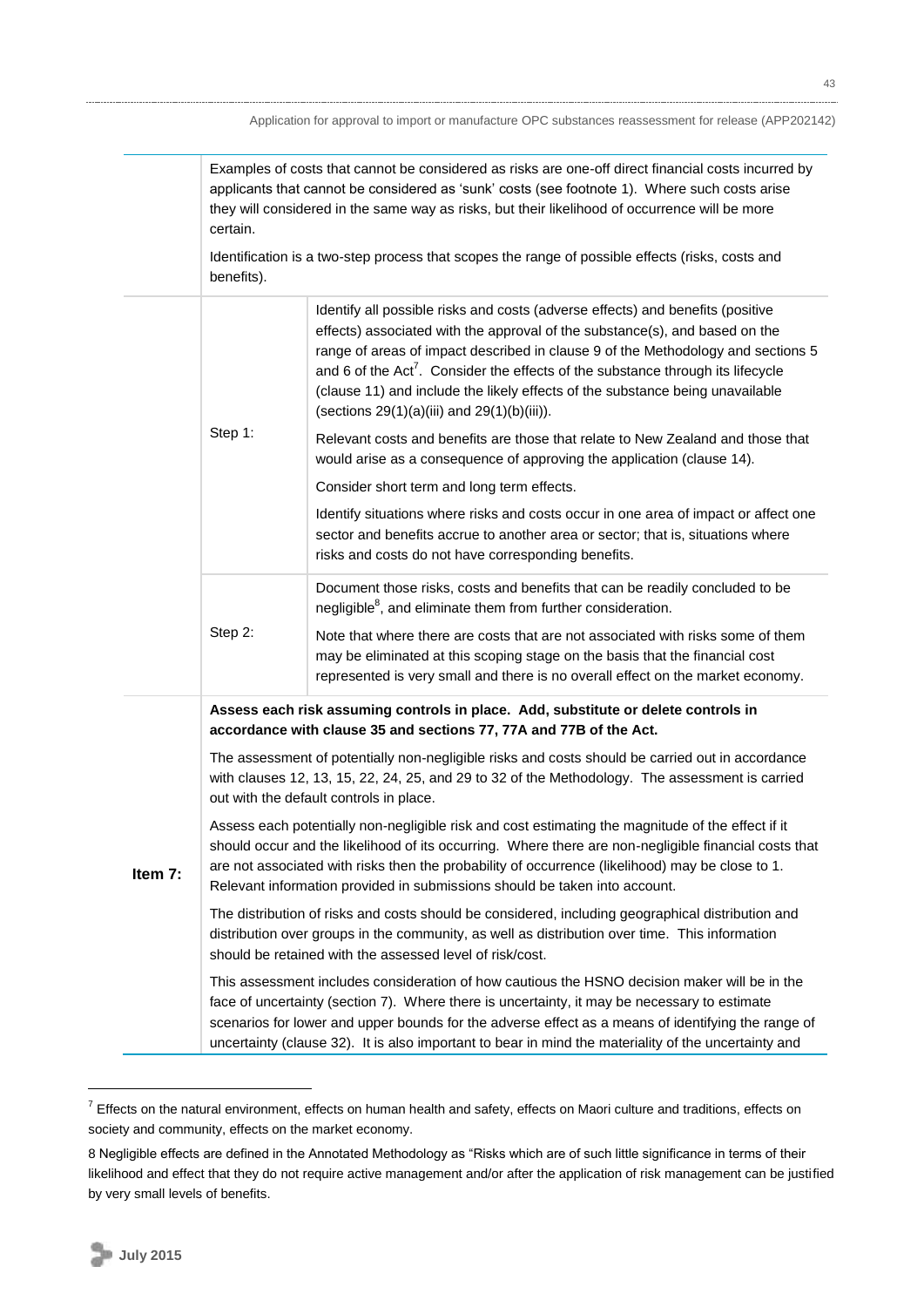|                 | how significant the uncertainty is for the decision (clause 29(a)).                                                                                                                                                                                                                                                                                                                                                                                                                                                      |
|-----------------|--------------------------------------------------------------------------------------------------------------------------------------------------------------------------------------------------------------------------------------------------------------------------------------------------------------------------------------------------------------------------------------------------------------------------------------------------------------------------------------------------------------------------|
|                 | Consider the HSNO decision maker's approach to risk (clause 33 of the Methodology) or how risk<br>averse the HSNO decision maker should be in giving weight to the residual risk, where residual<br>risk is the risk remaining after the imposition of controls.                                                                                                                                                                                                                                                         |
|                 | See EPA report 'Approach to Risk' for further guidance <sup>9</sup> .                                                                                                                                                                                                                                                                                                                                                                                                                                                    |
|                 | Where it is clear that residual risks are non-negligible and where appropriate controls are<br>available, add substitute or delete controls in accordance with sections 77 and 77A of the Act to<br>reduce the residual risk to a tolerable level. If the substance has toxic or ecotoxic properties,<br>consider setting exposure limits under section 77B. While clause 35 is relevant here, in terms of<br>considering the costs and benefits of changing the controls, it has more prominence in items 12<br>and 15. |
|                 | If changes are made to the controls at this stage then the approach to uncertainty and the<br>approach to risk must be revisited.                                                                                                                                                                                                                                                                                                                                                                                        |
|                 | Do the proposed controls meet the requirements of Section 63A(6)(b)?                                                                                                                                                                                                                                                                                                                                                                                                                                                     |
| Item 8:         | Consider whether the proposed controls meet best international practices and standards for the<br>safe management of hazardous substances. This includes the full suite of proposed controls<br>including existing controls and modified controls.                                                                                                                                                                                                                                                                       |
|                 | (if 'no' from item 8) Revise controls to meet best practice requirements                                                                                                                                                                                                                                                                                                                                                                                                                                                 |
| Item 9:         | If the controls do not meet the best international practice criteria, then modify the controls so that<br>they do meet them.                                                                                                                                                                                                                                                                                                                                                                                             |
|                 | 8<br>Do the proposed controls meet<br>the requirements of Section<br>63A(6)(b)?<br>Yes                                                                                                                                                                                                                                                                                                                                                                                                                                   |
| Item 10:        | (if 'yes' from item 8) Undertake combined consideration of all risks and costs, cognisant of<br>proposed controls                                                                                                                                                                                                                                                                                                                                                                                                        |
|                 | Once the risks and costs have been assessed individually consider all risks and costs together as<br>a 'basket' of risks/costs. If it is feasible and/or appropriate, this may involve combining groups of<br>risks and costs as for Clause 34 of the Methodology. The purpose of this step is to consider<br>synergistic effects and determine whether these may change the level of individual risks.                                                                                                                  |
|                 | Are all risks and costs with controls in place negligible?                                                                                                                                                                                                                                                                                                                                                                                                                                                               |
| <b>Item 11:</b> | Looking at individual risks in the context of the 'basket' of risks, consider whether any of the<br>residual risks (costs) are negligible.                                                                                                                                                                                                                                                                                                                                                                               |
| Item 12:        | 11<br>Are all risks and costs with controls in<br>place negligible?<br>Clause 26 Yes                                                                                                                                                                                                                                                                                                                                                                                                                                     |

9 <http://www.epa.govt.nz/Publications/Approach-to-Risk.pdf>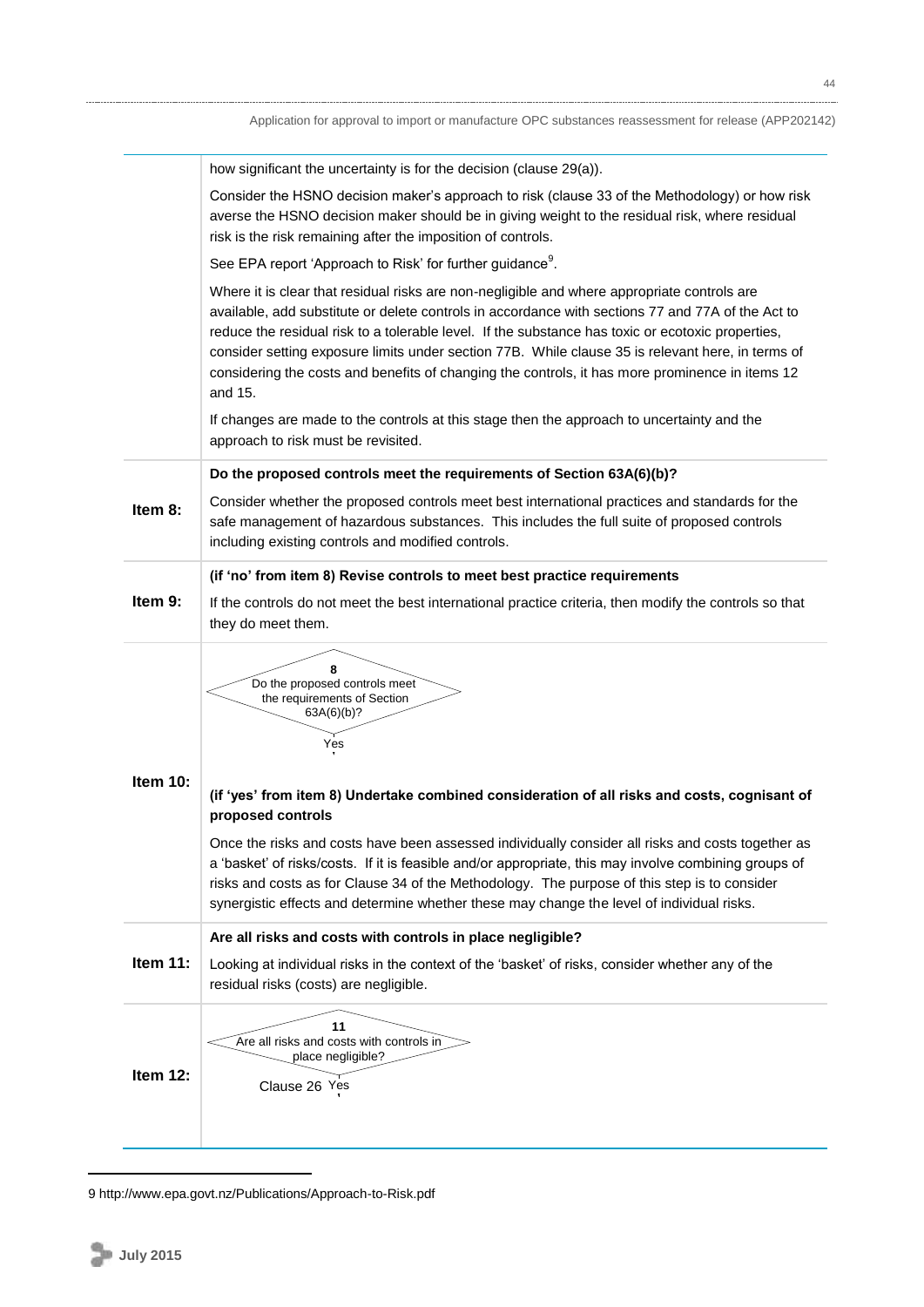|             | (if 'yes' from item 11) Review controls for cost-effectiveness in accordance with clause 35<br>and sections 77, 77A and 77B                                                                                                                                                                                                                                                                                |
|-------------|------------------------------------------------------------------------------------------------------------------------------------------------------------------------------------------------------------------------------------------------------------------------------------------------------------------------------------------------------------------------------------------------------------|
|             | Where all risks are negligible the decision must be made under clause 26 of the Methodology.                                                                                                                                                                                                                                                                                                               |
|             | Consider the cost-effectiveness of the proposed individual controls and exposure limits. Where<br>relevant and appropriate, add, substitute or delete controls whilst taking into account the view of<br>the applicant, and the cost-effectiveness of the full package of controls.                                                                                                                        |
|             | Is it evident that benefits outweigh costs?                                                                                                                                                                                                                                                                                                                                                                |
|             | Risks have already been determined to be negligible (item 9). In the unusual circumstance where<br>there are non-negligible costs that are not associated with risks they have been assessed in item<br>7.                                                                                                                                                                                                 |
|             | Costs are made up of two components: internal costs or those that accrue to the applicant, and<br>external costs or those that accrue to the wider community.                                                                                                                                                                                                                                              |
|             | Consider whether there are any non-negligible external costs that are not associated with risks.                                                                                                                                                                                                                                                                                                           |
| Item $13:$  | If there are no external non-negligible costs then external benefits outweigh external costs. The<br>fact that the application has been submitted is deemed to demonstrate existence of internal or<br>private net benefit, and therefore total benefits outweigh total costs <sup>10</sup> .                                                                                                              |
|             | As indicated above, where risks are deemed to be negligible, and the only identifiable costs<br>resulting from approving an application are shown to accrue to the applicant, then a cost-benefit<br>analysis will not be required. The act of an application being lodged will be deemed by the HSNO<br>decision maker to indicate that the applicant believes the benefits to be greater than the costs. |
|             | However, if this is not the case and there are external non-negligible costs then all benefits need to<br>be assessed (via item 16).                                                                                                                                                                                                                                                                       |
| Item $14$ : | Clause 27<br>11<br>Are all risks and costs with controls in<br>·No-<br>place negligible?                                                                                                                                                                                                                                                                                                                   |
|             | (if 'no' from item 10) Establish HSNO decision maker's position on risk averseness and<br>appropriate level of caution                                                                                                                                                                                                                                                                                     |
|             | Although 'risk averseness' (approach to risk, clause 33) is considered as a part of the assessment<br>of individual risks, it is good practice to consolidate the view on this if several risks are non-<br>negligible. This consolidation also applies to the consideration of the approach to uncertainty<br>(section 7).                                                                                |
|             | Review controls for cost-effectiveness in accordance with clause 35 and sections 77, 77A<br>and 77B                                                                                                                                                                                                                                                                                                        |
| Item $15$ : | This constitutes a decision made under clause 27 of the Methodology (taken in sequence from<br>items 10, 13, 14 and 15).                                                                                                                                                                                                                                                                                   |
|             | Consider (a) whether any of the non-negligible risks can be reduced by varying the controls in                                                                                                                                                                                                                                                                                                             |

**<sup>10</sup>**Technical Guide 'Decision making' section 4.9.3. Where risks are negligible and the costs accrue only to the applicant, no explicit cost benefit analysis is required. In effect, the HSNO decision maker takes the act of making an application as evidence that the benefits outweigh the costs. See also Protocol Series 1 'General requirements for the Identification and Assessment of Risks, Costs, and Benefits'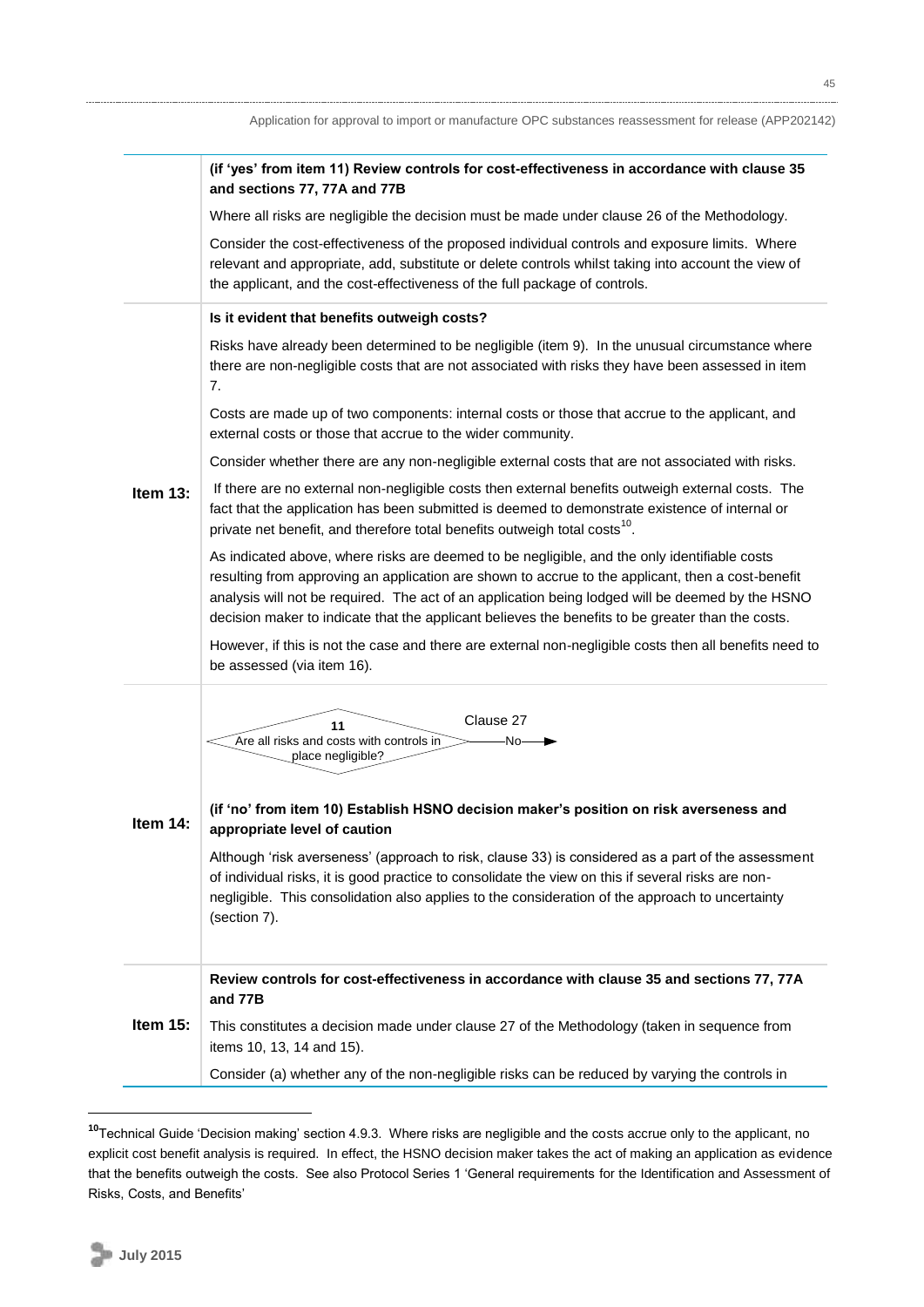|          | accordance with section 77 and 77A of the Act, and (b) the cost-effectiveness of the controls.<br>Where relevant and appropriate, add, substitute or delete controls whilst taking into account the<br>view of the applicant, and making sure that the benefits of doing so outweigh the costs. As for<br>item 6, If the substance has toxic or ecotoxic properties, consider exposure limits under section<br>77B.                                                                                                                                                                                                                                                                                                                                                                                                                                                                                                                                                                                           |  |  |
|----------|---------------------------------------------------------------------------------------------------------------------------------------------------------------------------------------------------------------------------------------------------------------------------------------------------------------------------------------------------------------------------------------------------------------------------------------------------------------------------------------------------------------------------------------------------------------------------------------------------------------------------------------------------------------------------------------------------------------------------------------------------------------------------------------------------------------------------------------------------------------------------------------------------------------------------------------------------------------------------------------------------------------|--|--|
|          | (if 'no' from item 13, or in sequence from item 15) Assess benefits                                                                                                                                                                                                                                                                                                                                                                                                                                                                                                                                                                                                                                                                                                                                                                                                                                                                                                                                           |  |  |
|          | Assess benefits or positive effects in terms of clause 13 of the Methodology.                                                                                                                                                                                                                                                                                                                                                                                                                                                                                                                                                                                                                                                                                                                                                                                                                                                                                                                                 |  |  |
|          | Since benefits are not certain, they are assessed in the same way as risks. Thus the assessment<br>involves estimating the magnitude of the effect if it should occur and the likelihood of its occurring.<br>This assessment also includes consideration of the HSNO decision maker's approach to<br>uncertainty or how cautious the HSNO decision maker will be in the face of uncertainty (section 7).<br>Where there is uncertainty, it may be necessary to estimate scenarios for lower and upper bounds<br>for the positive effect.                                                                                                                                                                                                                                                                                                                                                                                                                                                                     |  |  |
| Item 16: | An understanding of the distributional implications of a proposal is an important part of any<br>consideration of costs and benefits, and the distribution of benefits should be considered in the<br>same way as for the distribution of risks and costs. The HSNO decision maker will in particular<br>look to identify those situations where the beneficiaries of an application are different from those<br>who bear the costs <sup>11</sup> . This is important not only for reasons related to fairness but also in forming<br>a view of just how robust any claim of an overall net benefit might be. It is much more difficult to<br>sustain a claim of an overall net benefit if those who enjoy the benefits are different to those who<br>will bear the costs. Thus where benefits accrue to one area or sector and risks and costs are<br>borne by another area or sector then the HSNO decision maker may choose to be more risk<br>averse and to place a higher weight on the risks and costs. |  |  |
|          | As for risks and costs the assessment is carried out with the default controls in place.                                                                                                                                                                                                                                                                                                                                                                                                                                                                                                                                                                                                                                                                                                                                                                                                                                                                                                                      |  |  |
|          | Taking into account controls, do positive effects outweigh adverse effects?                                                                                                                                                                                                                                                                                                                                                                                                                                                                                                                                                                                                                                                                                                                                                                                                                                                                                                                                   |  |  |
| Item 17: | In weighing up positive and adverse effects, consider clause 34 of the Methodology. Where<br>possible combine groups of risks, costs and benefits or use other techniques such as dominant<br>risks and ranking of risks. The weighing up process takes into account controls proposed in items<br>5, 7 (9), 12 and/or 15.                                                                                                                                                                                                                                                                                                                                                                                                                                                                                                                                                                                                                                                                                    |  |  |
|          | Where this item is taken in sequence from items 14, 15 and 16 (i.e. risks are not negligible) it<br>constitutes a decision made under clause 27 of the Methodology.                                                                                                                                                                                                                                                                                                                                                                                                                                                                                                                                                                                                                                                                                                                                                                                                                                           |  |  |
|          | Where this item is taken in sequence from items 11, 12 and 13 (i.e. risks are negligible, and there<br>are external or public costs) it constitutes a decision made under clause 26 of the Methodology.                                                                                                                                                                                                                                                                                                                                                                                                                                                                                                                                                                                                                                                                                                                                                                                                       |  |  |
|          | (if 'no' from item 4 or item 17) Decline application for reassessment                                                                                                                                                                                                                                                                                                                                                                                                                                                                                                                                                                                                                                                                                                                                                                                                                                                                                                                                         |  |  |
| Item 18: | (from item 4) The Act is silent on the situation if there is insufficient information to consider the<br>application. However, sections 55-61 (section 63A(3)) are deemed to hold, therefore the HSNO<br>decision maker concludes that the application for reassessment may be declined if there is<br>insufficient information.                                                                                                                                                                                                                                                                                                                                                                                                                                                                                                                                                                                                                                                                              |  |  |
|          | (from item 17) The HSNO decision maker may decline the application under section 63A(6) after<br>taking into account the effects of the substance and best international practices and standards.                                                                                                                                                                                                                                                                                                                                                                                                                                                                                                                                                                                                                                                                                                                                                                                                             |  |  |
|          | Section 63A(2)(b) notes that this modified reassessment process cannot result in an approval to<br>import or manufacture the substance being revoked. Therefore, if the process results in a 'decline'<br>decision, then the result is that the modified reassessment of the substance is not approved, and                                                                                                                                                                                                                                                                                                                                                                                                                                                                                                                                                                                                                                                                                                   |  |  |

<sup>&</sup>lt;sup>11</sup> Clause 13 of the Methodology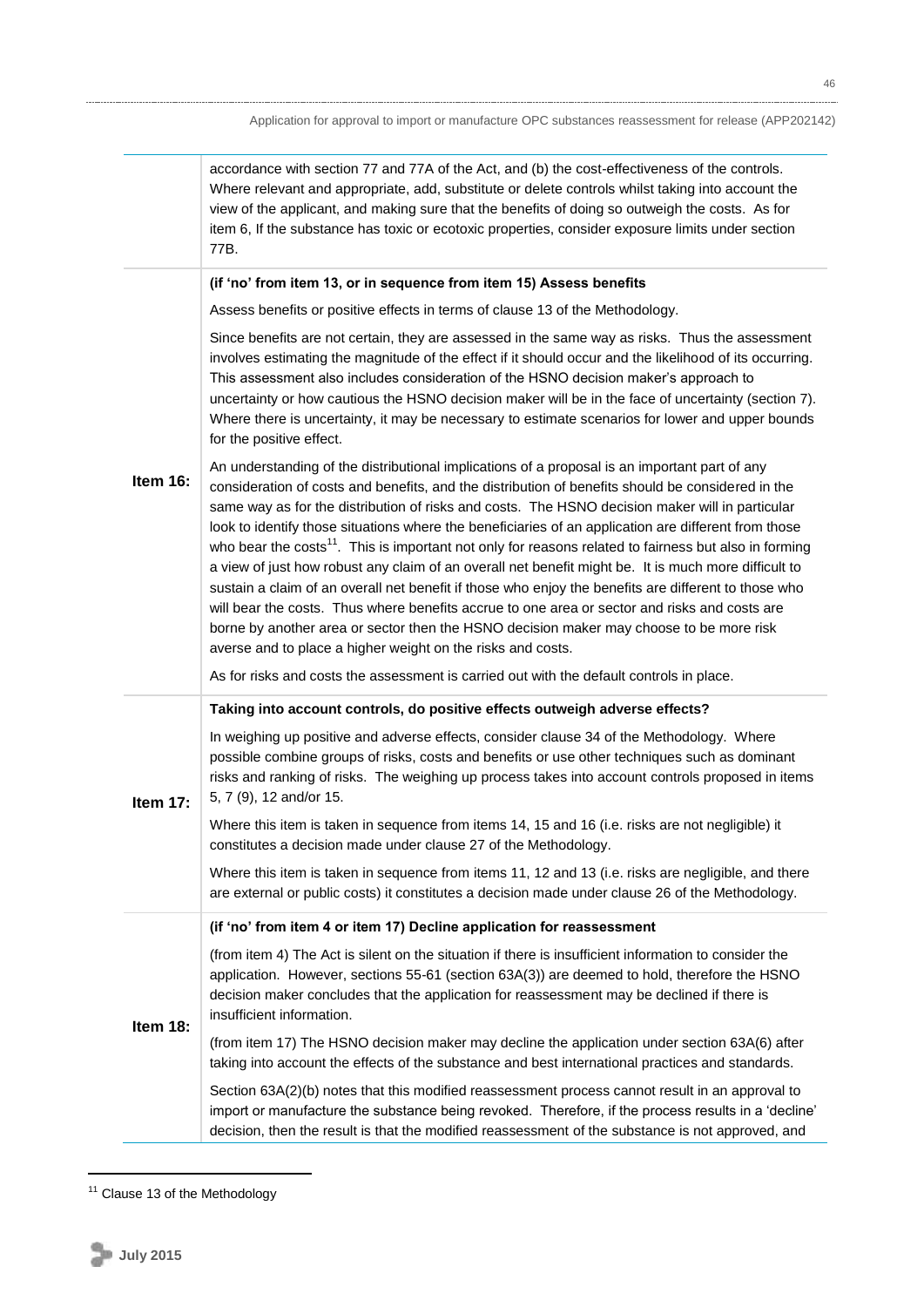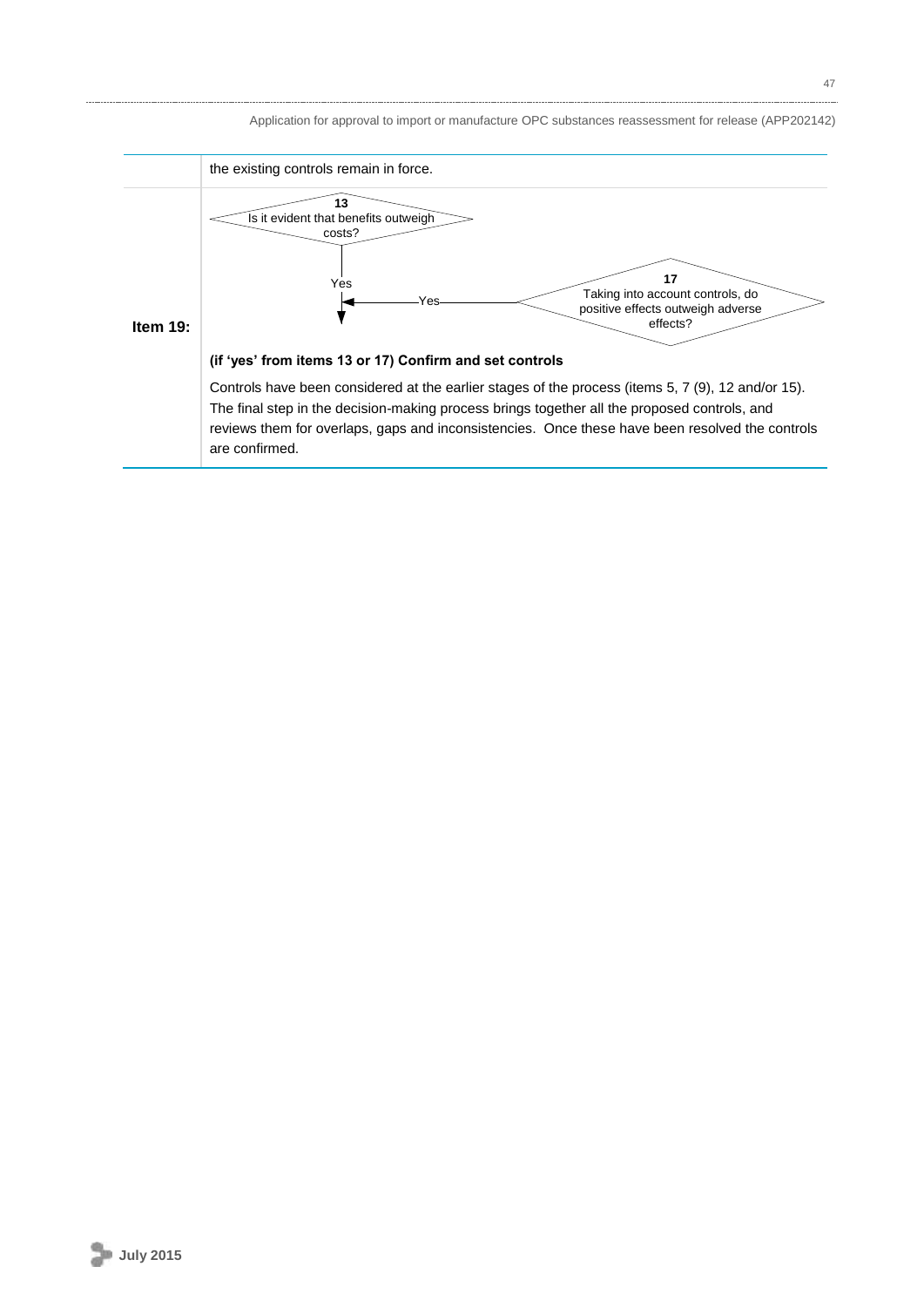# Appendix C: Standard terms and abbreviations

| ai           | active ingredient                                                              |
|--------------|--------------------------------------------------------------------------------|
| <b>ALD50</b> | approximate median lethal dose, 50%                                            |
| <b>AOEL</b>  | acceptable operator exposure level                                             |
| <b>ARfD</b>  | acute reference dose                                                           |
| as           | active substance                                                               |
| BCF          | bioconcentration factor                                                        |
| bfa          | body fluid assay                                                               |
| BOD          | biological oxygen demand                                                       |
| <b>BSAF</b>  | biota-sediment accumulation factor                                             |
| bw           | body weight                                                                    |
| c            | centi- $(x10^{-2})$                                                            |
| CA           | controlled atmosphere                                                          |
| СI           | confidence interval                                                            |
| CL           | confidence limits                                                              |
| <b>CNS</b>   | central nervous system                                                         |
| COD          | chemical oxygen demand                                                         |
| DFR          | dislodgeable foliar residue                                                    |
| DO           | dissolved oxygen                                                               |
| <b>DOC</b>   | dissolved organic carbon                                                       |
| <b>DT50</b>  | period required for 50 percent<br>dissipation (define method of<br>estimation) |
| DT90         | period required for 90 percent<br>dissipation (define method of<br>estimation) |
| dw           | dry weight                                                                     |
| <b>ED50</b>  | median effective dose                                                          |
| ERC          | environmentally relevant<br>concentration                                      |

| F              | field                                                                               |
|----------------|-------------------------------------------------------------------------------------|
| F0             | parental generation                                                                 |
| F1             | filial generation, first                                                            |
| F <sub>2</sub> | filial generation, second                                                           |
| fp             | freezing point                                                                      |
| G              | glasshouse                                                                          |
| GAP            | good agricultural practice                                                          |
| GC             | gas chromatography                                                                  |
| GC-EC          | gas chromatography with electron<br>capture detector                                |
| <b>GC-FID</b>  | gas chromatography with flame<br>ionization detector                                |
| <b>GC-MS</b>   | gas chromatography-mass<br>spectrometry                                             |
| <b>GC-MSD</b>  | gas chromatography with mass-<br>selective detection                                |
| <b>GLC</b>     | gas liquid chromatography                                                           |
| GLP            | good laboratory practice                                                            |
| GМ             | geometric mean                                                                      |
| н              | Henry's Law constant (calculated as a<br>unitless value) (see also K)               |
| ha             | hectare                                                                             |
| Нb             | haemoglobin                                                                         |
| HCG            | human chorionic gonadotropin                                                        |
| Hct            | haematocrit                                                                         |
| HPLC           | high pressure liquid chromatography<br>or high performance liquid<br>chromatography |
| <b>HPLC-MS</b> | high pressure liquid chromatography -<br>mass spectrometry                          |
| п              | indoor                                                                              |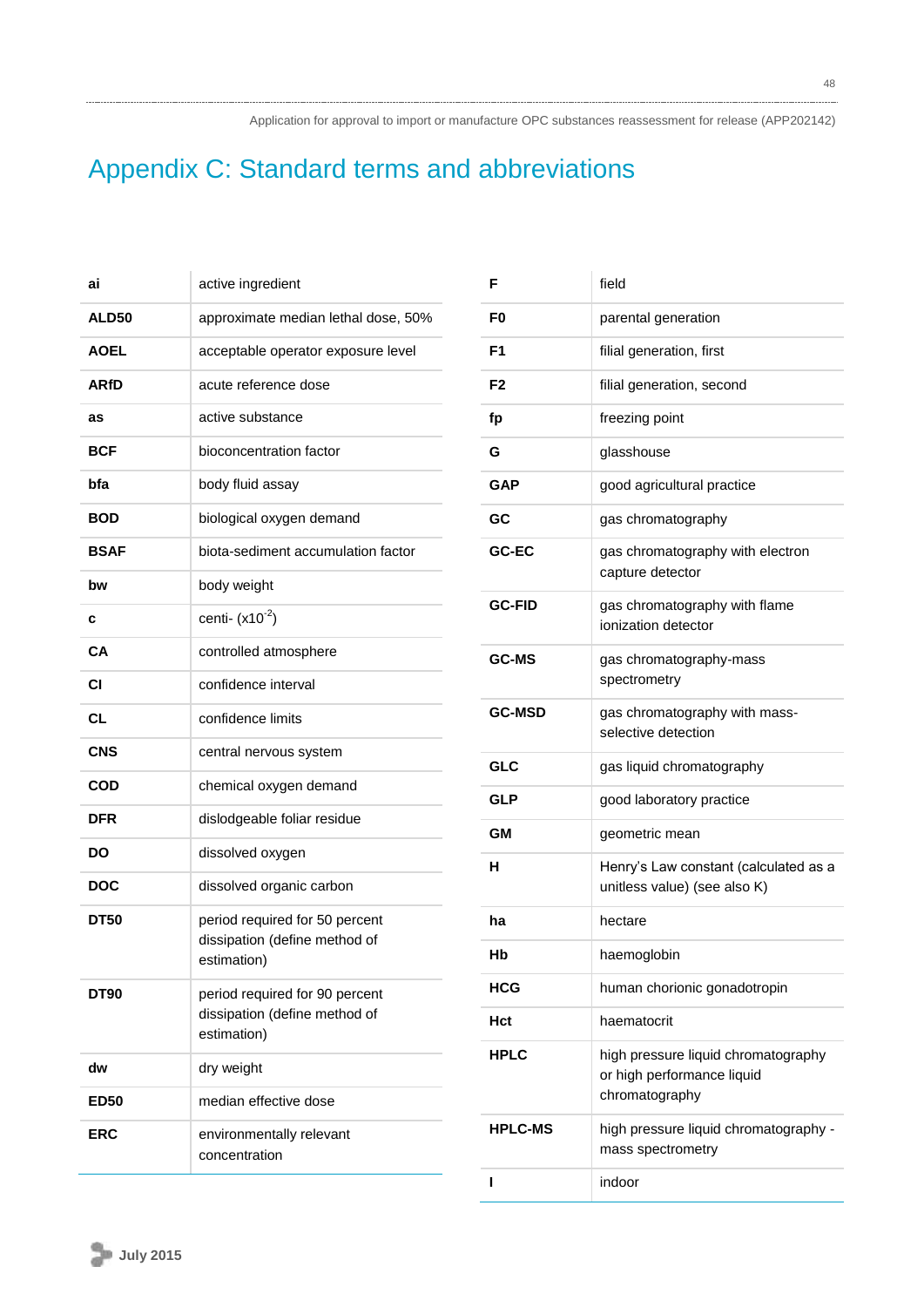| 150             | inhibitory dose, 50%                                                                        |
|-----------------|---------------------------------------------------------------------------------------------|
| <b>IC50</b>     | median immobilization concentration<br>or median inhibitory concentration 6                 |
| ID              | ionization detector                                                                         |
| lm              | intramuscular                                                                               |
| inh             | inhalation                                                                                  |
| ip              | intraperitoneal                                                                             |
| IPM             | integrated pest management                                                                  |
| iv              | intravenous                                                                                 |
| IVF             | in vitro fertilization                                                                      |
| Κ               | Kelvin or Henry's Law constant (in<br>atmospheres per cubic meter per<br>mole) (see also H) |
| Kads            | adsorption constant                                                                         |
| Kdes            | apparent desorption coefficient                                                             |
| Koc             | organic carbon adsorption coefficient                                                       |
| Kom             | organic matter adsorption coefficient                                                       |
| kg              | kilogram                                                                                    |
| LC              | liquid chromatography                                                                       |
| <b>LC-MS</b>    | liquid chromatography- mass<br>spectrometry                                                 |
| <b>LC50</b>     | lethal concentration, median                                                                |
| <b>LCA</b>      | life cycle analysis                                                                         |
| <b>LC-MS-MS</b> | liquid chromatography with tandem<br>mass spectrometry                                      |
| <b>LD50</b>     | lethal dose, median; dosis letalis<br>media                                                 |
| LDH             | lactate dehydrogenase                                                                       |
| <b>LOAEC</b>    | lowest observable adverse effect<br>concentration                                           |
| <b>LOAEL</b>    | lowest observable adverse effect<br>level                                                   |
| LOD             | limit of detection                                                                          |
| LOEC            | lowest observable effect<br>concentration                                                   |

| <b>LOEL</b>  | lowest observable effect level              |
|--------------|---------------------------------------------|
| LOQ          | limit of quantification (determination)     |
| <b>LPLC</b>  | low pressure liquid chromatography          |
| <b>LSC</b>   | liquid scintillation counting or counter    |
| <b>LSS</b>   | liquid scintillation spectrometry           |
| LT           | lethal threshold                            |
| м            | molar                                       |
| րm           | micrometer (micron)                         |
| <b>MDL</b>   | method detection limit                      |
| MFO          | mixed function oxidase                      |
| րց           | microgram                                   |
| MLT          | median lethal time                          |
| MLD          | median lethal dose                          |
| mol          | Mole(s)                                     |
| <b>MOS</b>   | margin of safety                            |
| mp           | melting point                               |
| МS           | mass spectrometry                           |
| <b>MSDS</b>  | material safety data sheet                  |
| <b>NAEL</b>  | no adverse effect level                     |
| nd           | not detected                                |
| <b>NEL</b>   | no effect level                             |
| ng           | nanogram                                    |
| nm           | nanometer                                   |
| NOAEC        | no observed adverse effect<br>concentration |
| <b>NOAEL</b> | no observed adverse effect level            |
| <b>NOEC</b>  | no observed effect concentration            |
| NOEL         | no observed effect level                    |
| ΝR           | not reported                                |
|              |                                             |
| ОC           | organic carbon content                      |